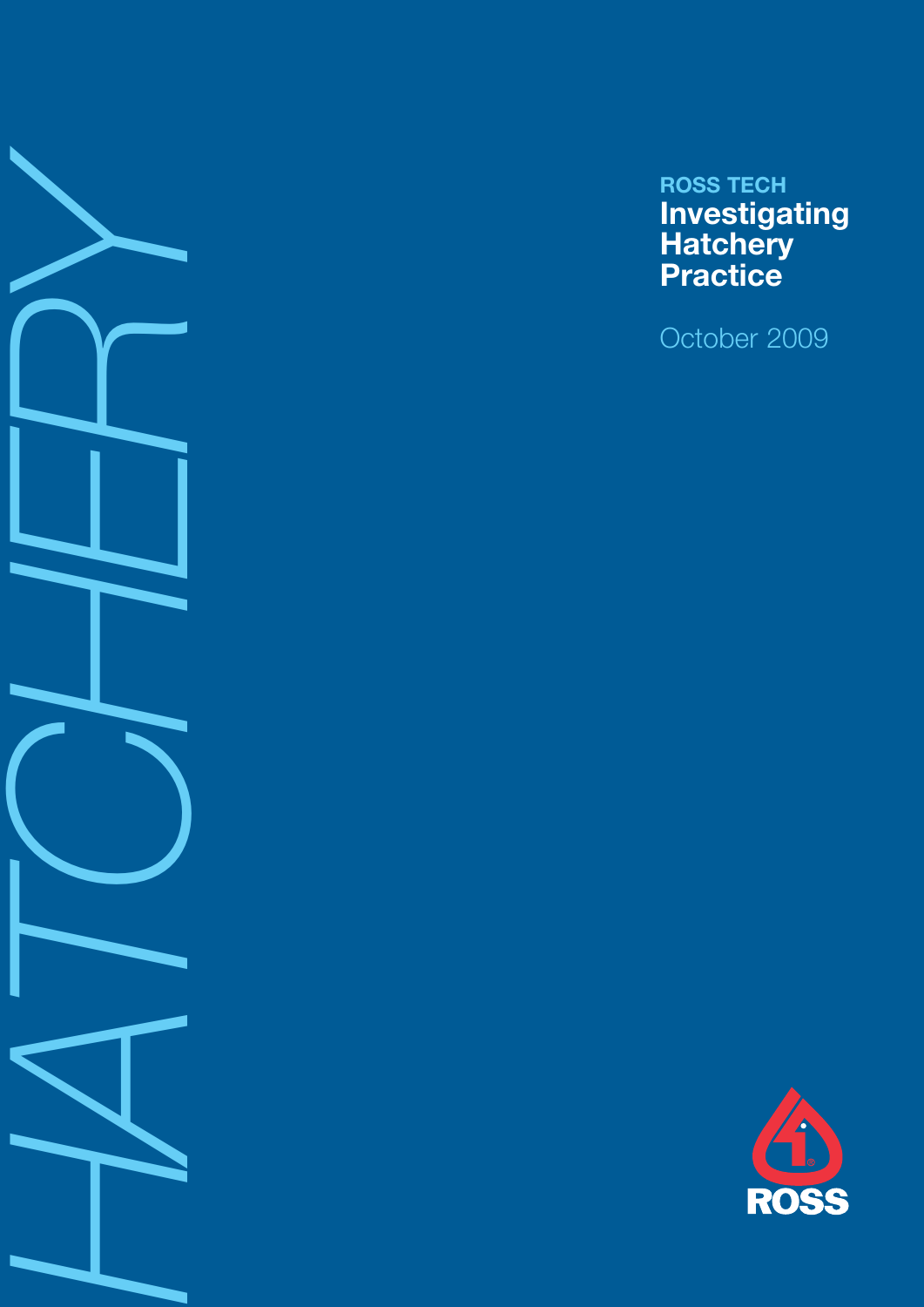Aviagen provides customers with detailed product Performance Specifications, Management Manuals and Nutrition Specifications as a basis for managing their flocks.

This document, produced by Aviagen's Technical Transfer Department, is one of an ongoing series of Ross Techs. The Ross Techs covering hatchery practices focus on the topic of hatchery monitoring and management. They give background and practical details on aspects of hatchery and incubation practice, and aim to improve understanding of the principles of successful hatchery management for good hatchability and chick quality.

Good practice in egg and hatchery management will maximise the hatchability of eggs produced by a flock, and will ensure good chick quality and the best possible start for good performance of the progeny. The principles described here have a broad relevance to most regions and production strategies.

#### **About the Author – Steve Tullett**



Dr Steve Tullett is a Consultant for Aviagen specialising in incubation and fertility. Steve is a graduate from the University of Bath, England, where he received his BSc and PhD degrees.

He spent ten years at the AFRC's Poultry Research Centre, now the Roslin Institute, near Edinburgh, Scotland, where he conducted studies in energy metabolism, incubation physiology and egg quality.

He then became senior lecturer in the Poultry Science Department at the Scottish Agricultural College, Auchincruive.

After this, he joined Bernard Matthews Foods Ltd with responsibility for advice on turkey and chicken production in England and Hungary.

He joined Ross Breeders (now part of Aviagen) in Edinburgh as Worldwide Technical Services Co-ordinator. Later he rejoined Bernard Matthews Foods Ltd as their Research Manager, where he had special responsibility for technical matters in Europe and Asia. Steve then took the position of Technical Director for Anitox, a worldwide supplier of bacterial and mould control products for the animal feed industry.

In March 2006, Steve founded Cornerways Poultry Consultants Ltd. His 30 years of experience in the poultry industry and colleague network enables him to provide technical inputs into many aspects of poultry production around the world.

Steve has published over 40 scientific research papers and book chapters, reviews poultry papers and books for scientific journals and is a regular presenter at many seminars and conferences.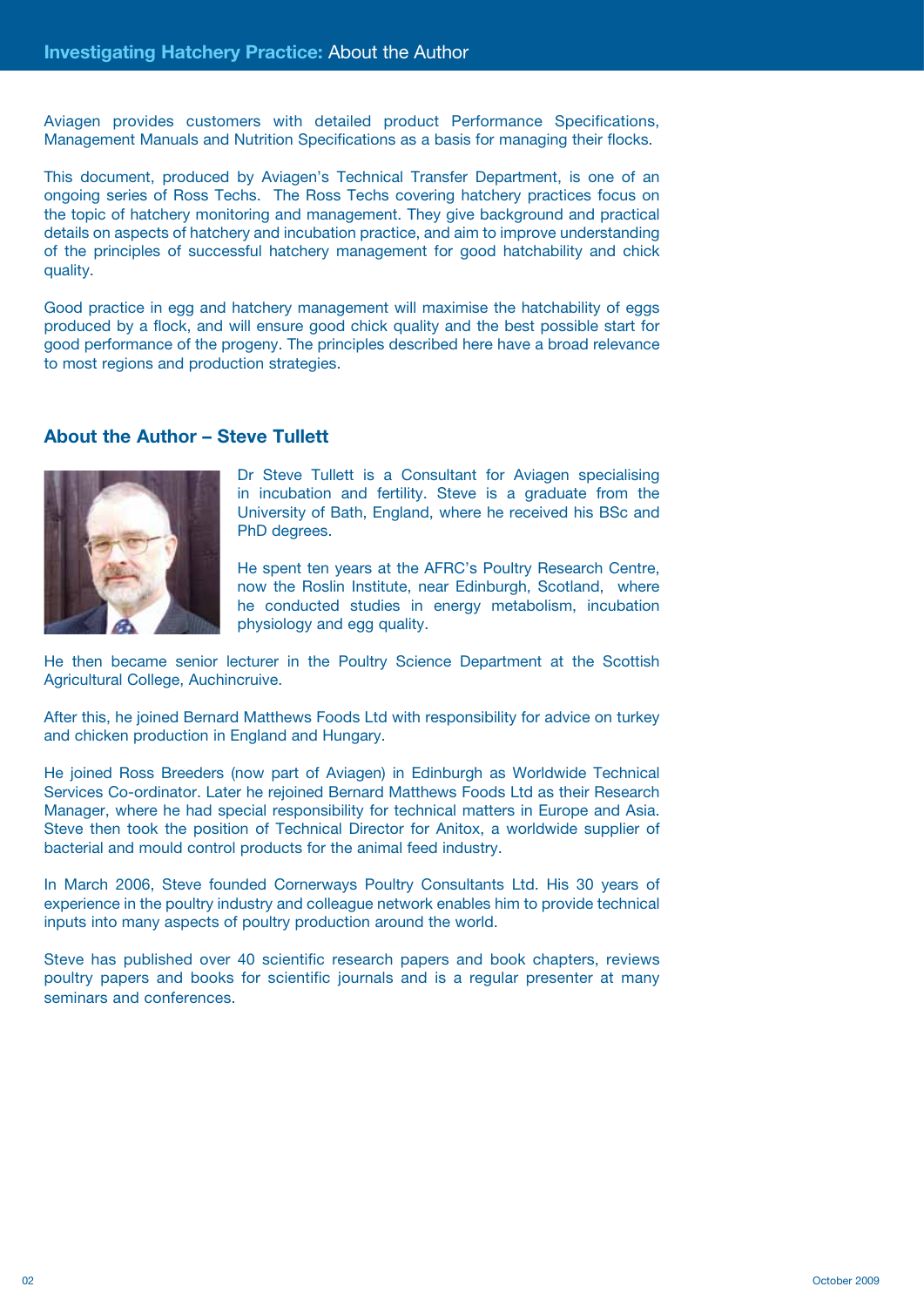#### **Contents**

- **04 Introduction**
- **06 Assessing Fertility**
- **12 Examining the Hatch Debris**
- **16 Monitoring Egg and Chick Weights**
- **18 Monitoring Temperatures**
- **19 Monitoring the Hatch Window**
- **21 Routine Quality Control in the Hatchery and the Recording and Analysis of Results**
- **28 Interpretation of Results**
- **31 Effects of Nutrition on Infertility, Embryo Mortality and Hatchability**
- **33 Appendices**
- **33 Appendix 1: Some Rules of Egg Collection**
- **34 Appendix 2: Some Rules of Egg Selection**
- **35 Appendix 3: Some Rules of Egg Disinfection**
- **36 Appendix 4: Some Rules of Fumigation**
- **37 Appendix 5: Some Rules of Egg Storage**
- **38 Appendix 6: Dew Point or Condensation Table**
- **39 Appendix 7: Some Suggestions for Hatchery Recording Forms**

### **Executive Summary**

In this document the biological targets which need to be met in the chicken hatchery to ensure good hatchability and chick quality, and how to assess, measure and incorporate these into routine quality control programmes are described.

Several traits should be recorded and monitored on an ongoing basis within the hatchery, including fertility (a number of different ways to identify infertile eggs are described) and embryonic mortality patterns. Accurate identification of fertility is important if the appropriate corrective action is to be taken when candling clears are high. The pattern of embryonic mortality and the identification of certain abnormalities and malpositions will provide an indication of when incubation conditions are inappropriate. Targets for these traits are given for different flock ages for both detailed and simplified breakouts.

The document also covers methods for monitoring egg weight loss to transfer and chick yields at take-off, which should be around 12% and 67% of the fresh egg weight respectively. Monitoring egg surface temperatures is also important as this will show when the eggs come up to temperature too slowly (increasing early dead mortality) and if they become overheated in the later stages of incubation (increasing late mortality and culls). Monitoring egg surface temperatures will also provide useful information for changes in future incubation temperature programmes.

Regular monitoring of the biological outcomes of incubation is vital for identifying when incubation conditions are below optimal and in determining what needs to be changed in order to improve hatchability.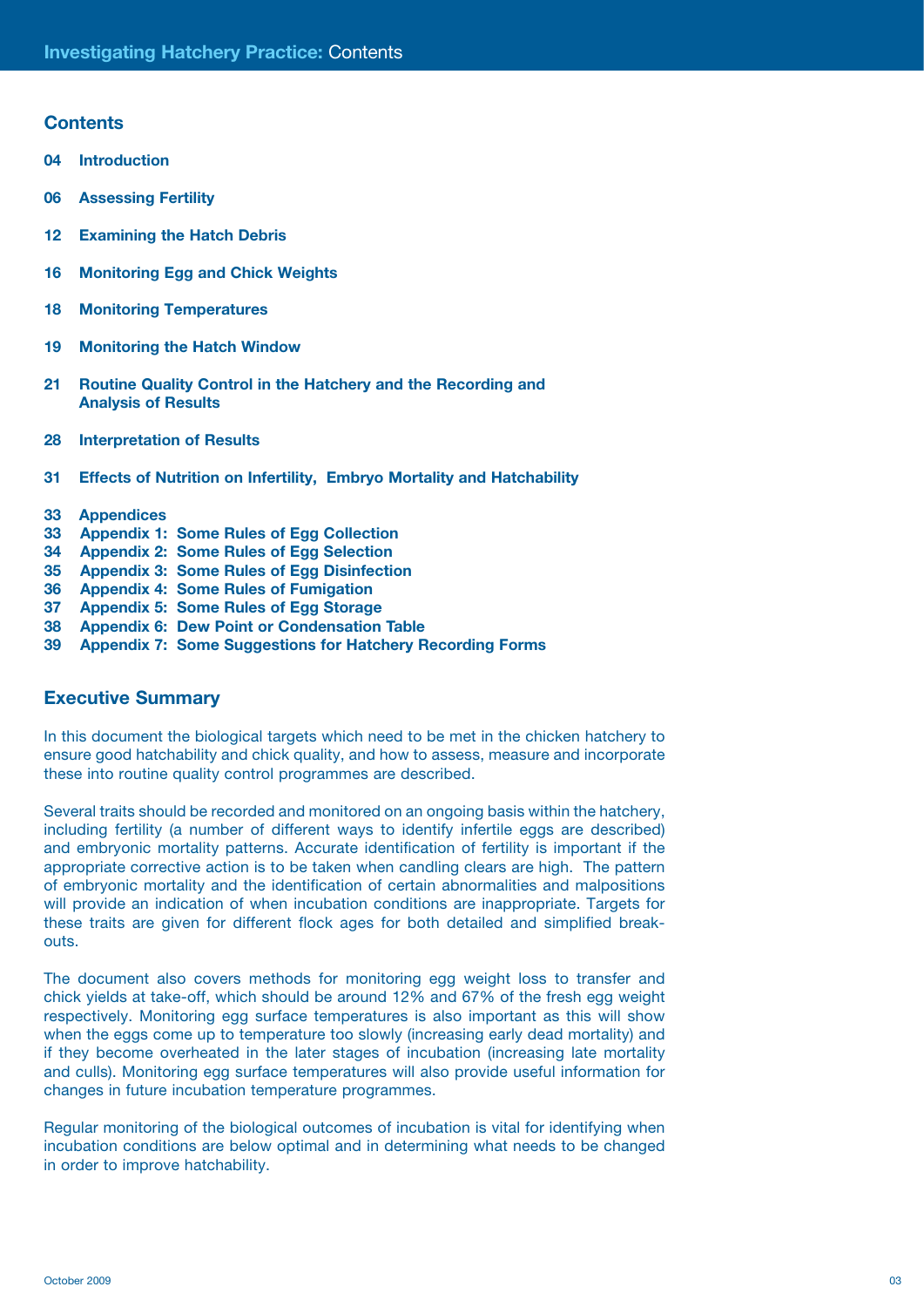#### **Introduction**

To achieve good hatchability and chick quality, fertile eggs need careful management from the time they are laid. Environmental conditions during egg collection, egg shell disinfection, transport, pre-storage incubation, storage, pre-warming or during incubation are all important. Inappropriate treatment can result in depressed hatchability, change the pattern of embryo mortality and may also affect post-hatching performance. The investigative procedures described in this Ross Tech can be used in the routine quality control programme in the hatchery to benchmark hatchability levels and the nature of embryo losses against accepted best practice standards. Other information is provided that may be useful when troubleshooting hatchery problems.

#### **Routine Quality Control in the Hatchery**

Not all fertile eggs hatch. Even eggs from flocks which are hatching well follow a predictable embryonic mortality pattern. Mortality is usually higher in the first few days of incubation when all the organ systems are forming in the embryo. The middle period of incubation is essentially a period of rapid growth and is usually characterised by very few embryo deaths. Mortality rises again in the last few days of incubation when the embryos turn towards the air cell in order to ventilate their lungs, redirect their blood circulation, retract their yolk sacs and finally attempt to hatch. **Figure 1** shows a normal pattern of mortality in a flock which is hatching well.

**Figure 1:** Normal pattern of embryo losses during incubation. Based on Kuurman *et al*. (2003). Poultry Science, 82:214–222

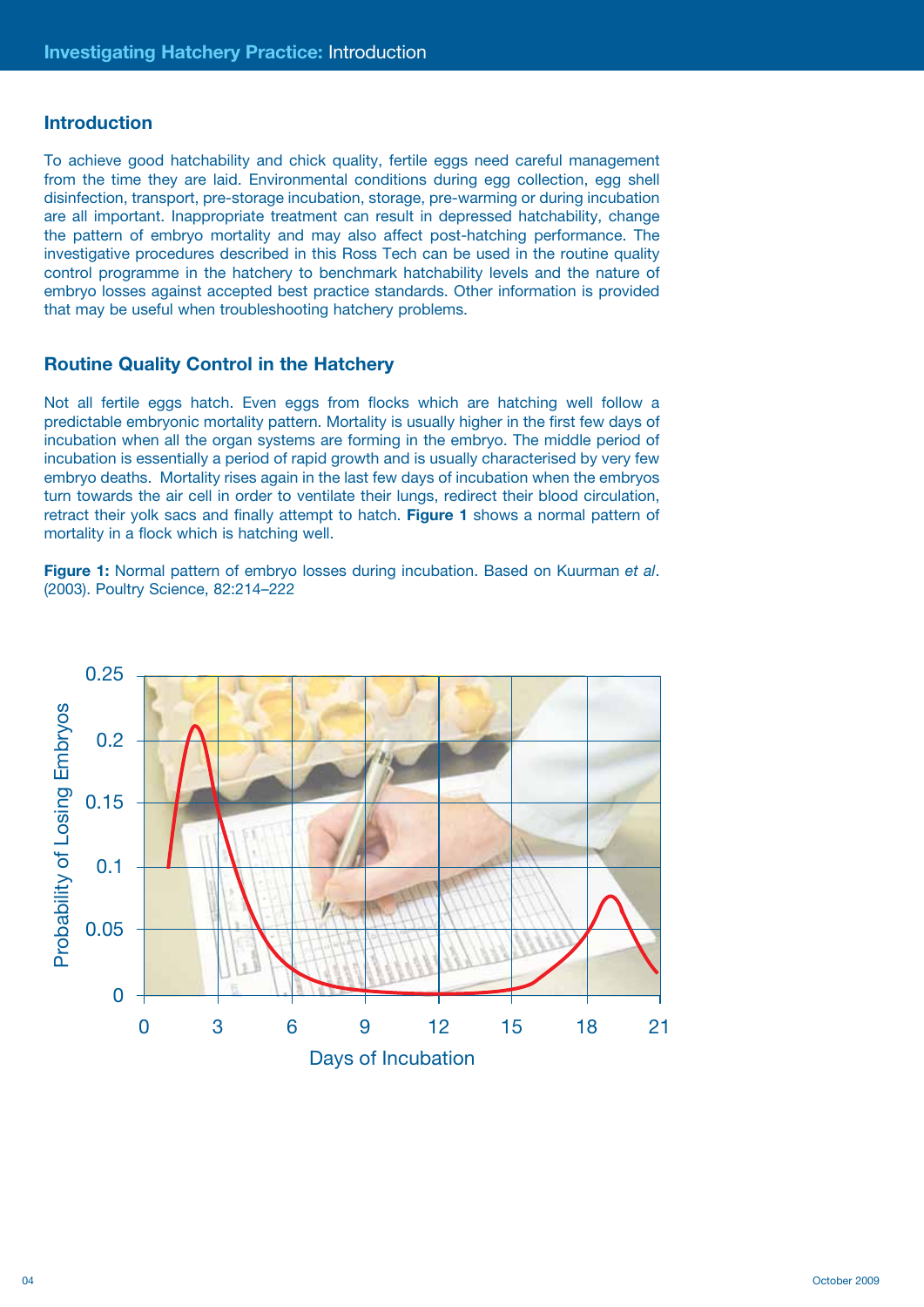Gathering data on fertility, hatchability and the time and nature of embryo losses relative to flock age is an important part of the routine quality control programme in any hatchery. Hatchery workers should be trained to gather the relevant data. They need to know how to recognise infertility and egg contamination, and to identify the stage of development reached by embryos that failed to hatch. They also need to recognise embryonic malformations and malpositions.

Accurate data allows hatchery performance to be compared against best practice standards and provides the baseline for investigating hatchability problems when they arise. By establishing where deviations from the normal pattern of embryonic mortalities are occurring, it is usually possible to identify where the problem lies.

#### **For example:**

- Losses in the first week of incubation tend to be due to problems arising before incubation (i.e. on farm, in transport or in storage).
- Losses in the second week of incubation are most likely to arise from contamination or faults in nutrition, although occasionally inappropriate setter conditions may be involved.
- Losses in the final week of incubation are usually associated with inappropriate incubator conditions.

#### **Procedures for Monitoring Hatchery Performance**

Procedures and skills that can be used in routine hatchery quality control, when carrying out a hatchery investigation and when troubleshooting hatchability problems include:

- Assessing fertility
	- breaking out fresh unincubated eggs
	- breaking out partially incubated eggs
	- breaking out incubator "clears"

#### • Examining the hatch debris

- recognising developmental stages and malformations
- recognising the normal hatching position and malpositions
- recognising egg contamination
- Monitoring weight loss during incubation
	- egg weight loss to 18 days
	- chick yield
- Monitoring temperatures
	- monitoring the temperature exposure profiles of eggs
	- measuring eggshell temperatures during incubation
- Monitoring the hatch window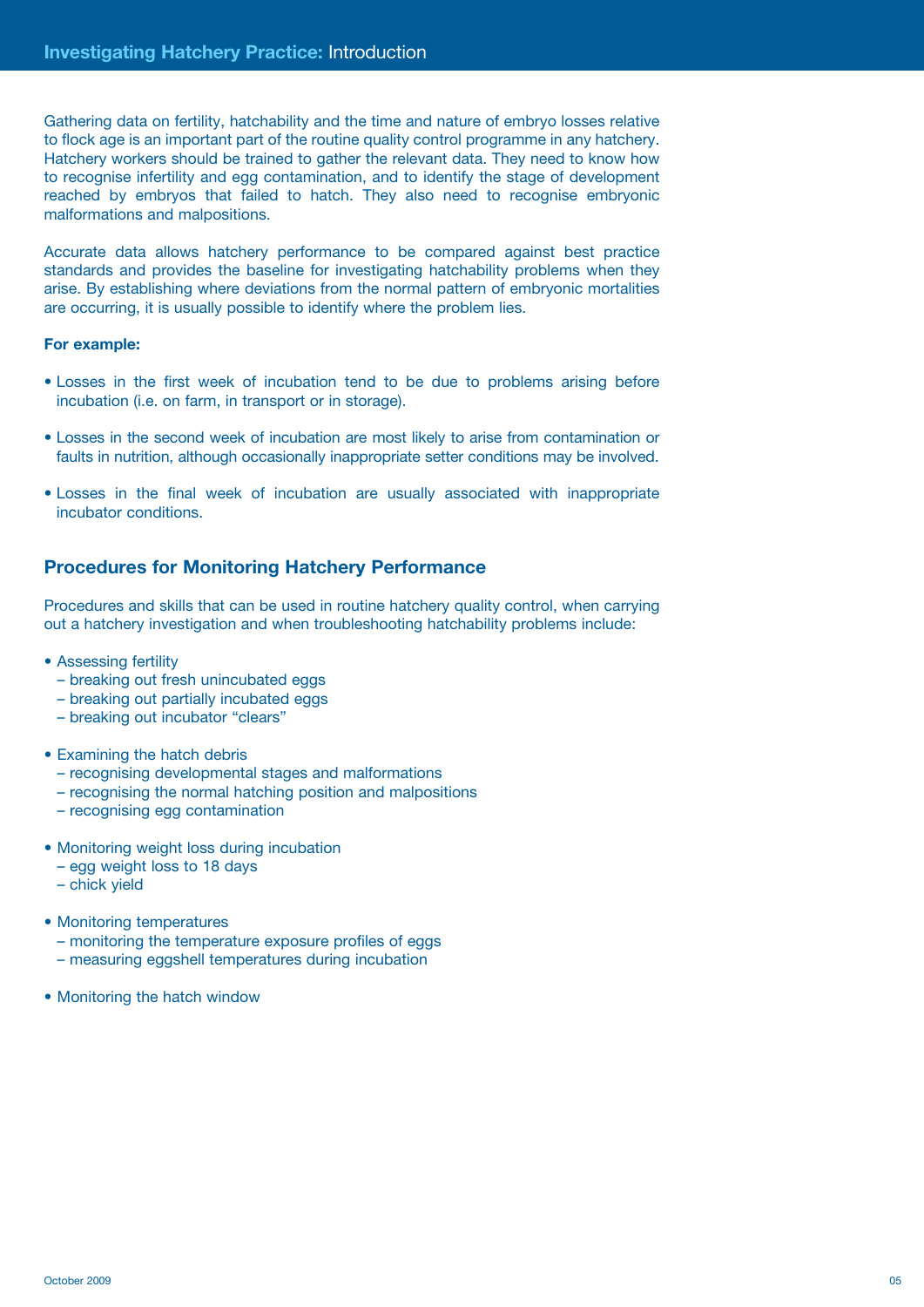## **Assessing Fertility**

#### **Breaking Out Fresh Unincubated Eggs**

After fertilisation, the egg spends about a day travelling down the oviduct. During this time the number of cells in the blastoderm increases to about 60,000. The characteristic organisation of these cells just under the yolk sac membrane makes it possible, with practice, to distinguish between an infertile blastodisc and a fertile blastoderm when breaking out fresh unincubated eggs.

The infertile blastodisc is a small dense white area about two mm across (**Figure 2**). The white area is usually of an irregular shape and is never perfectly round. It is surrounded by a clear, roughly circular area up to four mm in diameter which appears to be filled with bubbles, which are in fact globules of yolk (**Figure 3**).

**Figure 2:** A fresh unincubated infertile egg as it appears to the naked eye

**Figure 3:** Magnified blastodisc of a fresh unincubated infertile egg



The fertile blastoderm, by contrast, is larger (4-5 mm diameter) than the dense white area of the infertile blastodisc and is always uniformly round (**Figure 4**). The usual form is that of a white ring or "doughnut" with a clear centre (**Figure 5**). In some eggs there may be a small white spot in the centre of the ring. Occasionally eggs are seen which were laid with the blastoderm at an earlier stage of development, when it will appear as a solid white, perfectly round disc.

**Figure 4:** A fresh unincubated fertile egg as it appears to the naked eye

**Figure 5:** Magnified blastoderm of a fresh unincubated fertile egg showing organised ring structure

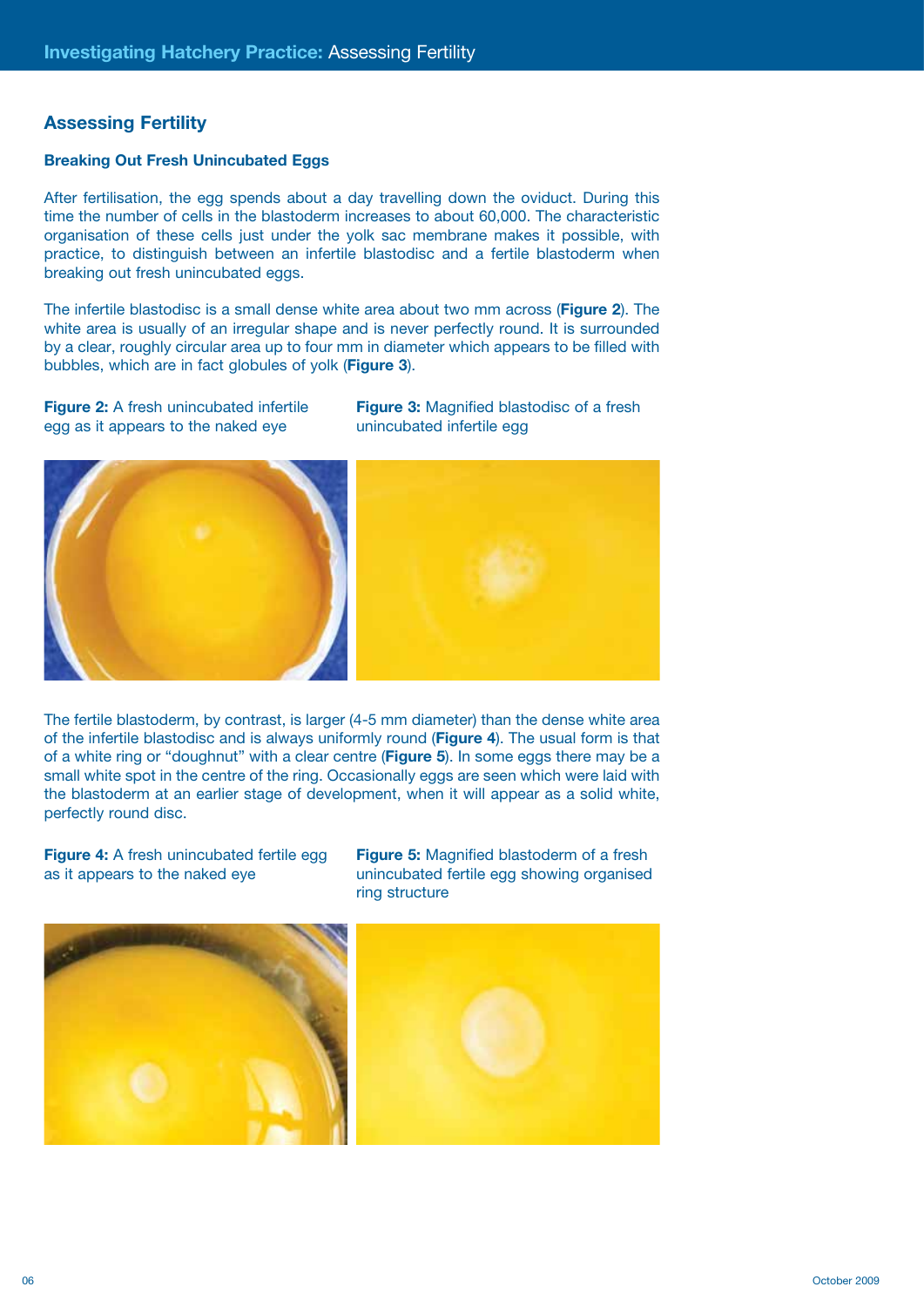Natural variation in appearance occurs within each category and undue emphasis should not be given to small differences. It is important to practice recognising fertility in fresh eggs, initially by using eggs from flocks known to have a highly fertility status and infertile eggs from a commercial table egg laying flock. Eggs should be opened by removing the shell over the air cell and then gently peeling back the inner shell membrane in order to remove it from the surface of the albumen. If the dense bright white area characteristic of the infertile egg or the white "doughnut" characteristic of the fertile egg cannot be clearly seen then the contents of the eggs should be tipped into one hand and the yolk gently rolled over until either the blastodisc or blastoderm is definitely observed (**Figure 6**).

At least one hundred eggs per flock should be examined. The technique is useful because it can give a rapid indication of true flock infertility levels in order to guide breeder management decisions. The technique requires the destruction of hatching eggs. Testing reject eggs is an alternative, but this tends to underestimate true fertility.



**Figure 6:** You may have to remove the egg contents and roll the yolk in your hands in order to locate the blastodisc (infertile) or blastoderm (fertile) in fresh unincubated eggs

The internal examination of fresh unincubated eggs will also allow the identification of any abnormalities. For example, mottling of the egg yolk is a disturbance of the vitelline membrane usually caused by stress in the parent hens. Stressors include handling (e.g. for blood sampling), changes in routine and overmating. Feed containing Nicarbazin or mycotoxins can also result in high levels of mottling. Mottling of the yolk may cause elevated numbers of early dead embryos and appears to make the eggs more susceptible to bacterial contamination. **Figure 7** shows a fresh egg affected by pronounced mottling.



**Figure 7:** Fresh egg yolk affected by pronounced yolk mottling

Thin watery albumen (e.g. due to Infectious Bronchitis or prolonged egg storage) will also reduce hatchability.

Cotton and Kapok seed meal as a contaminant of feed can cause the egg yolk to become thick and viscous (rubbery) and will also reduce hatchability.

An example form for recording the breakout of fresh unincubated eggs is given in **Appendix 7** (**Form 1**).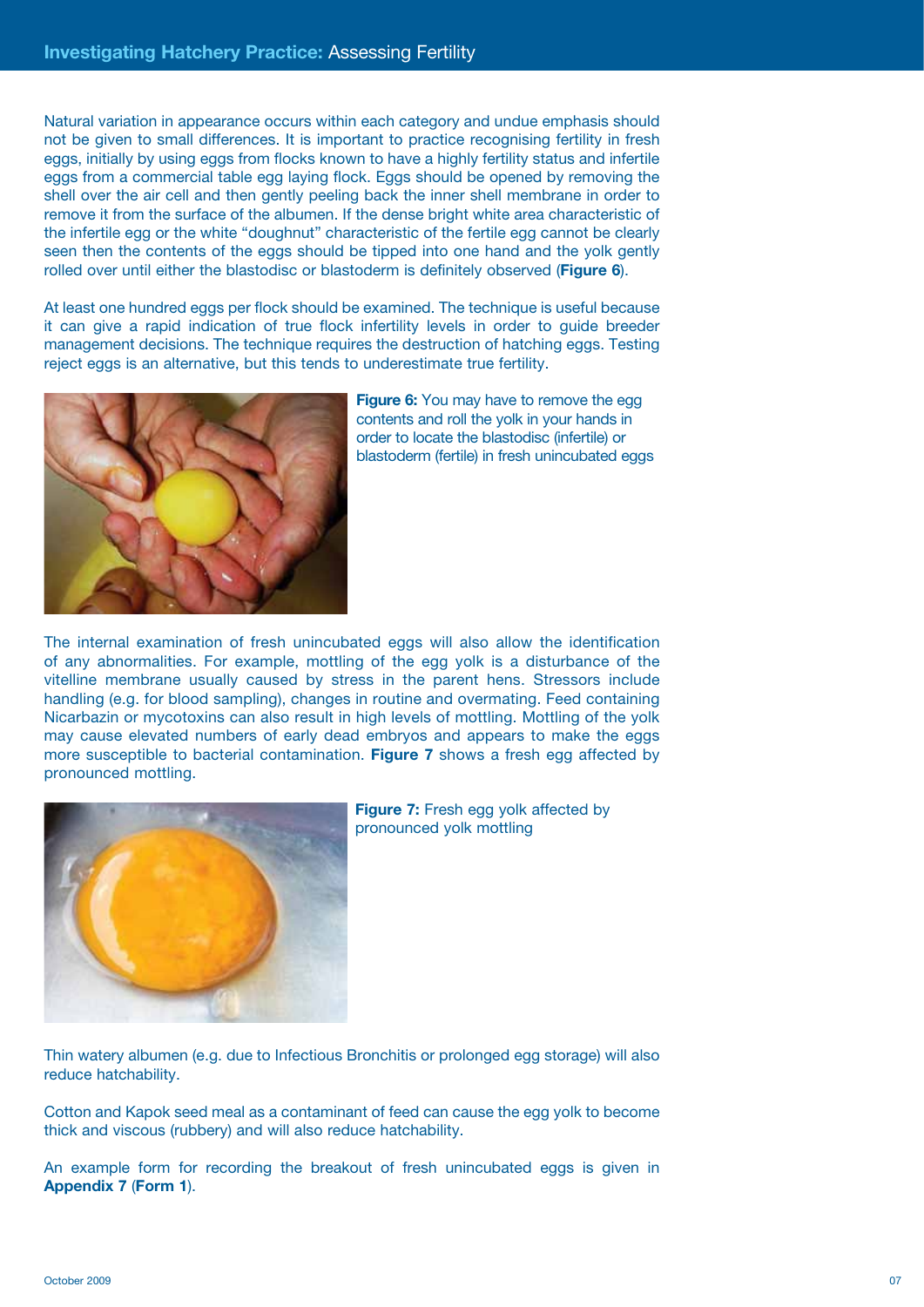#### **Breaking Out Partially Incubated Eggs**

The fertility test undertaken on partially incubated eggs requires the destruction of some hatching eggs, but is easier and requires considerably less practice than examining fertility in fresh unincubated eggs. Once again, a 100-egg sample per flock is the minimum requirement, although it is usually more practical to use one or more full setter trays. Eggs should have been incubated for 3-5 days prior to examination. Each egg should be opened very carefully from the top of the air cell so as to avoid any disruption to the egg contents, then the blastoderm or infertile disc will be on the upper surface of the yolk and very easy to see. Do not spend too much time trying to identify signs of membrane development – if it is not obvious it has not happened.

A truly infertile egg will have the characteristic small dense white area described previously for fresh unincubated eggs.

Embryos dying in the first and second day of incubation will show development of extraembryonic membrane growth over the top of the yolk. This is characterised by a cream coloured disc much larger than the white doughnut in the fresh unincubated fertile egg. After one day of incubation, the area occupied by the extra-embryonic membranes will be about one centimetre in diameter (**Figure 8**), whilst after two days the membranes will occupy almost the entire upper surface of the yolk (**Figure 9**).

**Figure 8:** Embryo after one day in the setter

**Figure 9:** Embryo after two days in the setter



After three days of incubation, live embryos will have well developed circulatory systems (see **Figure 10**).



**Figure 10:** Embryo at the "Blood Ring" stage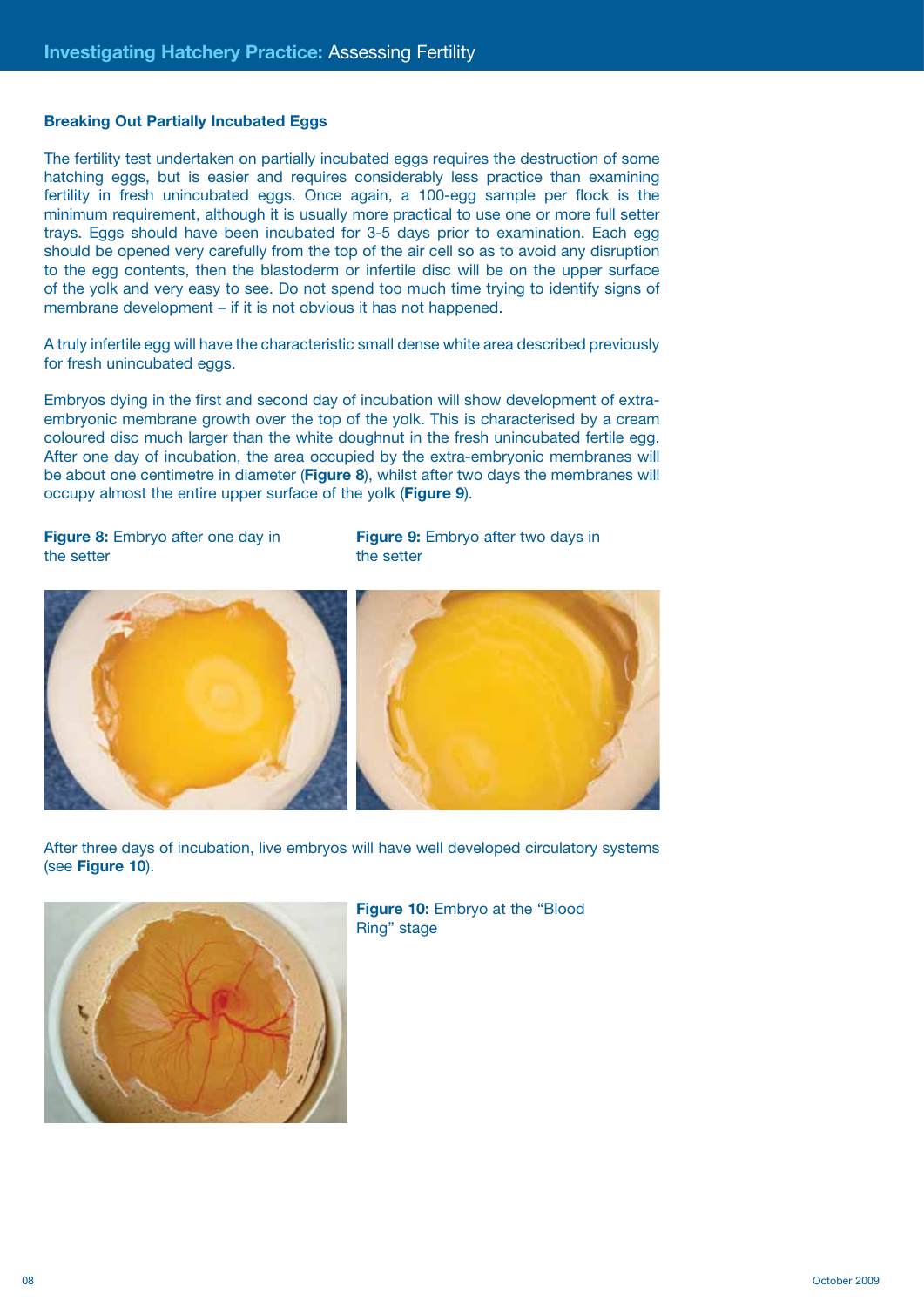On days three and four of incubation the inner shell membrane looks white when the shell above the air cell is removed. This is due to a drying process as water moves from the albumen into the yolk to form the sub-embryonic fluid. The sub-embryonic fluid is milky and sits on top of the yolk, giving the yolk a paler and more watery appearance than in the earlier stages of development or in the fresh egg.

From day five onwards, the characteristic feature of the embryo is the black pigmented eye (**Figure 11**). The term "Black Eye" has been used to describe the embryo from day five to day 12 of incubation, after which time there is the obvious development of feathers.



**Figure 11:** Embryo at the "Black Eye" stage. Note the early development of the wings and legs at this stage

An example form for recording the breakout of partially incubated eggs is given in **Appendix 7** (**Form 2**).

#### **Normal Early Embryonic Development**

The embryonic development which occurs whilst the egg is still inside the hen simplifies identification of infertility prior to incubation. An unfertilised germinal disc will show little evidence of any structure except for a condensed white spot of variable shape (**Figures 2** and **3**). A fertilised blastoderm has a pronounced ring or "doughnut" appearance (**Figures 4** and **5**). The difference is visible to the naked eye even when unmagnified.

After one day's growth, there will be a ring of cream coloured membranes measuring about one centimetre in diameter. (**Figure 8**).

After two days of incubation, the cream coloured membranes will cover most of the top surface of the yolk. (**Figure 9**).

By day three there will be a well developed circulation system (**Figure 10**).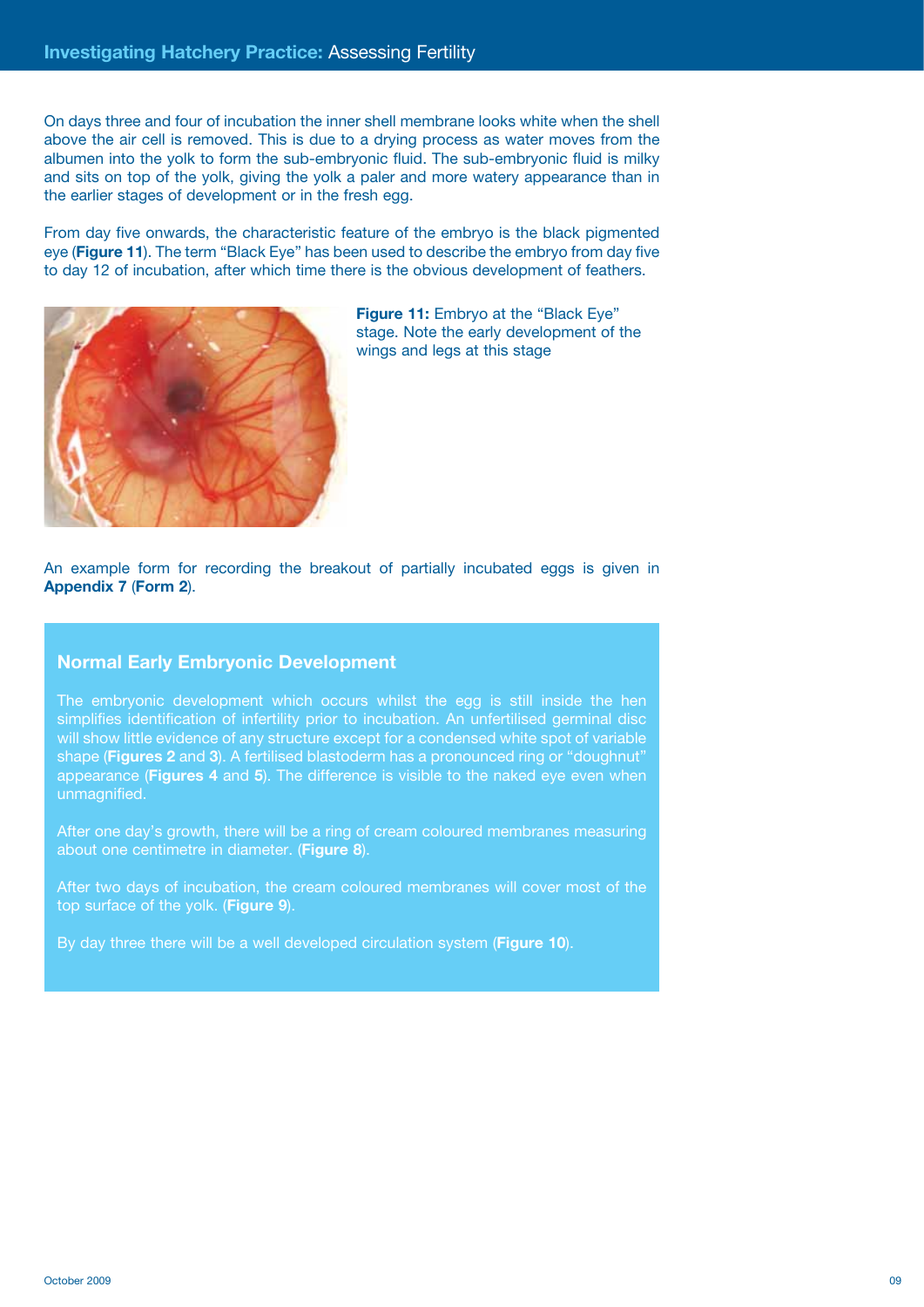#### **Breaking Out Incubator "Clears"**

Incubator "clears" are those eggs in which no obvious development is seen when a bright light is shone through the eggs in the process known as candling (**Figure 12**). The term is often, but incorrectly, used as being identical to infertile.



**Figure 12:** Candling table. The infertile eggs and those dying early in incubation show up as the brighter "clear" eggs

Depending on the quality of the candling lamp or table and the pigmentation of the shell, incubator "clears" can be candled out from as early as four or five days of incubation. For the brown-shelled eggs of broiler breeders, candling the eggs at eight to 10 days of incubation is usually straight-forward and allows for single-stage incubators to be run sealed up until the time of this candling procedure.

**Figure 13:** "Clear" eggs identified using a candling lamp; no development on left, "Blood Ring" mortality on right

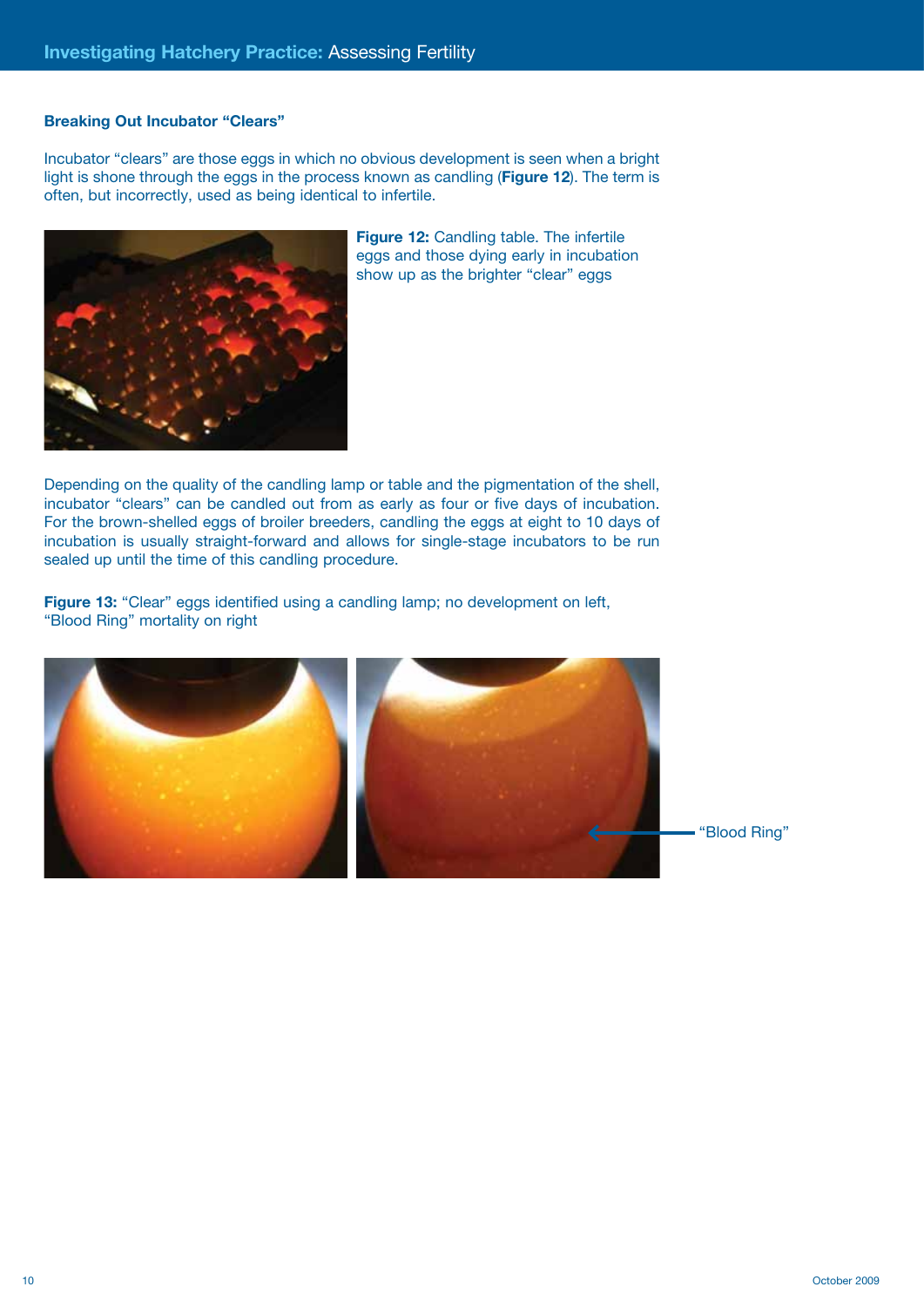By candling eggs at eight to 10 days of incubation, the eggs which died at the "Blood Ring" stage can also be identified easily during candling and can be counted at this stage without the need to open the eggs (**Figure 13**). However, it is usually more accurate and as quick to open all eggs to distinguish the truly infertile eggs from those in which early embryonic mortality has occurred. Accuracy of identification will be improved if the eggs are examined while they are still warm.



**Figure 14:** If candled at 8 to 10 days of incubation, the "Blood Ring" will be visible when the egg is opened

Opening eggs candled at eight to 10 days incubation (**Figure 14**) ensures that the cream coloured extra-embryonic membranes characteristic of the first two days of development will still be relatively intact even if the embryo died at this stage. By candling the eggs at eight to 10 days of incubation the extra-embryonic membranes can be easily recognised and differentiated from contamination and bacterial growth that cause deterioration in the membranes and egg contents if the eggs are left in the setter for a longer period.

Eggs are often candled at the time of transfer to the hatchers at around 18 days incubation. By this time, the egg contents can have deteriorated. This is due to the longer exposure to heat and/or development of contamination that often follows embryo death. This can make accurate differentiation of true infertility and very early embryo deaths extremely difficult. The differentiation is considerably easier and more accurate when breaking out the "clears" from eggs candled at up to 10 days of incubation.

**Form 2** in **Appendix 7** would be suitable for recording the breakout of incubator "clears" from eggs candled early in incubation. **Forms 3** and **4** are for egg breakouts from the transfer candling.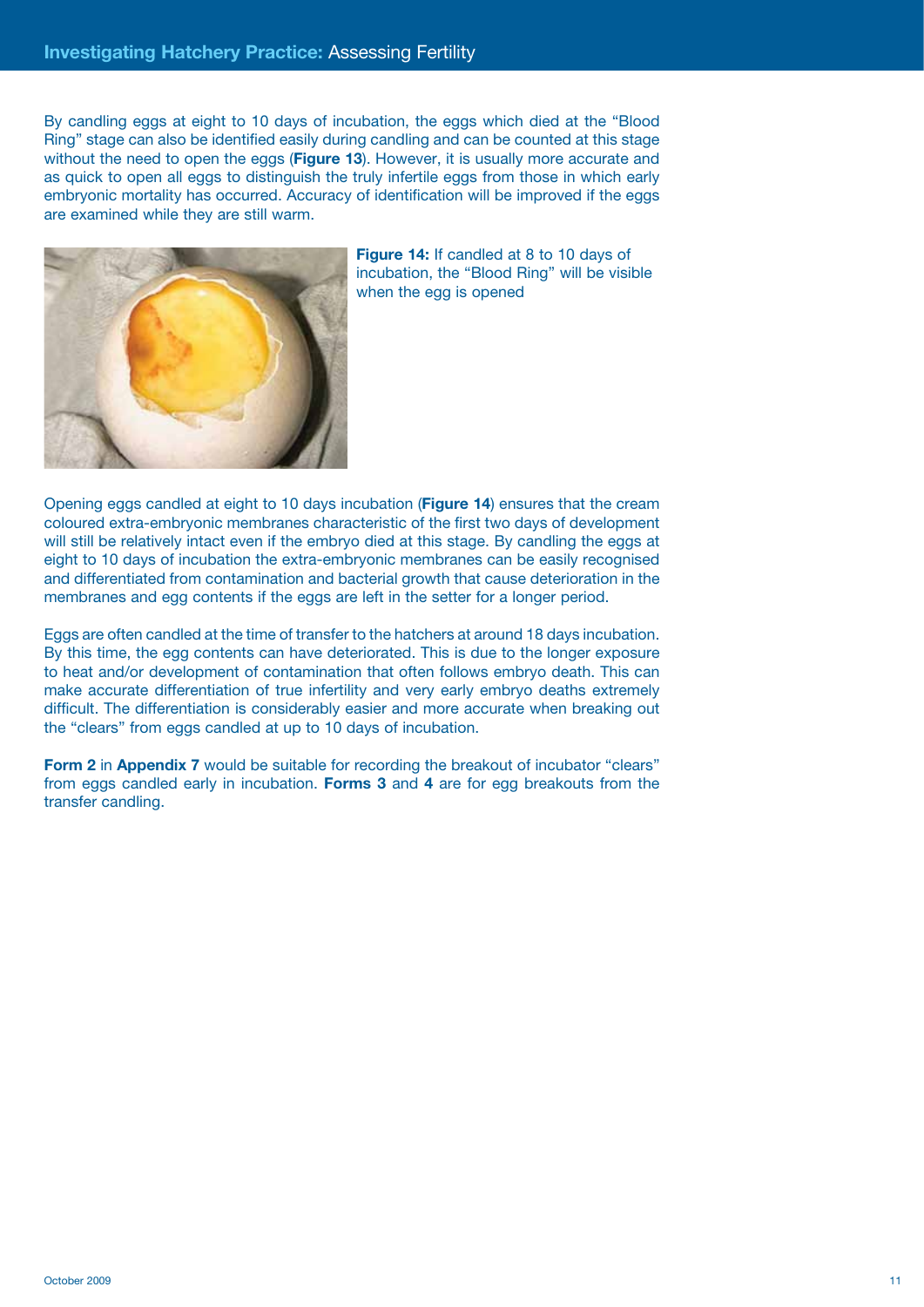## **Examining the Hatch Debris**

#### **Recognising Developmental Stages and Malformations**

Before collecting the hatch debris, it is good practice to count and then weigh in bulk the Grade-A chicks from the tray in order to calculate an average chick weight and the chick yield (ratio of the average chick weight to the average fresh egg weight or egg weight at setting). The reasons for this are described more fully on *page 17.* The number of dead chicks on the tray and the number of cull chicks should also be recorded. The unhatched eggs should then be collected onto egg trays for internal examination. For hatchery troubleshooting, debris from around 1000 eggs set should be collected, taking samples in a structured way from throughout the setter. It is important to know whether or not the sample trays have had clear eggs removed, and if the spaces created were back-filled.

In the past, we have probably relied too much on the analysis of the hatch debris, but the deterioration in some eggs, along with the complicating factor of contamination (**Figure 15**), can make the accurate differentiation of infertiles and early dead embryos difficult. However, if candling is performed early in incubation (see previous sections) it is much easier to correctly place eggs into the infertile and early dead categories.



**Figure 15:** In the hatch debris, it can be difficult in some eggs to diagnose whether the egg was infertile or at what stage the embryo died because of contamination and decomposition

Examination of the hatch debris is really only for the accurate diagnosis of embryo deaths from the "Blood Ring" stage onwards. A detailed list of diagnostic features for each stage is given in **Tables 1** and **2** (see *pages 22*-*23*). Decomposition after death means that in the hatch debris there is often no blood visible in eggs that died at the "Blood Ring" stage. A clear area in the centre of the egg caused by the fluid-filled amniotic sac may be the only evidence after 21 days of incubation (**Figure 16**).



**Figure 16:** In the hatch debris, eggs containing embryos that died at the "Blood Ring" stage do not usually still have obvious blood present. However, the remains of the cream coloured extraembryonic membranes and the amniotic sac which gives rise to a clear area on top of the yolk are characteristic of "Blood Ring" deaths in the hatch debris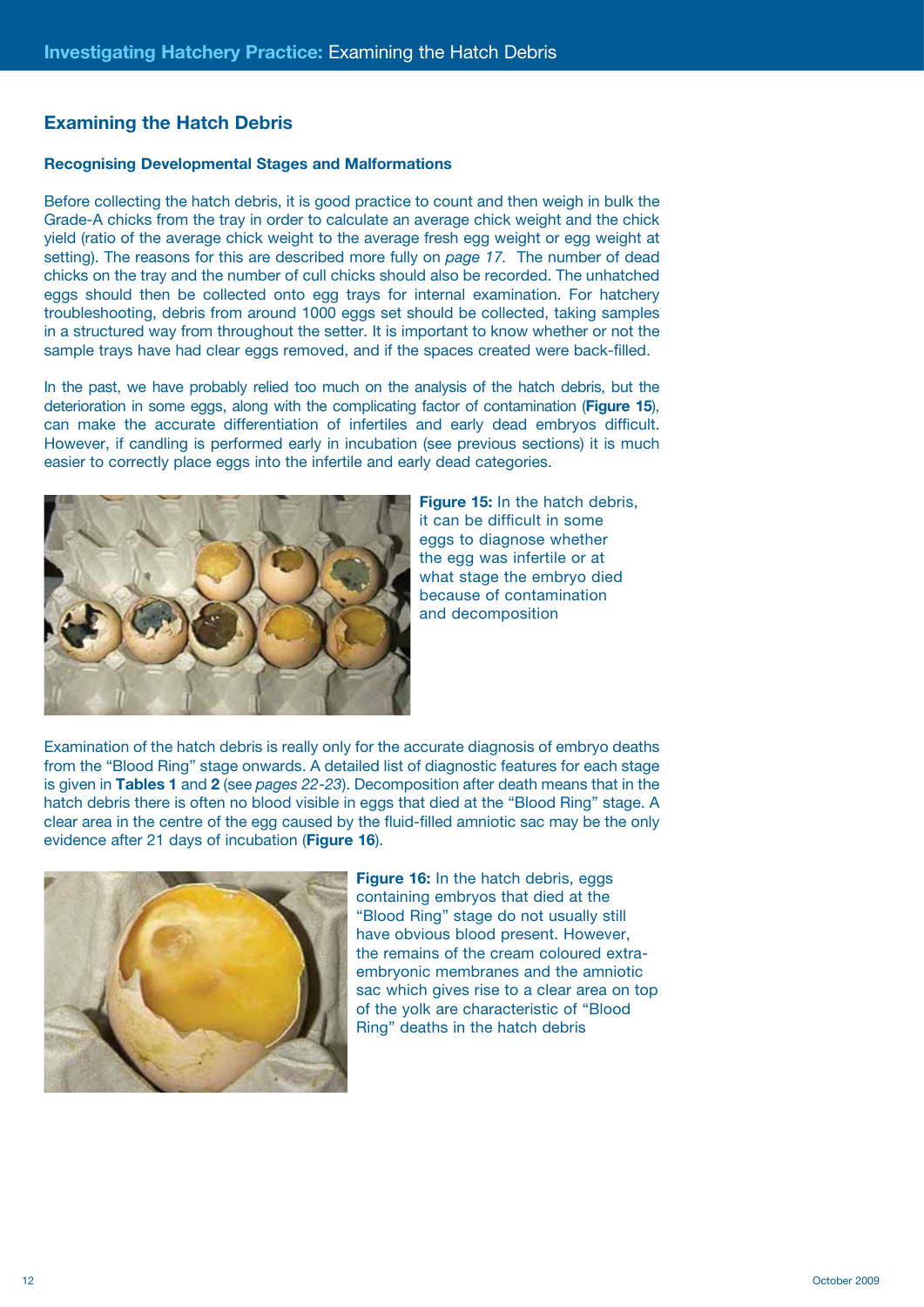The amniotic sac can be lifted out with forceps and the remains of the embryo may be found within it (**Figure 17**).



**Figure 17:** The amniotic sac and small. usually decomposing, embryo can normally be lifted from the yolk in any "Blood Ring" deaths present in the hatch debris

Embryos at the "Feathers" stage are easily identified in the hatch debris (**Figure 18**).



**Figure 18:** Embryos dying at the "Feathers" stage are easily recognised in the hatch debris. This embryo died about 16 days of incubation. The egg contents are often a dark reddish-brown colour from the decomposing blood

If in doubt, it is better not to try to disintinguish between infertile and early dead embryos in the hatch debris, but to note if the infertiles plus early deads exceed target. More accurate examination may then be made of fresh unincubated, or partially incubated eggs or incubator "clears".

When examining hatch debris any malformations of the embryo should also be recorded (e.g. exposed brain, extra limbs, exposed intestines) and the position of embryos that were close to hatching should be noted.

Example forms for recording the breakout of the hatch debris are given in **Appendix 7** (**Forms 5** and **6**). The recording forms include details of embryonic malpositions and contamination which are explained in the next sections (also refer to **Tables 1** and **2,** *pages 22-23*).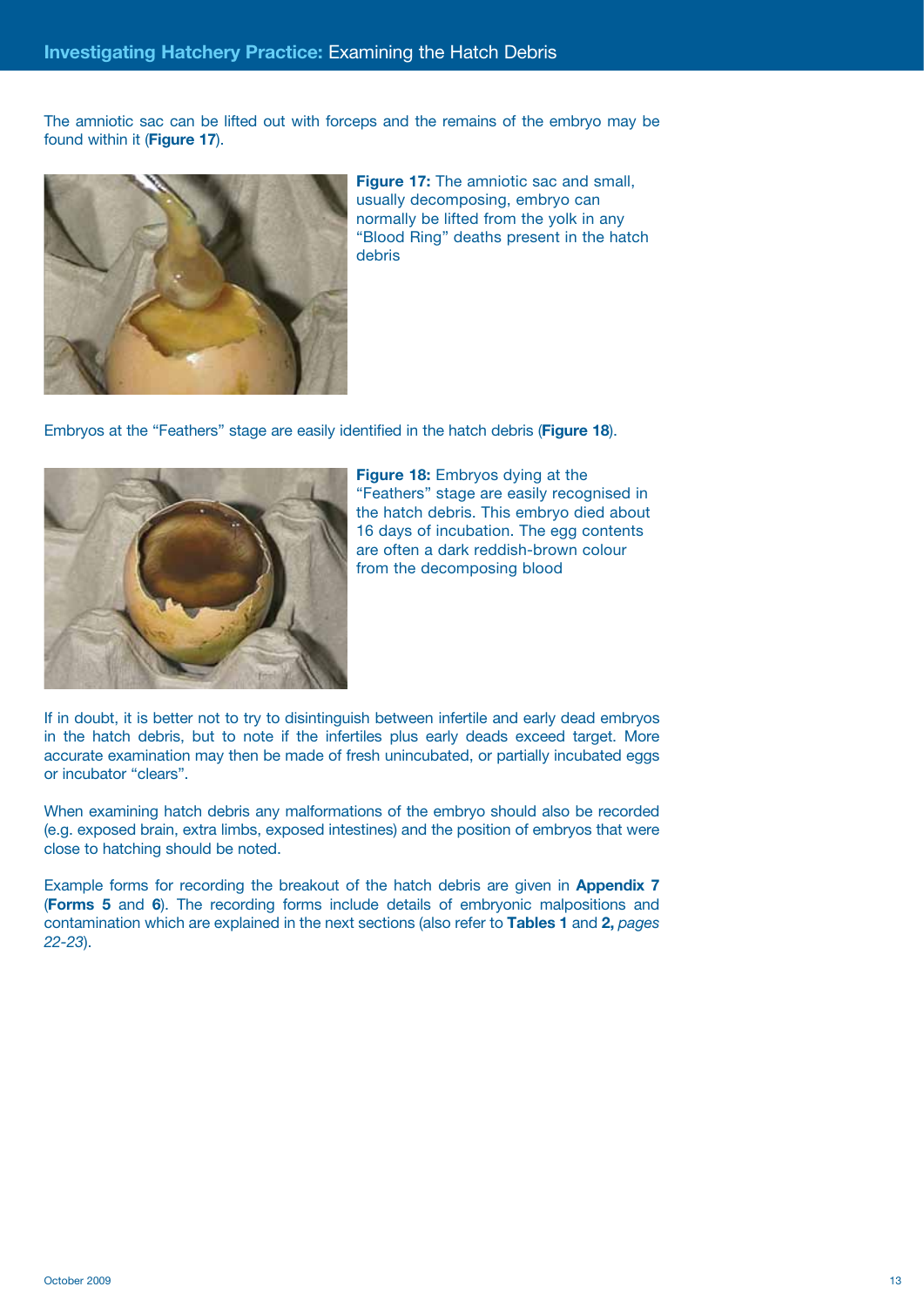#### **Recognising the Normal Hatching Position and Malpositions**

A small number of embryos fail to hatch because they end up in so-called malpositions. Not all malpositions are lethal, but they should be recognised by the person examining the eggs and recorded in case their frequency changes as a result of inappropriate management practices.



**Normal Hatching Position.** The normal hatching position is where the spine of the embryo runs parallel to the long axis of the egg and the beak is positioned underneath the right wing. The tip of the beak is directed towards the air cell in the blunt pole of the egg. When the beak is under the right wing, the wing holds the shell membrane away from the face of the embryo and thus gives the beak more freedom of movement. In addition, the wing helps stretch the inner shell membrane and helps the piercing of this membrane by the beak. In this way, the embryo gains access to the air cell of the egg and begins to ventilate its lungs.

If the head of the embryo has turned to the right, it stands a good chance of hatching. However, the actual hatching percentage will be influenced by whether the head is above or below the right wing or in the large end or small end of the egg.

There are six recognised malpositions (viewed from the top of the egg):



**Malposition 1 – Head between thighs.** This is the normal position for the majority of 18-day old embryos and the head normally then begins to turn towards the air cell as the embryo assumes the normal hatching position on day 19. Embryos with their head between their thighs in the hatch debris probably represent either embryos dying around day 18 of incubation or, if still alive, embryos in which development has been retarded.



**Malposition 2 – Head in small end of egg.** Easily identified because the hocks, yolk sac and/or navel of the 18-day+ embryo are immediately visible on opening the shell over the air cell **(Figure 19).**  This position is commonly seen in eggs that have been incubated upside down and is also more prevalent in eggs that have been incubated horizontally compared to eggs incubated with their large ends uppermost. The position can occur in eggs that have been incubated the right way up (especially those eggs with a rounder shape), eggs which have been exposed to high temperatures in the setters or when the angle of turning is too small. The frequency of this malposition is heavily influenced by the percentage of eggs that are set upside down. Ideally, the frequency of this malposition should be less than 10% of total malpositioned embryos.

Eggs that have been set upside down can be reinverted up to day eight of incubation without ill effect. Inverting eggs after this time risks breaking the blood vessels in the chorioallantois which is beginning to attach itself to the shell membranes from day nine onwards. Embryos that are upside down on day 20 of incubation hatch at about 80% of the normal rate.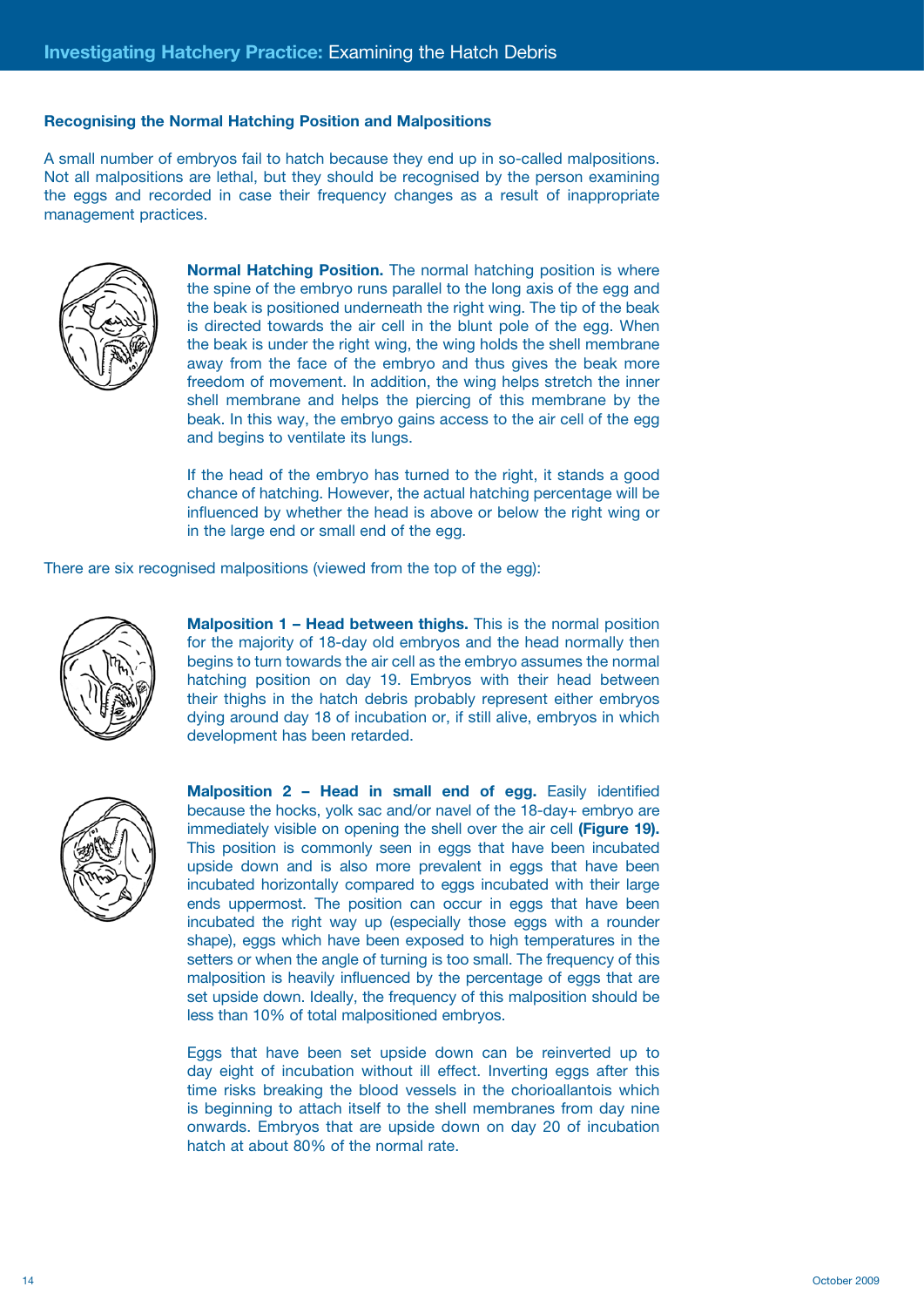

**Malposition 3 - Head turned to left.** This malposition is more prevalent in eggs incubated large end up than eggs incubated horizontally. In many instances the beak will be above the left wing. When the head turns to the left it reduces the chances of hatching to about 20%.



**Malposition 4 - Beak away from air cell.** The incidence of this position is five times greater in eggs incubated horizontally than large end up and is thought to be nearly always lethal. However, it is a difficult malposition to recognise.



**Malposition 5 – Feet over head.** A common malposition in which one foot or both feet become trapped between the head and the shell (**Figure 20)** and prevent the normal back thrusts of the head required to pip the eggshell. The feet of the embryo are also involved in the final rotation of the embryo as it cuts off the top of the eggshell to emerge from the egg. Thus, if the feet over head position has not prevented pipping of the shell, it may prevent the final rotation and escape of the embryo. This is usually the second most common malposition, representing about 20% of the total malpositioned embryos.

**Figure 19:** "Head in small end of egg" **Figure 20:** "Feet over head" is a common malposition in which the feet interfere with movement of the head and rotation of the embryo and reduce the likelihood of hatching





**Malposition 6 - Beak above right wing.** This is usually the most commonly recorded malposition, representing 50% or more of the total malpositioned embryos. Many embryos will have hatched from this position and it is often regarded as a natural variant of the normal hatching position. However, it has recently been suggested that an excess of embryos in this position could be an indication of embryos experiencing heat stress. Linoleic acid deficiency has also been linked to this malposition.

A combination of malpositions may occur in the same embryo.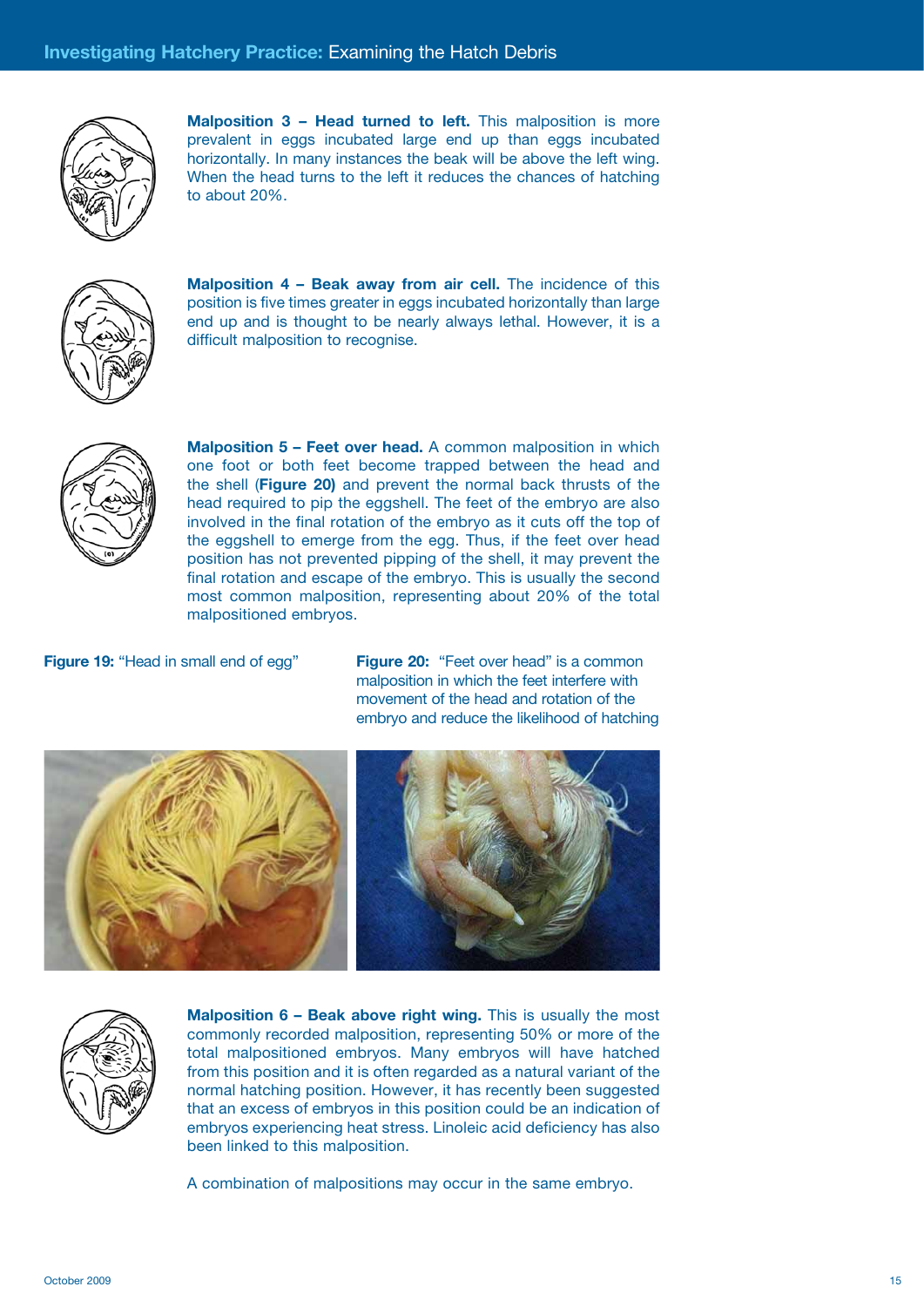#### **Recording Egg Contamination**

It is a topic of debate whether contamination has always killed the embryo or whether the contamination was held in check until the embryo died. Nevertheless, every egg opened should be assessed for bacterial contamination, (e.g. egg contents green, black, emitting rotten odours or egg explodes on opening). However, colour should not be the sole guide as brown colourisation can be due to the deoxygenating process.

Heavily contaminated eggs often explode on opening and in others the embryo may be hard to distinguish easily. It is not important to accurately record the time of embryo death in grossly contaminated eggs. The objective is to record the total percentage of contaminated eggs and compare the result with standards from best practice. This will enable you to assess the effectiveness of your egg handling and sanitation procedures. The eggs could be recorded as an "Early rot" if the embryo died at the "Black Eye" stage or before, "Late rot" if it had reached the "Feathers" stage or simply recorded as "Contaminated".

Aspergillus represents a special case of contamination and can be a serious problem in some areas. Whenever eggs are opened through the air cell and mould growth is observed on the inner shell membrane this should be recorded as a potential aspergillus contamination and care should be taken not to breathe in or spread the mould spores.

### **Monitoring Egg and Chick Weights**

#### **Egg Weight Loss to 18 Days**

The average chicken egg has about 10,000 pores running through the shell so the developing embryo can exchange oxygen and carbon dioxide with the incubator air. However, water is also lost through these pores and the total amount lost during incubation has to be controlled if the embryo is to avoid dehydration. This is most easily done by monitoring the weight loss of eggs during incubation. Any weight loss is due solely to the loss of water from the egg.

Observations across all avian species have shown that the weight loss between the start of incubation and pipping of the eggshell (i.e. approximately the time of transfer to the hatcher in the domestic fowl) is about 12% of the fresh egg weight. The only way in which hatcheries can influence the weight loss from eggs is by altering the humidity in the incubator. Chick quality and hatchability can only be optimal when the eggs lose about 12% of their fresh egg weight to pipping.

Hatcheries normally do not know the fresh egg weight, but commonly weigh the eggs just before setting. If the eggs have been stored for a short period (up to six days) under good conditions then the correct egg weight loss to pipping is 11.5% of the egg setting weight. The optimal weight loss as a percentage of the egg setting weight is determined by the weight loss in storage.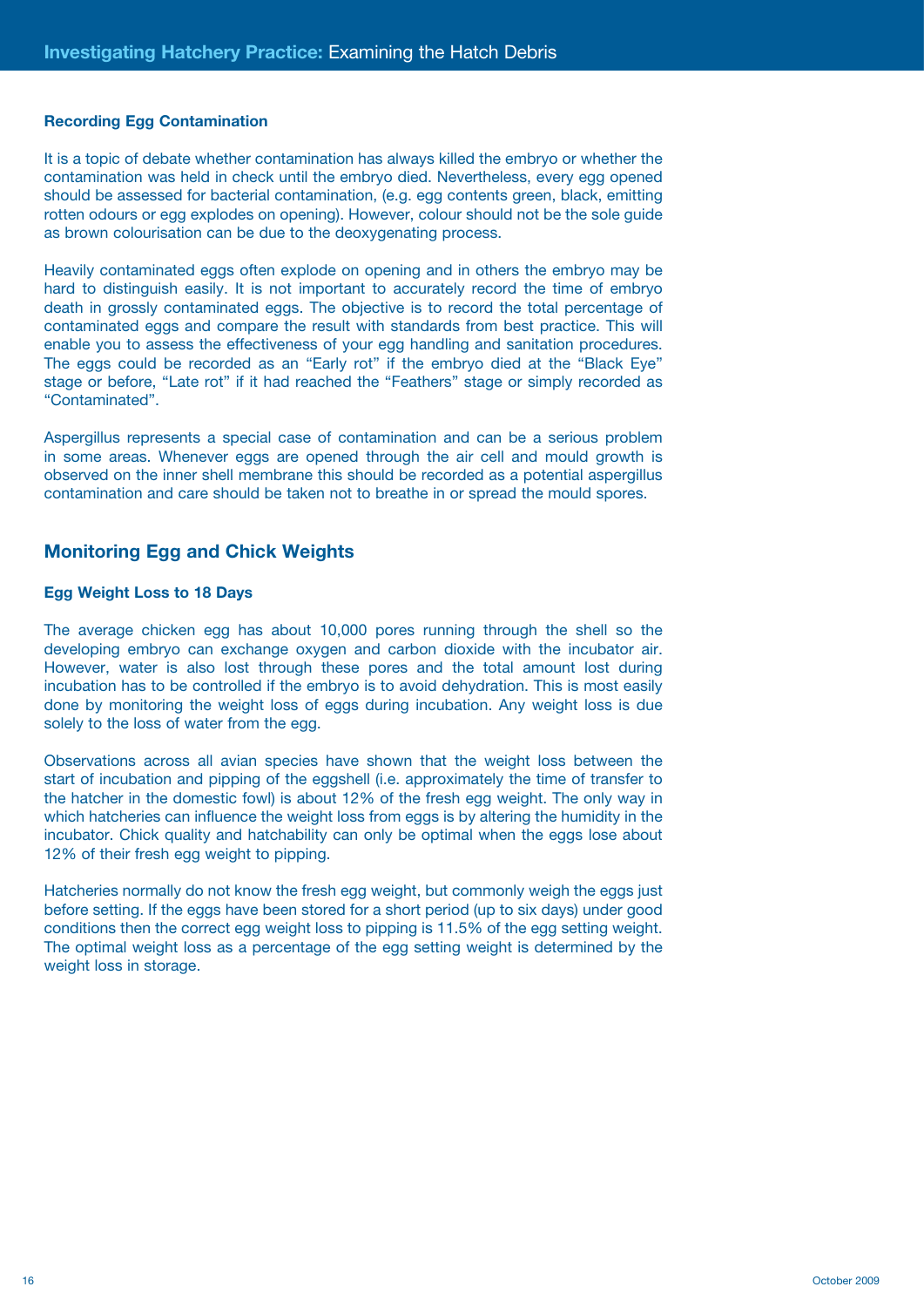The percentage egg weight loss should be measured by weighing whole trays of eggs (**Figure 21**). Accurate electronic scales are relatively cheap and using them to monitor weight loss from trays of eggs in various locations in all the setters is an invaluable way to check that eggs are receiving the ideal humidity conditions. The use of this method helps check that the humidity programmes and humidity control systems are working in all the setters and is thus an essential management tool in the hatchery.



**Figure 21:** Monitoring the weight loss of eggs during incubation is an important hatchery management tool

#### **Monitoring Chick Yield**

Monitoring the weight of the chicks, and their relationship with the weight of the eggs they came from (chick yield) is another essential hatchery management tool. It is best done using the trays where egg weight loss has already been monitored. The technique involves counting and then weighing in bulk the Grade-A chicks from a hatcher tray (**Figure 22**) in order to calculate an average chick weight and then the chick yield. Chick yield is the average chick weight divided by the average fresh egg weight multiplied by 100. An ideal target for best chick quality is a chick yield of 67% of the fresh egg weight or 67.5% of the egg setting weight when the eggs have been exposed to short-term storage. If egg weight loss to pipping has been correct, but the chick yield is lower than 66% of the fresh egg weight, then incubation duration is too long. It needs to be adjusted by setting eggs later or by pulling chicks earlier. Every 1% loss in chick yield is equivalent to about three hours extra in the hatcher.



**Figure 22:** Monitoring chick yield (chick weight as a percentage of the egg weight) gives important information about egg weight loss, incubator humidity and hatch times

If the chicks face a long journey before placement or are being transported in hot conditions then the chick yield could be increased to 69-70% by increasing the setter humidity and/or taking the chicks out of the hatchery slightly early.

An example form for recording the egg weight losses during incubation and chick yield is given in **Appendix 7** (**Form 7**).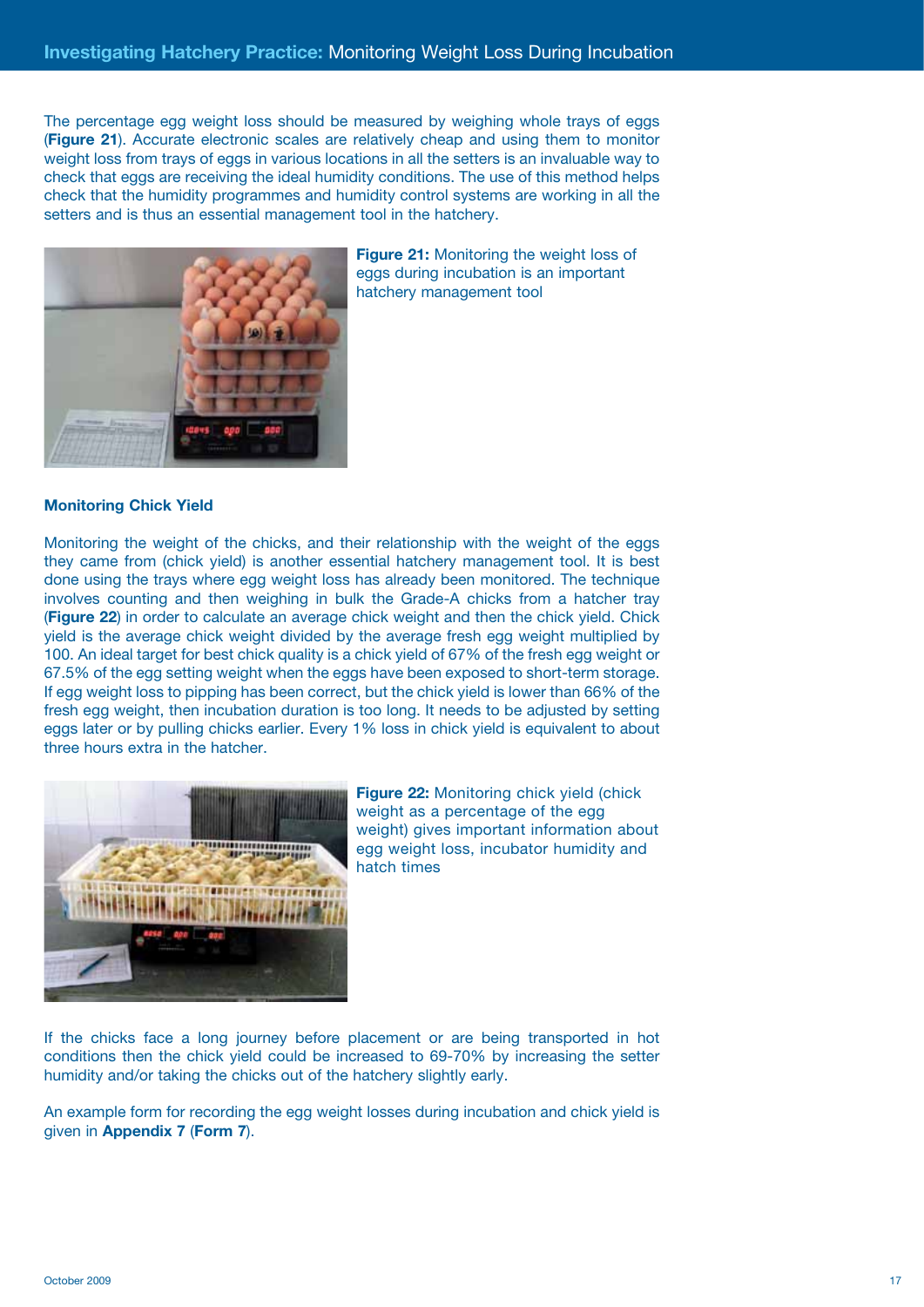## **Monitoring Temperatures**

#### **Monitoring the Temperature Exposure Profiles of Eggs**

Miniature battery-powered data loggers, such as Tinytags, will record temperatures for a pre-set period and make the investigation of egg handling conditions easy. A data logger can be placed in the nest box overnight, be collected with the eggs and then used to follow the temperature profile that the eggs are exposed to through all the ensuing processes, including incubation.

On the farm, the eggs should be cooled to below  $24^{\circ}C$  (75.2 $^{\circ}F$ ), within four hours of collection and then held at the optimum temperature for the expected period of storage. 24°C (75.2°F) is known to be "Physiological Zero" for broiler breeder eggs and cooling eggs below this temperature will ensure that there is no chance of embryo development during storage.

Common problems in relation to temperature during egg handling include:

- Eggs left too long in the nest, allowing them to re-warm when another hen occupies the nest.
- Infrequent collection in automatic nests where eggs are held at house temperature without cooling.
- Eggs packed on to fibre egg trays, which only allow very slow cooling. Use plastic egg trays.
- Eggs held in the poultry house after packing until the end of the working day, rather than being moved into the cooled store immediately.
- Egg store door left open, especially during hot weather.
- Temperature control in egg store inadequate with high diurnal variation due to hot weather, poor cooler capacity and/or poor insulation. This will weaken the embryos and could result in weaker chicks.
- Trolleys held outside the egg store prior to arrival and loading of egg collection vehicle.
- Egg collection vehicle not temperature-controlled.
- Farm and hatchery stores held at different temperatures.
- Prolonged pre-warming of eggs in an environment fluctuating around Physiological Zero.

Any of the above will increase the "Early Dead" and "Blood Ring" mortality. The use of temperature data loggers may allow the problem areas to be identified.

Temperature data loggers can also be useful in evaluating incubation conditions and identifying where there are hot and cold spots in the setters that need to be rectified.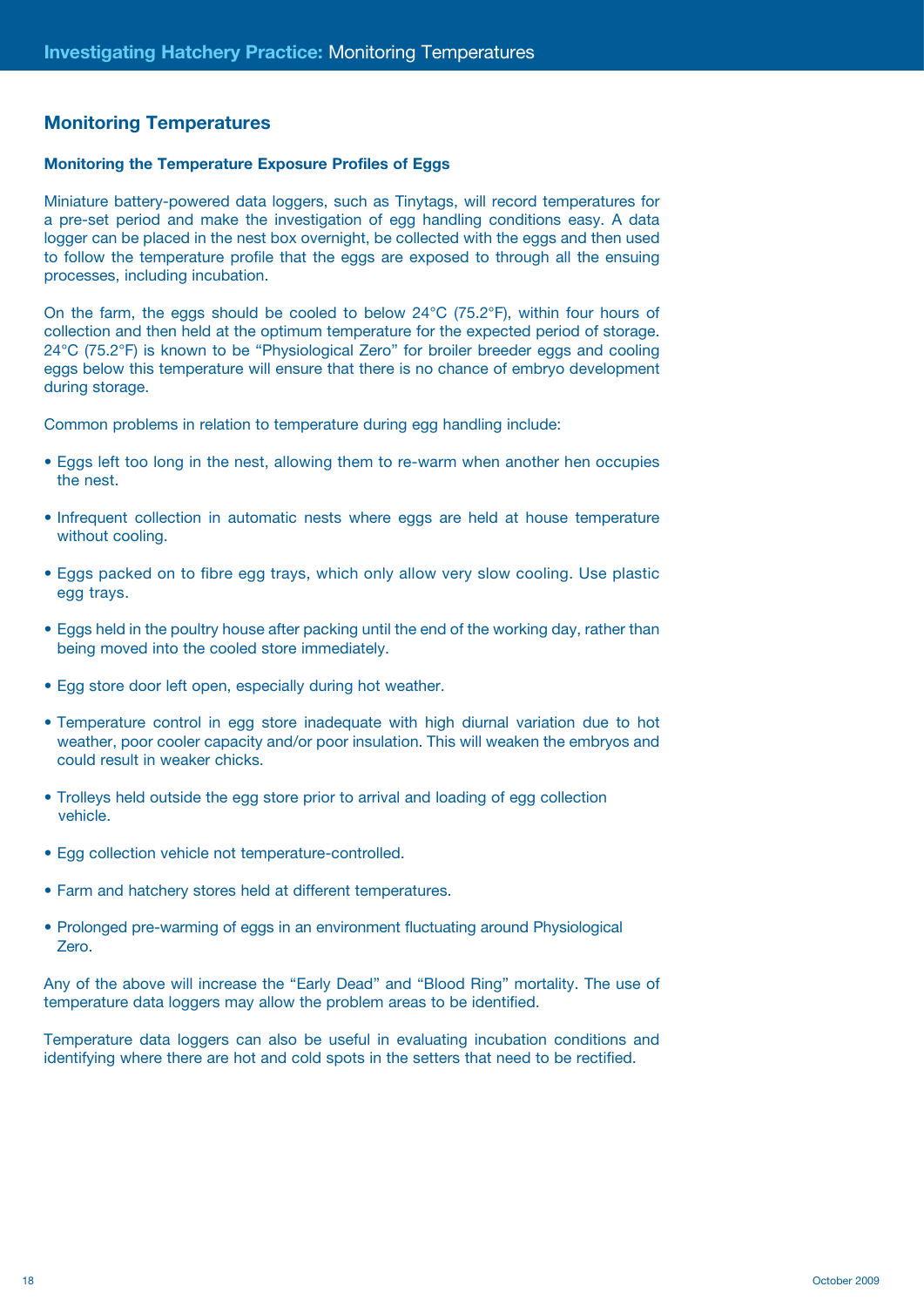#### **Measuring Eggshell Temperatures During Incubation**

Embryos are resistant to periods of cooling, but short periods of heat stress can cause malformations, malpositions or may be lethal. Rather than just allowing an incubator temperature programme to run its course, it is prudent to monitor eggshell temperatures in order to prevent overheating of the embryos. This can be done using a relatively cheap infra-red thermometer such as the Braun Thermoscan which works accurately within the temperature range found in incubators. Check egg surface temperatures at the equator of the egg, not at the air cell.

All setters have 'hot spots' and 'cold spots' and it is important to check that the embryos in the hot spots are not subjected to damaging heat stress during days 16 to 18 of incubation. An ideal eggshell temperature is 37.8°C (100°F), but towards the end of the setter phase eggshell temperatures up to 38.3ºC (101°F) are common and largely without effect. However, eggshell temperatures higher than this can be damaging and temperatures of 39.4ºC (103°F) and above are known to be detrimental to hatchability and chick quality.

#### **Monitoring the Hatch Window**

The term "hatch window" describes the period of time over which chicks are actually coming out of the eggs. The "hatch window" has also been called the "spread of hatch" and it is assessed relative to the time of taking the chicks out of the hatcher. The spread of hatch is influenced by the variability in temperature in the setters.

In Ross products the total spread of hatch (from 1% of chicks being hatched to 99% of the chicks being hatched) is about 30 hours. Ideally, no more than about 1% of the chicks should have hatched 30 hours before chick take-off. If take-off is delayed once all the chicks are hatched, then growth and uniformity of the flock on farm will suffer, so it is important to monitor the window, and adjust either the egg setting or chick take-off times accordingly.

In order to take account of the variations in temperature that occur in setters, the trays used for monitoring the hatch window should come from several different locations. For example, top, middle and bottom trays, front and back, left and right of the setter. Check the hatcher 30 hours before the chicks are due to be taken off. There should be no more than one or two hatched chicks out on each tray at this time.

At chick take-off, some chicks (about 5%) should still be damp on the neck (**Figure 23**) and the inside of recently hatched shells should still be moist.



**Figure 23:** 5% of chicks should still be damp at the back of the neck at take-off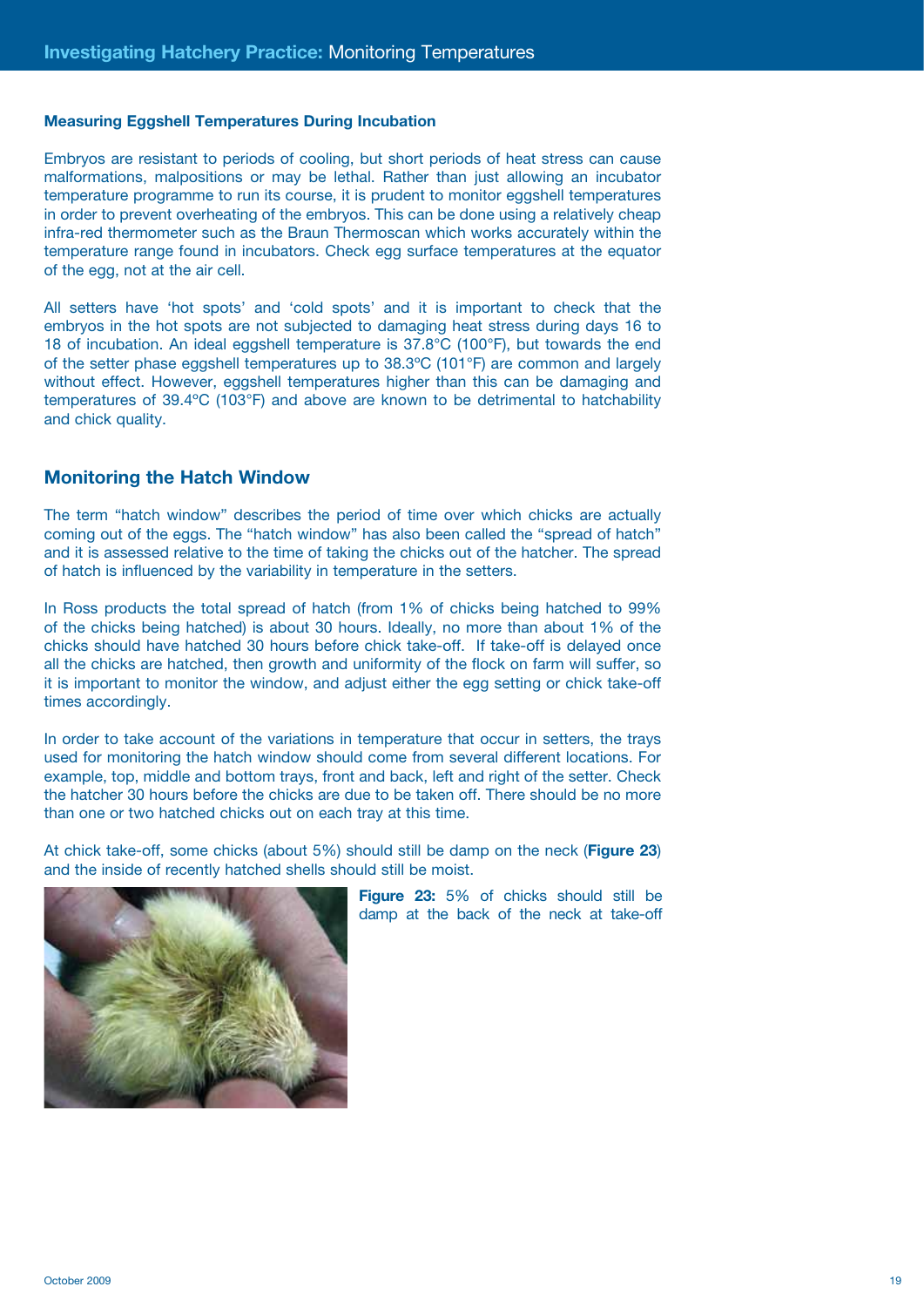Other observations may be made that will help the hatchery manager judge if the hatch has occurred too early or too late. For example, if the insides of all the shells are very dry and all the shells can be easily crushed into little pieces (**Figure 24**), if there is a lot of meconium on the shells (**Figure 25**) or if all the chicks are dry and the wing feathers of the chicks have spread a lot from the end of their sheaths then the hatch is probably occurring too early.

**Figure 24:** Dried out shell membrane in the **Figure 25:** Meconium on egg shells after egg on the right shows the chick hatched very early delayed take-off



An even spread of hatched chicks on the hatcher trays during monitoring of the hatch window and reasonably clean egg shells at chick take-off are indicators of good conditions during incubation and the correct take-off time.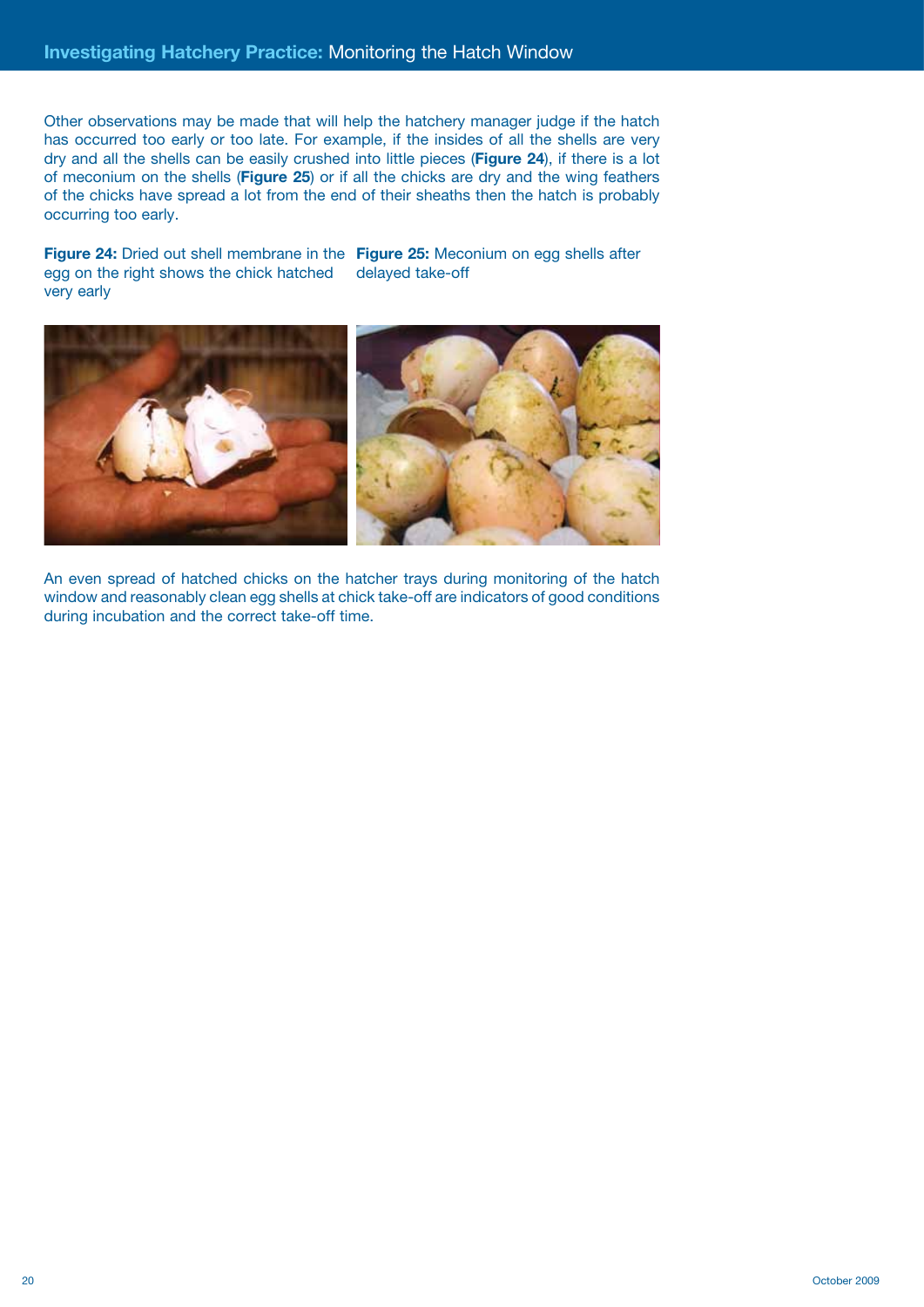## **Routine Quality Control in the Hatchery and the Recording and Analysis of Results**

Routine quality control can be a very time-consuming process. For this reason, the precise details of what should be recorded and analysed should be discussed by the Quality Control Team in each hatchery and they should also define how the information collected will to be used. The role of this publication is to provide ideas for discussion.

Some suggestions for the possible ways of classifying the time of death of the embryo are given in **Tables 1** and **2**.

**Tables 3** and **4** give top quartile targets for hatchability losses.

Some ideas for recording forms are given in **Appendix 7**, but they should be modified to suit individual needs. **The entry of the results into an electronic database and the analysis of trends is highly recommended in order to define working targets.**

The appearances of chick embryos at different stages of development are well documented, but an embryo which dies at four days of incubation and which then remains in the incubator for a further 17 days will be subject to considerable deterioration. For this reason, the opportunity to open eggs as early as possible by candling at eight to 10 days of incubation is recommended. Thereafter, removal and examination of any dead eggs at transfer and an examination of the hatch debris is recommended.

As a minimum requirement the following are suggested for inclusion into any routine quality control system:

- At least three setter trays of eggs should be monitored weekly for each flock in lay; ideally the sample trays should be representative of the whole hatch.
- The three setter trays should be weighed empty and the weight recorded.
- The trays should then be filled with eggs and the weight of each tray plus eggs recorded.
- The trays should be weighed again at the time of transfer to the hatcher. The eggs should then be candled and the "clear" eggs broken out to enable categorisation and enumeration of infertiles and early deads, mid-term deads and contaminated eggs.
- At chick take-off the number of chicks should be counted and recorded from each of the three trays and the chick weight expressed as a percentage of the fresh egg weight or egg weight at setting.
- Examination of the hatch debris from the same trays will complete the records.
- All data should be recorded to flock age and the setter and hatcher the eggs were incubated in.
- The percentage of eggs falling into the different categories should be calculated and compared with the working targets set from historical data. Any large deviations from the working targets should be investigated. Some possible reasons for failures are given in a later section entitled "*Interpretation of Results*". A more comprehensive guide for troubleshooting hatchery problems is H.R. Wilson's "Hatchability Problem Analysis" published by the University of Florida and available as a free download on the internet.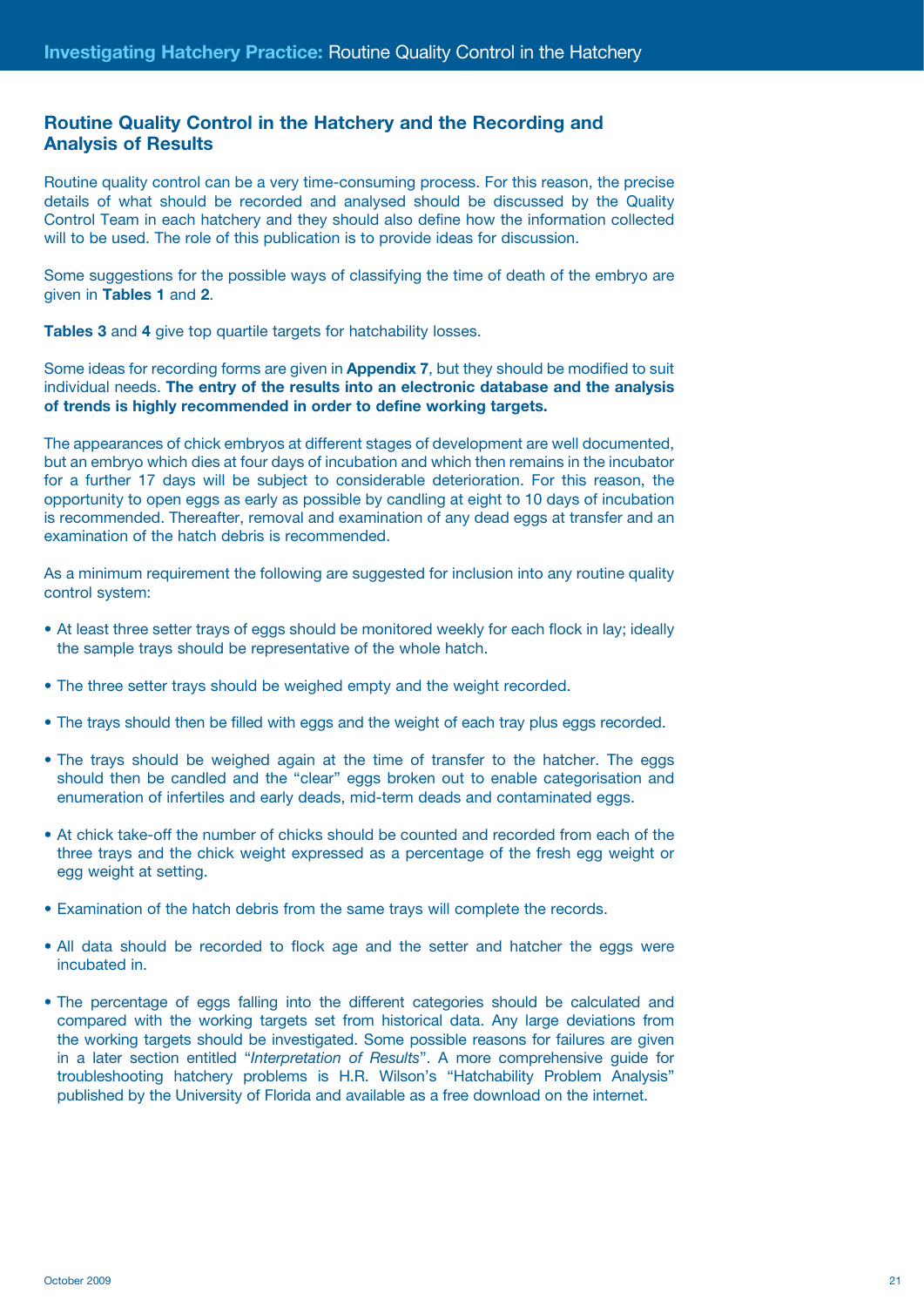Table 1: Detailed classification system for the time of embryo death suitable for a diagnostic/research type egg break-out

| <b>Developmental</b><br>time in days | <b>Classification on</b><br>recording form | <b>Observations</b>                                                                                                                                       |
|--------------------------------------|--------------------------------------------|-----------------------------------------------------------------------------------------------------------------------------------------------------------|
| $\mathbf{0}$                         | <b>Infertile</b>                           | No obvious sign of development                                                                                                                            |
| 1                                    | 24h "Early Dead"                           | Cream coloured extra-embryonic<br>membranes occupying area up to<br>one cm diameter                                                                       |
| $\overline{2}$                       | 48h "Early Dead"                           | Cream coloured extra-embryonic<br>membranes occupying area up to<br>three cm diameter                                                                     |
| $2.5 - 4$                            | "Blood Ring"                               | Obvious "Blood Ring" and the beginning<br>of formation of the sub-embryonic fluid                                                                         |
| $5 - 12$                             | "Black Eye"                                | The black pigmentation of the embryo's<br>eye is obvious. The wings and legs can<br>be seen as well                                                       |
| $13 - 17$                            | "Feathers"                                 | Feathers present. Although the first<br>feathers are seen as early as 11 days,<br>they are often not obvious over the entire<br>body until 13 days of age |
| $18 - 19$                            | <b>Turned</b>                              | The embryo is moving from the "head<br>between thighs" position to the hatching<br>position and the yolk remains outside the<br>body of the embryo        |
| 20                                   | <b>Internal Pip</b>                        | The beak of the embryo has come through<br>the inner cell membrane into the air cell                                                                      |
| 20                                   | <b>External Pip</b>                        | The beak of the embryo has broken<br>through the eggshell                                                                                                 |
| $0 - 10$                             | <b>Early Rot</b>                           | Deep discolouration of the egg contents<br>with emission of rotten odours                                                                                 |
| $11 - 21$                            | <b>Late Rot</b>                            | Obvious embryo with deep discolouration of<br>the egg contents and emission of rotten odours                                                              |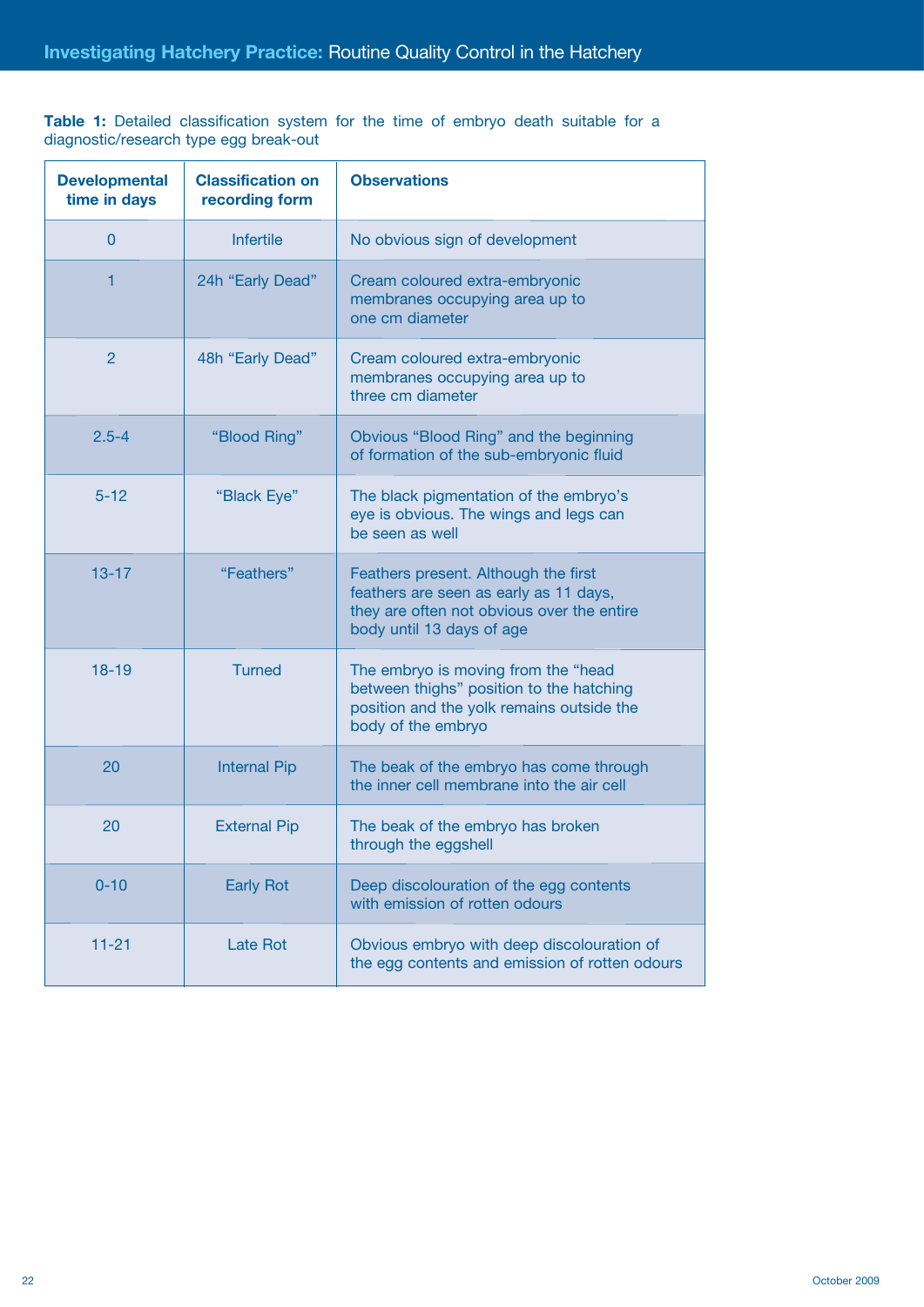**Table 2:** Simplified classification system for the time of embryo death suitable for a Quality Control type egg break-out

| <b>Developmental</b><br>time in days | <b>Classification on</b><br>recording form | <b>Observations</b>                                                                                                                                |
|--------------------------------------|--------------------------------------------|----------------------------------------------------------------------------------------------------------------------------------------------------|
| $\Omega$                             | Infertile                                  | No obvious sign of development                                                                                                                     |
| $0 - 7$                              | <b>Early Dead</b>                          | Any death in the first week of incubation.<br>The end of this period is delineated by the<br>appearance of the egg tooth on the end<br>of the beak |
| $8 - 14$                             | <b>Mid Dead</b>                            | Embryos with an egg tooth, but feather<br>development is not immediately obvious<br>over the entire body                                           |
| $15 - 19$                            | Late Dead                                  | Well feathered embryo almost filling the<br>egg. The yolk may be external to the<br>body, or may be retracted                                      |
| 20                                   | <b>External Pip</b>                        | The beak of the embryo has broken<br>through the eggshell                                                                                          |
| $0 - 21$                             | Contaminated                               | Deep discolouration of the egg contents<br>with emission of rotten odours                                                                          |

Table 3: Top quartile targets for hatchability losses when performing detailed diagnostic/ research type egg breakouts (% of total number of eggs set)

|                             | <b>Stage of Development of Embryo</b> |             |             |                             |                     |                 |                                      |                                  |                               |                |                          |
|-----------------------------|---------------------------------------|-------------|-------------|-----------------------------|---------------------|-----------------|--------------------------------------|----------------------------------|-------------------------------|----------------|--------------------------|
| <b>Flock Age</b>            | <b>Infertile</b>                      | 24<br>hours | 48<br>hours | <b>Blood</b><br><b>Ring</b> | <b>Black</b><br>Eye | <b>Feathers</b> | Turned/<br><b>Malposi-</b><br>tioned | <b>Pipped</b><br><b>Air Cell</b> | <b>Pipped</b><br><b>Shell</b> | <b>Cracked</b> | <b>Contam-</b><br>inated |
| <b>Young 25-30</b><br>weeks | $6\overline{6}$                       |             | 2           | 2.5                         | $\blacksquare$      | 1               | 1.5                                  | 1                                | 1                             | 0.5            | 0.5                      |
| Peak 31-45<br>weeks         | 2.5                                   | 0.5         | 1           | 2.0                         | 0.5                 | 0.5             | 1                                    |                                  | 0.5                           | 0.5            | 0.5                      |
| Post Peak 46-<br>50 weeks   | 5                                     | 0.5         | 1           | 2.5                         |                     | 0.5             |                                      |                                  | 0.5                           | 0.5            | 0.5                      |
| Ageing 51-60<br>weeks       | 8                                     | 0.5         | 1           | 3.0                         | 1.                  | 0.5             | 1.5                                  |                                  | 0.5                           |                |                          |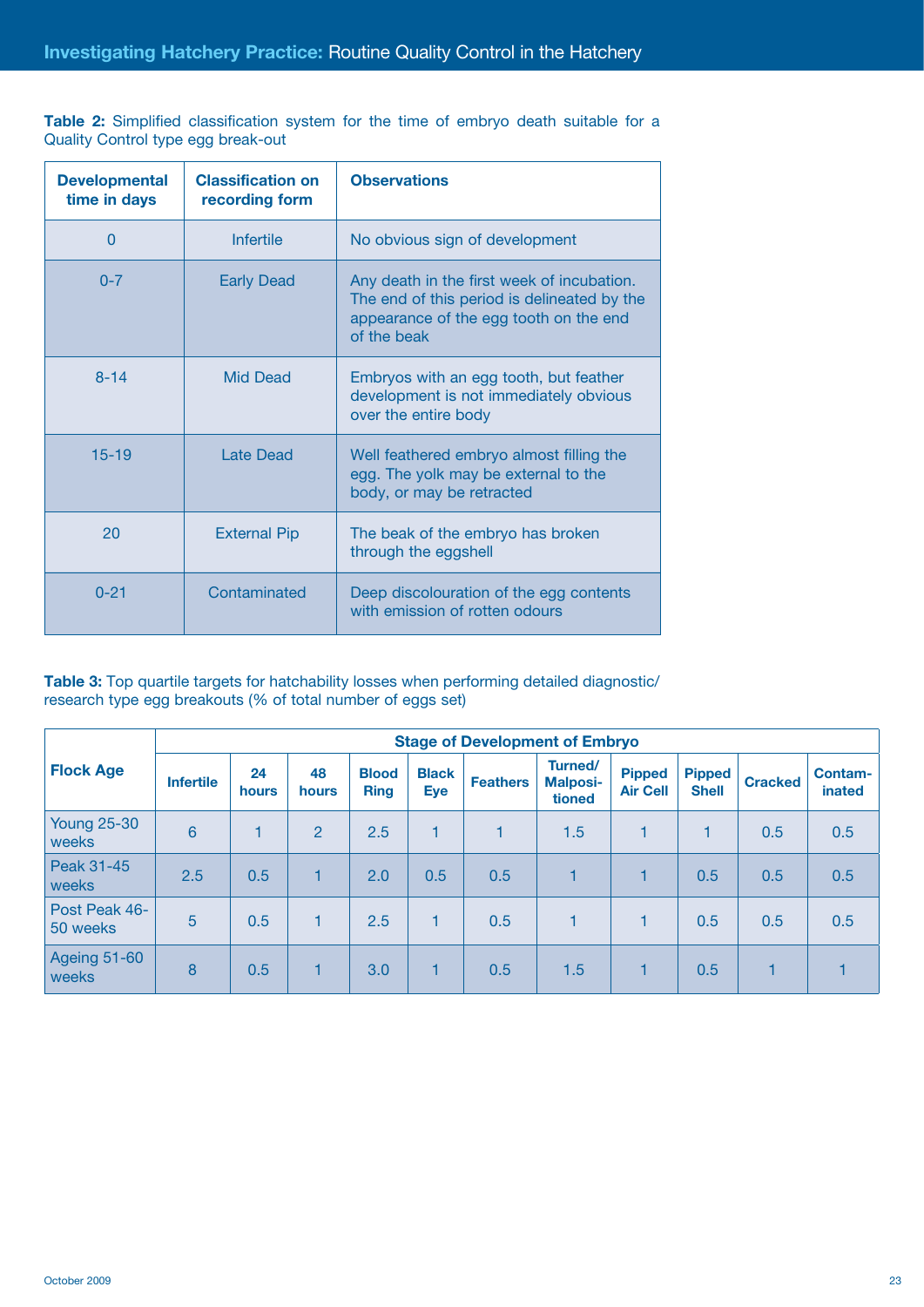|                          | <b>Stage of Development of Embryo</b> |                   |                 |                  |                     |                |                     |  |  |  |  |  |  |
|--------------------------|---------------------------------------|-------------------|-----------------|------------------|---------------------|----------------|---------------------|--|--|--|--|--|--|
| <b>Flock Age</b>         | <b>Infertile</b>                      | <b>Early Dead</b> | <b>Mid Dead</b> | <b>Late Dead</b> | <b>External pip</b> | <b>Cracked</b> | <b>Contaminated</b> |  |  |  |  |  |  |
| Young<br>25-30 weeks     | 6                                     | 5.5               | $\mathbf{1}$    | 3.5              | 1                   | 0.5            | 0.5                 |  |  |  |  |  |  |
| Peak<br>31-45 weeks      | 2.5                                   | 3.5               | 0.5             | 2.5              | 0.5                 | 0.5            | 0.5                 |  |  |  |  |  |  |
| Post Peak<br>46-50 weeks | 5                                     | $\overline{4}$    | $\mathbf{1}$    | 2.5              | 0.5                 | 0.5            | 0.5                 |  |  |  |  |  |  |
| Ageing<br>51-60 weeks    | 8                                     | 4.5               | $\mathbf{1}$    | 3                | 0.5                 | 1              |                     |  |  |  |  |  |  |

**Table 4:** Top quartile targets for hatchability losses when performing routine quality control type egg breakouts (% of total number of eggs set)

#### **Planning, Organising and Carrying Out a Hatchery Investigation**

It may become necessary to carry out a detailed investigation if hatchability or chick quality problems arise. Hatchability of fertile eggs, chick quality and post-hatching performance are affected by the conditions experienced by eggs from oviposition until hatching. Therefore, any hatchery investigation should encompass all the events between the time the egg is laid through to the start of brooding on the farm. The performance of the chicks during the first week on the farm, especially mortality levels and seven-day body weights should also be examined. Although chick performance is influenced by farm management, the initial impact of hatchery procedures is often underestimated and should also be considered when problems arise.

Careful planning of any hatchery investigation will ensure that the material examined is representative of the system as a whole. The result of an investigation will be to suggest alternative management practices within the process. Quality control routines must then be adapted to monitor the results of any changes which are made and to prevent recurrence of the same problems.

The following equipment will be required when investigating hatchery problems:

- Scales with which to weigh entire trays of eggs to the nearest 10g (0.4 oz)
- Miniature temperature data loggers capable of measuring temperature to an accuracy of 0.2ºC (0.4ºF)
- Forceps, knife or scissors to open eggs
- A table placed in good light, away from routine hatchery work
- A plentiful supply of egg trays
- A large waterproof bin to receive waste
- Paper towels
- Recording forms (see examples in **Appendix 7**)
- Disinfectant spray
- Gloves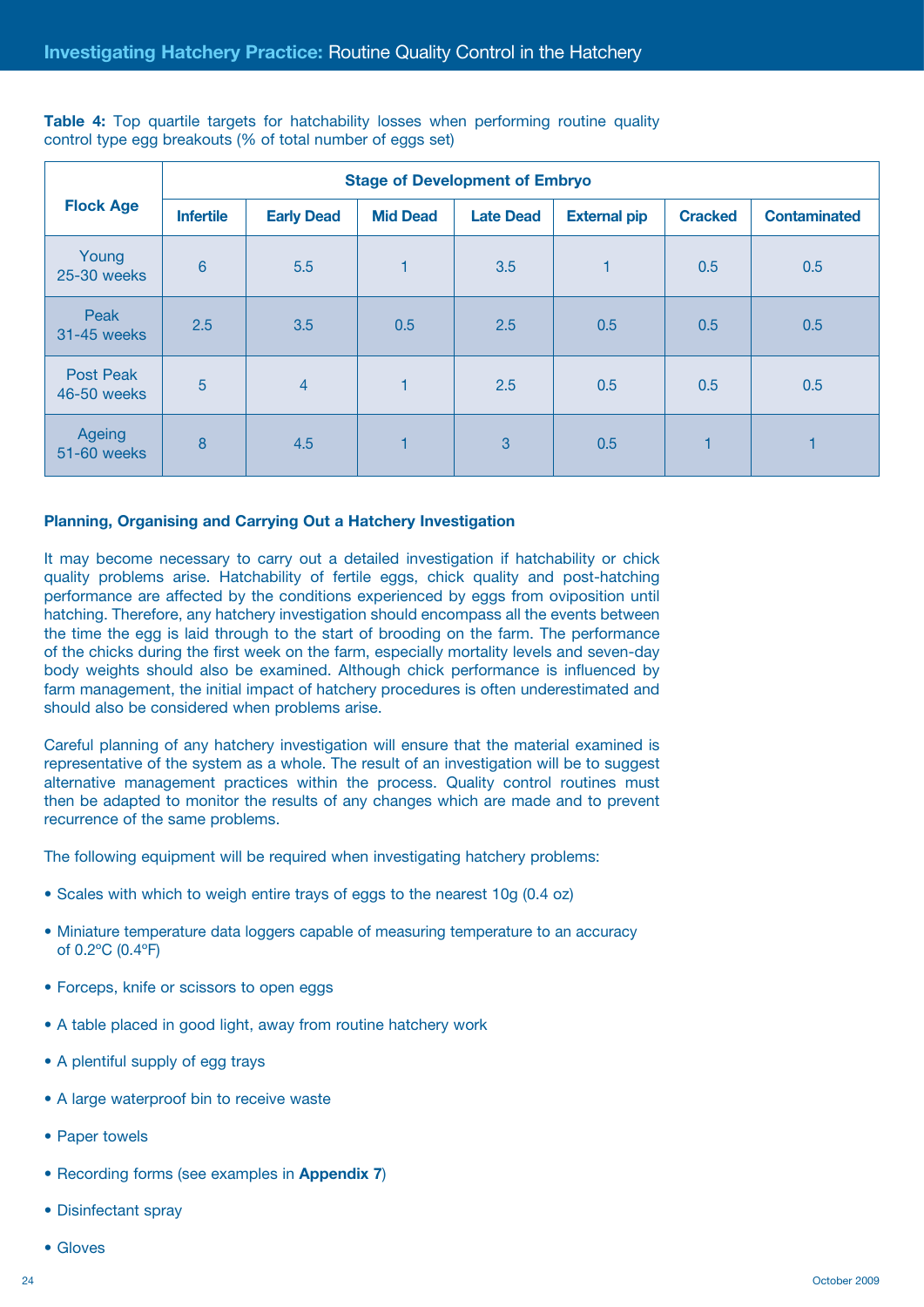Choose up to four farms for investigation, approximately one week before the eggs are to be set and 28 days before the planned hatchery visit.

On each farm, place one or more miniature temperature data loggers in a nest box after the last egg collection of the day. During egg collection the following day, treat the data loggers in the same way as the eggs from that collection. Pass the data loggers through any disinfection procedure, protecting them from water or chemical damage by the use of plastic bags and tape as necessary. Place the data loggers in the egg trays with the hatching eggs before placing the trays in the egg store. Mark the trays containing the data loggers, so that they can be found at the hatchery.

At the hatchery, identify 8-10 setter trays of eggs per farm (i.e. 1,000-1,500 eggs in total). These should be of known and similar egg age and, if possible, they should be representative of the egg age currently in the system. Include the trays containing the temperature data loggers in the sample; leave the loggers in place through the hatching process. Mark the trays clearly and weigh each tray. Record the weights on **Form 1** (**Appendix 7**). Record the weight of empty trays.

Distribute the sample trays evenly throughout the setter (e.g. one top, one middle and one bottom tray at up to three different locations throughout the setter), so that incubator position effects can be identified.

Three or four days before the due hatch date, set one full tray of eggs from each farm for fertility assessment. These eggs will all be opened and therefore will not be available for hatching.

At candling, do not remove any eggs from the sample trays unless they are rotten or leaking, in which case they should be recorded on **Form 4** (**Appendix 7**).

Re-weigh the trays at transfer, noting the date.

On the day of the hatch, select all the trays required for analysis (**Figure 26**).



**Figure 26:** Sample hatcher trays saved for investigation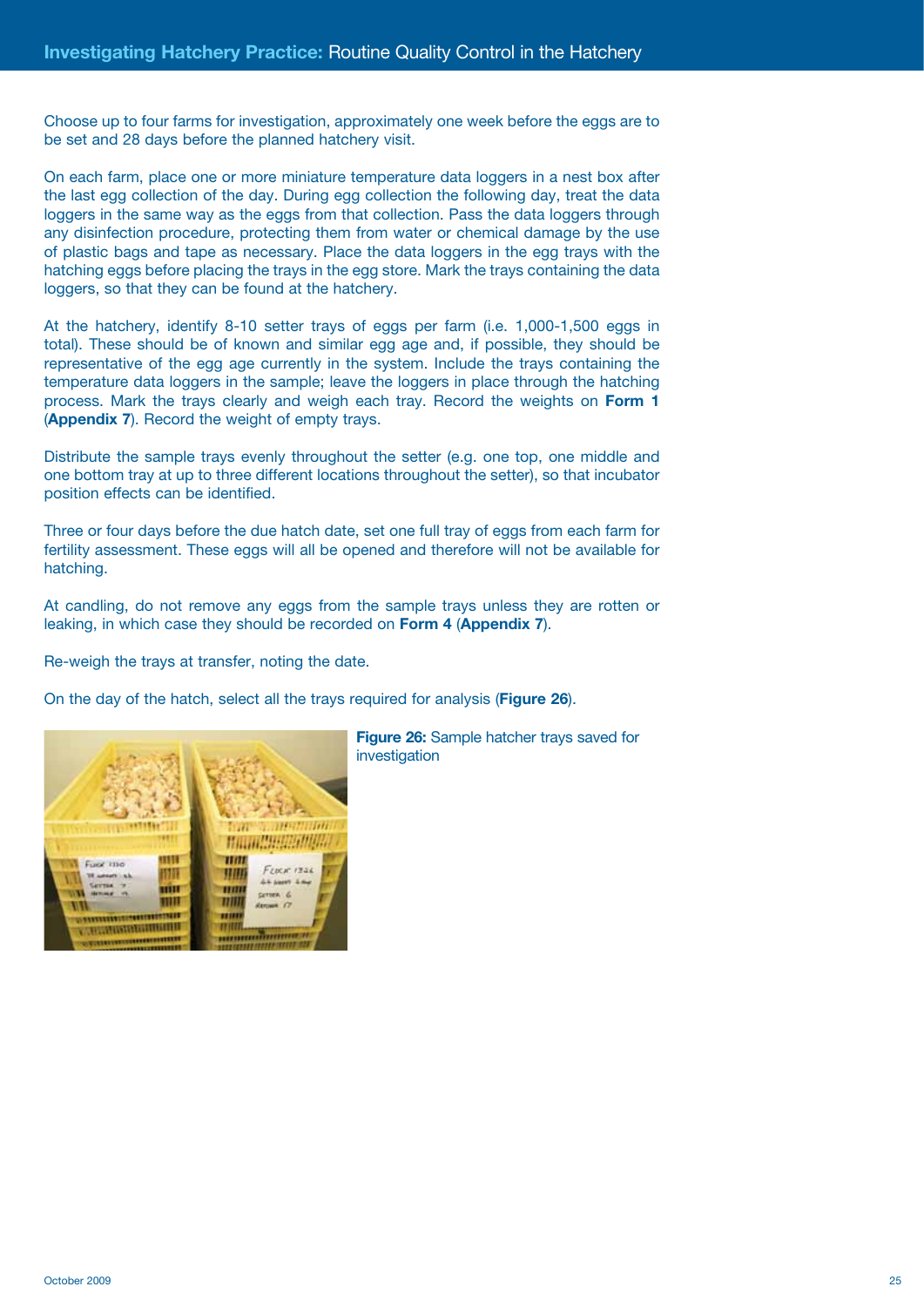Count the Grade-A chicks and weigh in bulk to hatcher tray. Count the culls and dead chicks on each tray. Record the numbers on **Form 1 (Appendix 7)**.

Find all the unhatched eggs and transfer them to egg trays labelled with the flock code and hatcher tray number. The hatcher trays can then be released for washing.

Working through each tray within the sample, open each egg (**Figure 27**). Classify the contents according to when the embryo died or whether there is bacterial contamination. Record any developmental abnormalities. Descriptions of the different categories are given in **Tables 1** and **2**.

**Figure 27:** Opening unhatched eggs in the hatchery is useful in order to monitor whether the embryo losses are following the expected normal pattern

**Figure 28:** The results from the egg break-outs need to be accurately assessed and recorded



Sort the eggs by developmental stage on to egg trays (**Figure 28**), and then record the number of eggs in each category, by tray, on **Form 2**.

Total the number of eggs in each category for every flock and then calculate as a percentage of the total number of eggs set.

Compare the results with the targets relevant for the particular flock age (**Tables 3** and **4**). The categories having the greatest deviation from target should indicate where problems are occurring. Health, nutrition and management can all affect patterns of embryonic mortality, so these targets are intended only as a guideline to establishing precise targets for the hatchery.

Occasionally, hatchery investigations cannot be organised and planned as rigorously as outlined above. However, even if an investigation is unplanned and required at short notice and a small number of hatcher trays taken at random on the day of hatch are the only materials available make sure the investigation is organised in such a way that the results can be expressed as a percentage of the eggs set.

Several other observations may have to be interpreted whilst carrying out a hatchery investigation. For example, if the number of unhatched eggs on each tray is very variable (e.g. the worst tray having twice as many unhatched eggs as the best) this may indicate uneven holding or incubation conditions or the presence of trays containing washed/floor eggs in the sample. Washed or floor eggs will usually have a large percentage of "Black Eye" mortality and "Early Rots".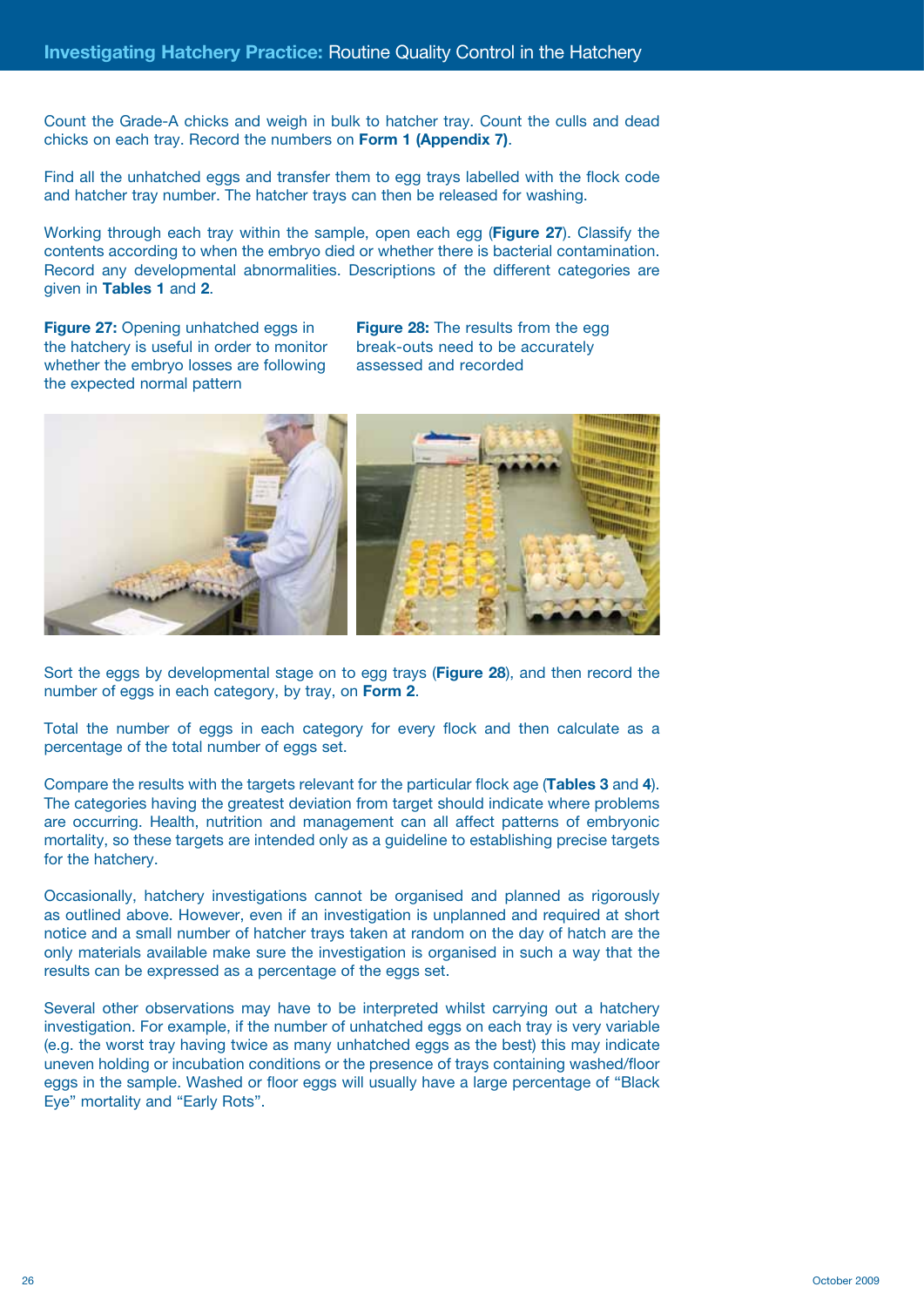An excessive number of contaminated eggs should trigger further enquiry into egg handling and sanitation procedures. A high incidence of contamination and rots can be due to poor nest hygiene. Implementing a programme of increased egg collections and more frequent changes of nesting material may help. It could also be due to poor or inappropriate sanitation technique. The egg handling procedures should be closely observed also to see if the eggs are subjected to wetting or condensation on the eggshell at any stage. Candling of eggs would show if the contamination is the result of rough handling leading to hairline cracks.

By monitoring egg-weight losses in the setter, it is easy to identify any incubators that are not achieving the suggested egg-weight loss to pipping. The humidity control system should be examined in such incubators (e.g. look for blocked spray nozzles). If the humidity control appears to be working satisfactorily then a change in the humidity setting to achieve the correct egg-weight loss is desirable. In a multi-stage setter, a change of 1% in weight loss (e.g. from 13% to 12%) is achieved by a change of about five percentage points in relative humidity or a change in wet bulb temperature of 1ºC or 2ºF. Increasing the relative humidity or wet bulb temperature will decrease the loss in weight from the egg, and vice versa.

In the single-stage incubation programmes where the setter ventilation may be closed for the first eight to 10 days of incubation, the egg-weight loss during this period may be as low as 2% of the fresh egg weight. This means the eggs then have to lose 10% of their fresh weight during the eight to 10 days remaining to transfer. This may be difficult to achieve without switching off the humidity system for a number of days and may not be achievable when the incoming air humidity is high.

Measuring the average chick weight from trays where egg-weight loss has been monitored is good practice. If the eggs have lost 12% of their fresh weight to transfer, but the chicks at take-off do not weigh 67% of the fresh egg weight, then your egg setting/chick take-off times need to be adjusted. As a rule of thumb, a chick yield which is one percentage point below target can be corrected by setting the eggs three hours later. But, first ensure that your egg-weight loss to pipping really is about 12% of the fresh egg weight, or 11.5% of the egg weight at set (for short-term storage).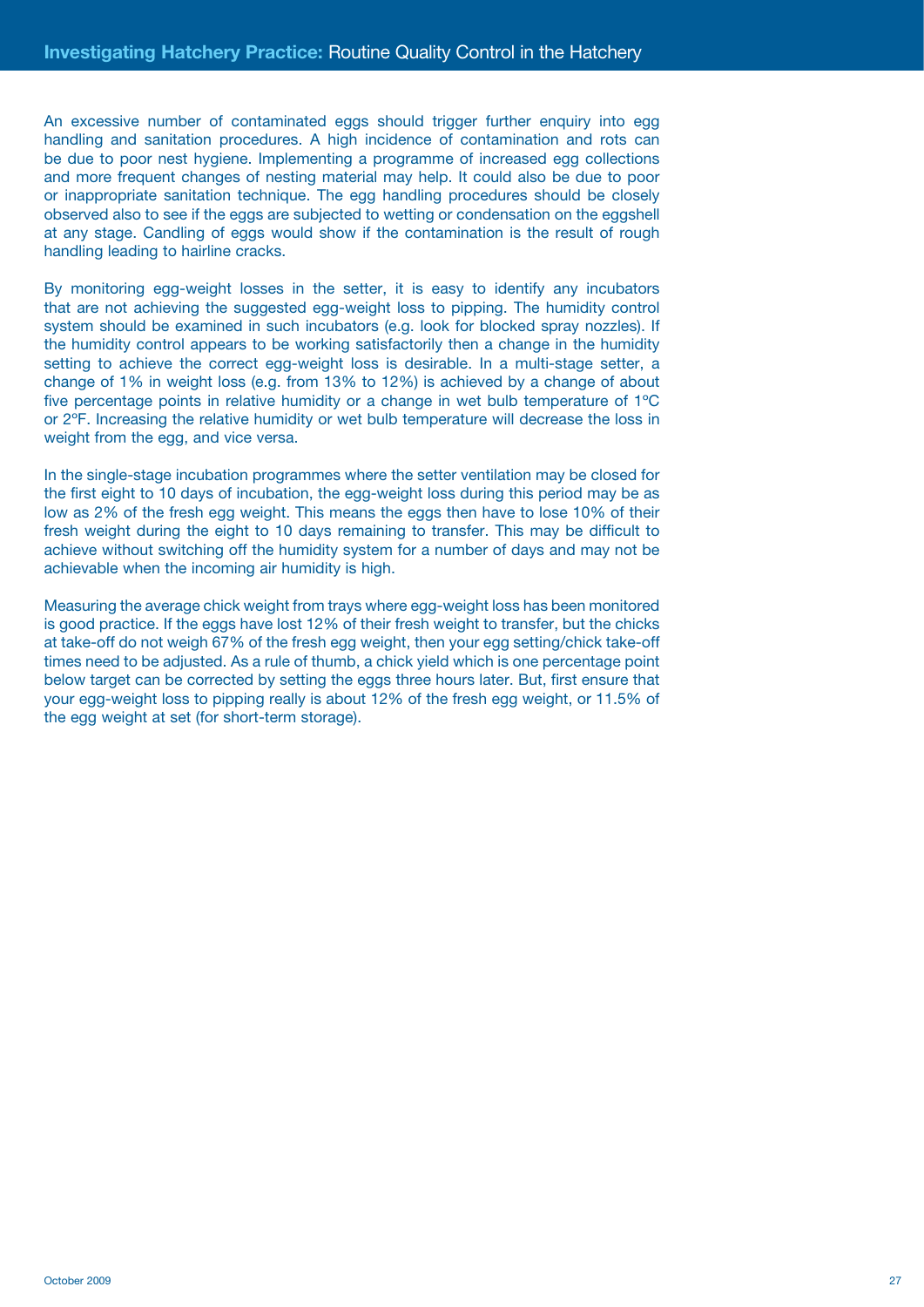#### **Interpretation of Results**

Many hatchability and chick quality problems can be solved by careful analysis of the data gathered using the techniques described in this publication. Some possible causes of losses at different stages of development are considered below.

#### **Excess Infertiles**

No visible embryonic growth. The dense white area characteristic of the infertile blastodisc may be seen if the eggs are candled and examined early in incubation. It may not be obvious after the full incubation period.

**Possible Causes:** Immature males, males not mating because they are overweight or have foot problems. Males losing condition due to insufficient feed. Mating ratio too high or too low. Females avoiding males because they are, or have been, too vigorous (i.e. overmating). Disease.

#### **Excess Early Dead Embryos (set to two days)**

There may be no obvious embryo, but the growth of the cream coloured extraembryonic membranes should be evident (up to one centimetre diameter by one day of age, up to three centimetres in diameter by two days of incubation) if eggs are candled and broken out early in incubation. There is no blood present.

**Possible Causes:** Most likely to be a farm, transport or storage problem. For example, infrequent egg collection. jarring in handling or transport, eggs not allowed to settle at hatchery before setting, eggs stored too long (i.e. >7 days) or stored in unsuitable conditions (i.e. too cold, too warm or fluctuating temperature). Incorrect disinfection of eggs (e.g. washing at too high a temperature or fumigation in the first 12-96 hours of incubation) or high early incubation temperatures are other possible causes.

#### **Excess "Blood Ring" (embryonic death from 2.5 - 4 days)**

Cream coloured membrane growing over the surface of yolk and a circulatory system with obvious blood should have developed. After the embryo dies, the blood vessels are not obvious because the blood flows into the peripheral ring and becomes darker in colour. The peripheral "Blood Ring" usually survives to transfer, but the remnants of the cream coloured extra-embryonic membranes and the presence of the fluid-filled amniotic sac on top of the yolk may be the only evidence after 21 days of incubation. There is no obvious black pigmentation in the eye.

**Possible Causes:** Same as for early dead embryos, with the possibility also of nutritional deficiency or bacterial contamination.

#### **Excess Black Eye (embryonic death from 5 - 12 days)**

The embryo will have developed an obvious black coloured eye. Small wings and legs are also clearly visible. Embryos that die at this stage are often contaminated.

**Possible Causes:** Bacterial contamination caused by cracked eggshells, poor nest hygiene, inappropriate egg disinfection or sweating of eggs due to a sudden change in temperature and/or humidity during any egg handling procedures. Often associated with floor eggs, especially those that have been washed. Possibility of a nutritional cause.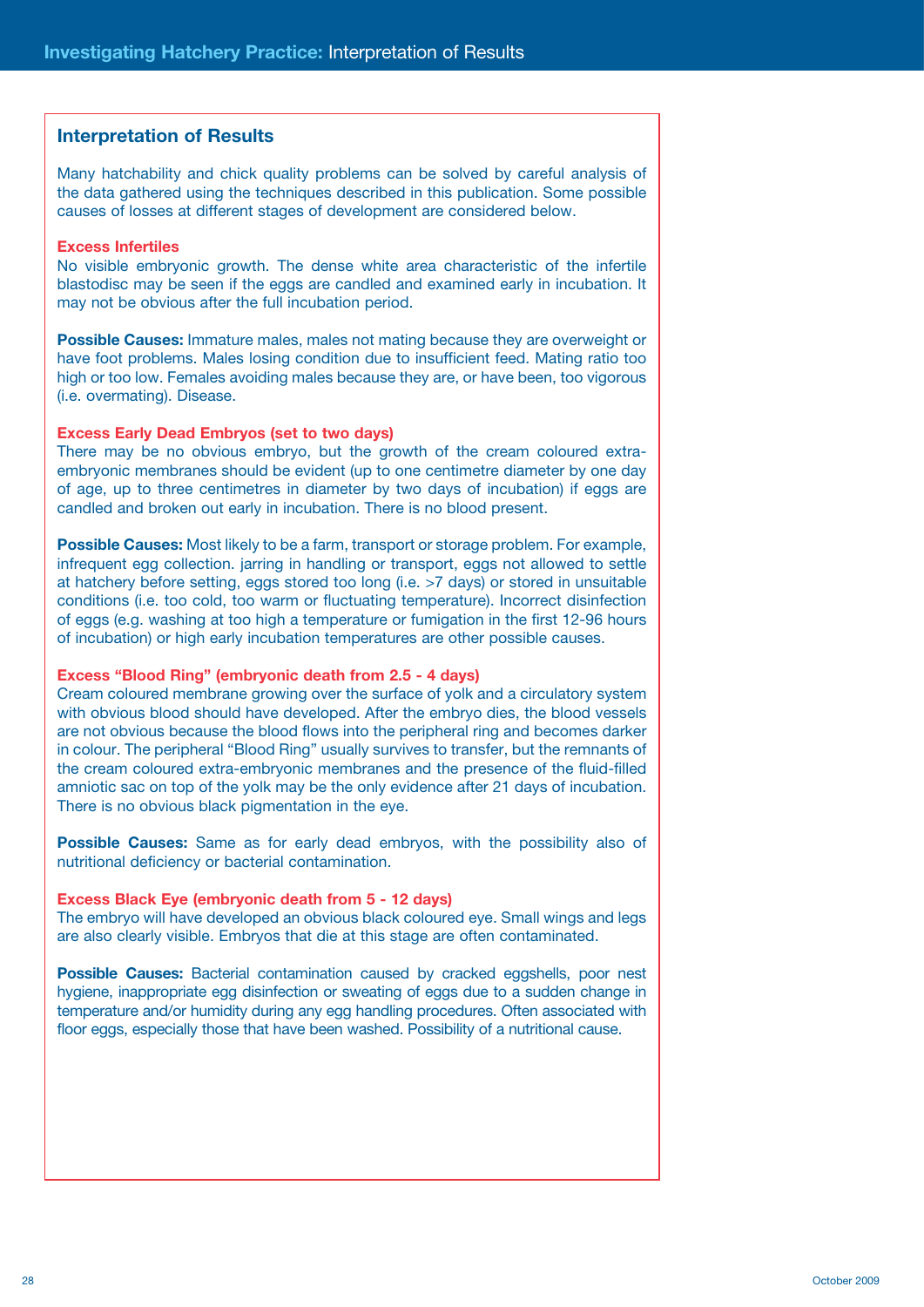#### **Excess "Feathers" (embryonic death from 13 - 17 days)**

Feathers start to appear at about 11 days of incubation, but may not be obvious over all the body until day 13. Dead-in-shell embryos in this category do not quite fill the shell. The head tends to be in the pointed end of the shell. In the hatch debris, the egg contents of embryos dying during the "Feathers" stage are often a dark reddishbrown colour due to the decomposing blood.

**Possible Causes:** Most embryos tend to survive this period of rapid growth. However, nutritional deficiencies will increase mortality at this stage, as will contamination and inappropriate incubation conditions.

#### **Excess of "Turned" Embryos (embryonic deaths from 18 - 19 days)**

The embryo fills the egg and the head has "turned" to the air cell in the blunt end of the shell. The yolk sac is still outside the abdomen. The chick should be examined for signs of developmental abnormalities, excessive moisture or an upside down malposition.

**Possible Causes:** Inappropriate temperature or humidity in the setter or hatcher. Damage at transfer. Nutritional deficiencies or egg contamination will increase mortality at this stage. Turning problems in the setter (i.e. frequency of turning or angle of turning). Egg set upside down. An excess of moisture in the egg associated with low egg weight loss due to high humidity in the setters.

#### **Excess Pipped Air Cells**

The embryo fills the shell, and the beak has penetrated the air cell in the blunt end of the shell. The yolk sac is mostly or entirely inside the abdomen. Developmental abnormalities may be visible.

**Possible Causes:** Same as for an excess of "turned" embryos, but also possibility of humidity being too high after transfer.

#### **Excess Pipped Shells**

Fully formed embryo has made a hole in the shell, but has not emerged. It may be alive or dead at the time of opening.

**Possible Causes:** Low humidity, high temperatures or inadequate ventilation in the hatcher. Inadequate turning or eggs set upside down. Nutritional deficiencies or disease can also increase mortality at this stage, as can excessive egg storage time, transfer damage or excessive fumigation during hatching.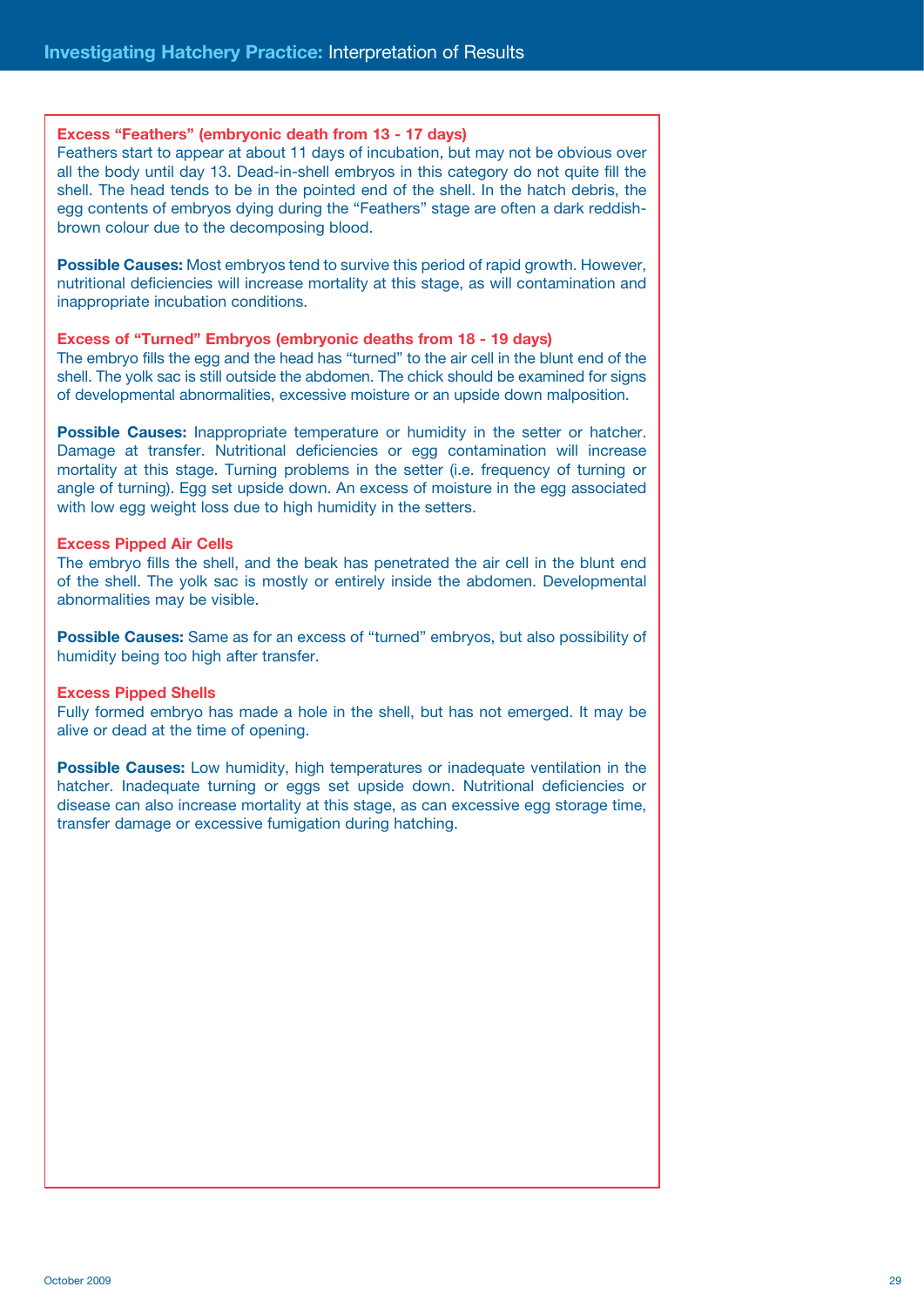#### **Malformations**

#### **Head**

For example, exposed brain, missing eye(s), beak and/or face abnormality (**Figure 29**).

Possible Causes: High early incubation temperatures or nutritional deficiency.



**Legs and toes** Shortened, bent or twisted legs, malformed toes. Lameness in hatched chicks.

**Possible Causes**: Nutritional deficiency. Paper in bottom of hatcher baskets too smooth.

#### **Ectopic Viscera**

Intestines are outside the abdominal cavity of an otherwise fully developed chick (**Figure 30**).

**Figure 30:** Malformation – Ectopic viscera

**Possible Cause:** High setter temperatures during mid-incubation.



**Extra Limbs** Extra legs and/or wings.

**Possible Cause:** Rough handling/jarring of eggs during collection and/or transport.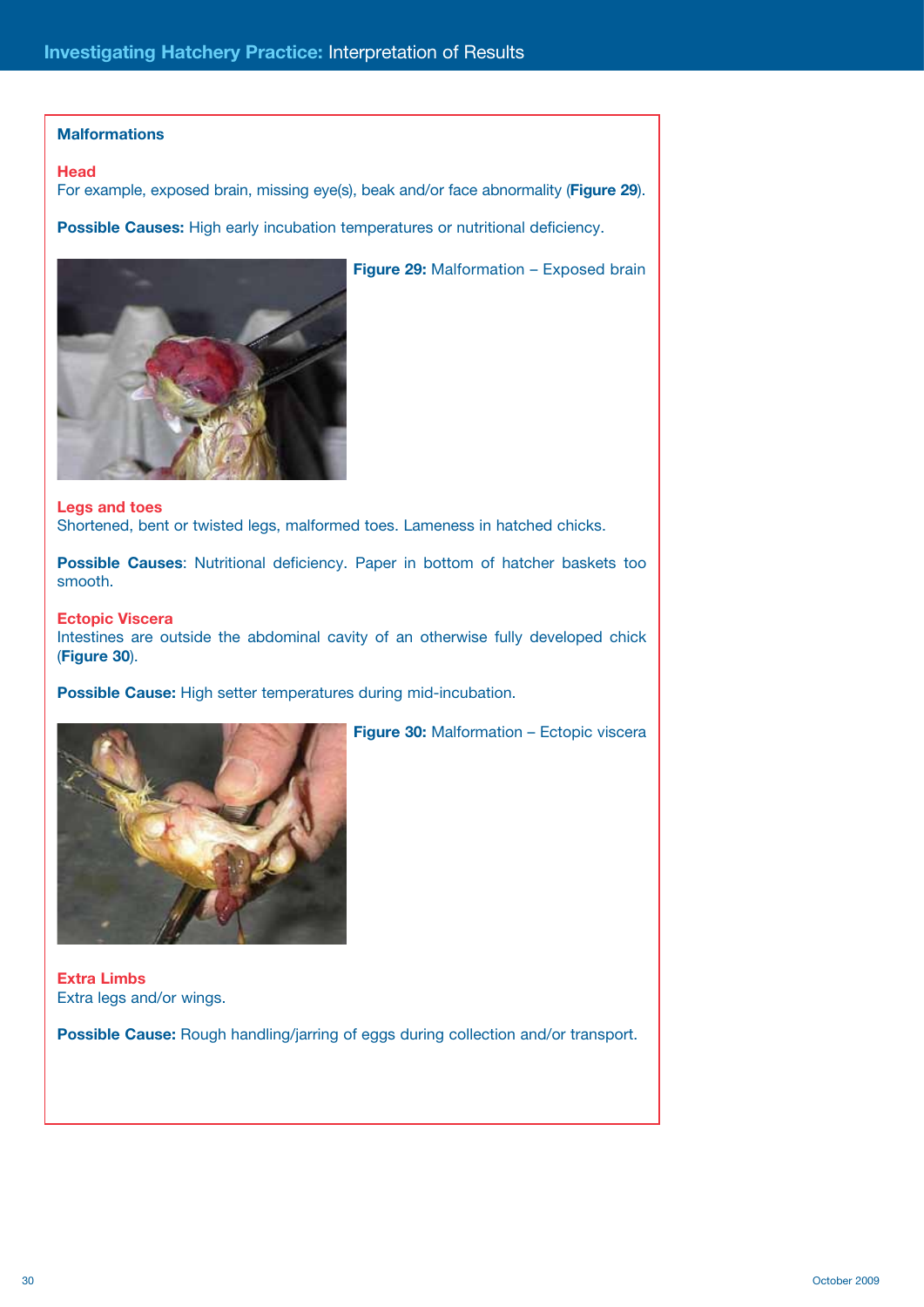## **Effects of Nutrition on Infertility, Embryo Mortality and Hatchability**

The effects of vitamin and mineral deficiencies on embryo mortality and malformations are well documented. General knowledge of breeder ration supplementation requirements is good and severe vitamin and mineral deficiencies are relatively unusual nowadays because vitamin and mineral premixes are generally reliable if sourced from suppliers who are ISO, HACCP and GMP accredited. However, occasional problems arise and the main findings from nutritional research and field observations are noted below.

Infertility may be associated with a deficiency of vitamin A, vitamin E or selenium, particularly in the male rations.

**Early embryo deaths** may be associated with a deficiency of vitamin A (failure to develop circulatory system), vitamin E (circulatory failure), biotin, niacin, pantothenic acid, copper, selenium or thiamin. Excess boron or molybdenum could increase the proportion of early deaths.

**Mid-term embryo deaths** have been associated with a deficiency of vitamin B12, riboflavin, phosphorus and zinc.

**Mid to late deaths** have been associated with a deficiency of vitamin B12, niacin, pyridoxine, pantothenic acid and riboflavin

**Late embryo deaths** have been associated with deficiencies of vitamin B12, vitamin D, vitamin E, vitamin K, pantothenic acid, riboflavin, folic acid, biotin, calcium, manganese, magnesium, phosphorus, zinc, iodine and thiamin. Excess selenium could increase the proportion of late deaths.

Excess iodine and vitamin D can cause high embryo losses.

Achieving the optimal level of selenium supplementation can be difficult because there are variable levels of selenium in the soil (and thus plant feeding stuffs) depending on geographic region. In some cases, the use of organic selenium has resulted in improved fertility and hatchability.

In case of prolonged vitamin B12 or niacin deficiencies, embryo mortality may change from early to late stage in incubation, and from late to early embryo deaths in case of prolonged riboflavin deficiency. Niacin can be formed from tryptophan, so a deficiency is usually the result of an antagonism with other dietary components. A deficiency of linoleic acid can affect embryos at all stages.

The supplementation requirements for egg production and hatchability differ. Egg production can be affected by deficiencies of energy, essential amino acids, vitamin A, pyridoxine (B6), B12, magnesium, manganese, sodium, iodine and zinc, whilst deficiencies of vitamin D, calcium, phosphorus or zinc may exert an effect on hatchability through effects on shell quality.

An excess of crude protein may reduce fertility and a low energy to protein ratio in breeder rations can reduce hatchability.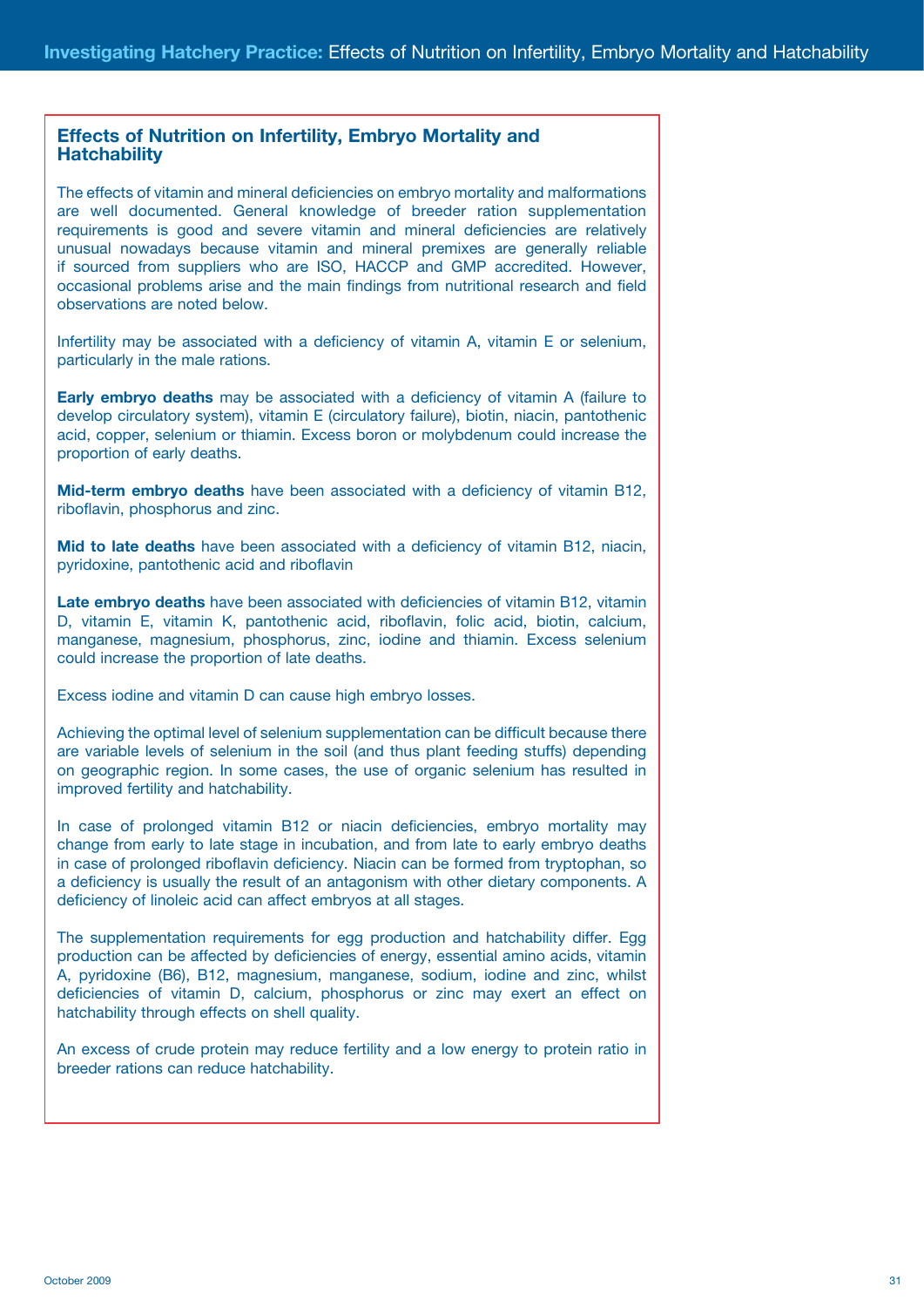Contamination of breeder diets with ionophore anticoccidials (from the feed mill) or certain mycotoxins (from raw materials) can also lead to a reduction in hatchability. Some specific malformations in late embryos have been associated with deficiencies in:

- Vitamin B12 (short beak, poor muscle development in legs, perosis, early chick mortality).
- Vitamin D (stunting, soft bones, shortened upper beak).
- Vitamin E (haemorrhage in chicks after hatch).
- Vitamin K (high level of late deads, ectopic viscera and haemorrhage in the late deads).
- Biotin (shortened twisted legs, feet and wings, crooked beak (parrot beak)).
- Folic acid (bent legs, webbing between toes, parrot beak).
- Niacin (face abnormalities, missing beak).
- Pantothenic acid (subcutaneous haemorrhaging, abnormal feathering).
- Riboflavin (dwarfing, curled toes, oedema, clubbed down).
- Iodine (incomplete closure of the navel, prolonged incubation period).
- Iron (anaemia, pale coloured circulatory system).
- Manganese (short leg bones, slipped tendons, parrot beak, deaths 18-21 days, globular head, short wings, protruding abdomen, oedema).
- Zinc (spinal, limb and head abnormalities, small eyes).

Excesses of boron (e.g. from insecticides used to treat litter) have resulted in face abnormalities and excess selenium can lead to late deaths, crooked toes, shortened wings and a short or missing beak.

Loss of vitamin activity can occur if the vitamin pre-mix is stored inappropriately.

Heat treatment of feed during conditioning and pelleting can result in the degradation of some vitamins. Vitamin recovery studies should be conducted at the feed mill in order to determine the level of degradation that occurs during heat treatment. This will enable supplementation levels to be adjusted to ensure that the final feed contains the desired vitamin levels.

Developmental abnormalities tend to be immediately obvious and memorable and it is usually important not to overemphasise their relevance. It must be borne in mind that malformations of the embryo can be caused not only by nutrition but also by adverse incubation conditions (e.g. high temperature). Thus, if a trait is seen at high incidence (i.e. most or all of the late dead embryos) on two or three consecutive trays this could indicate positional effects arising from uneven incubation conditions in the setter.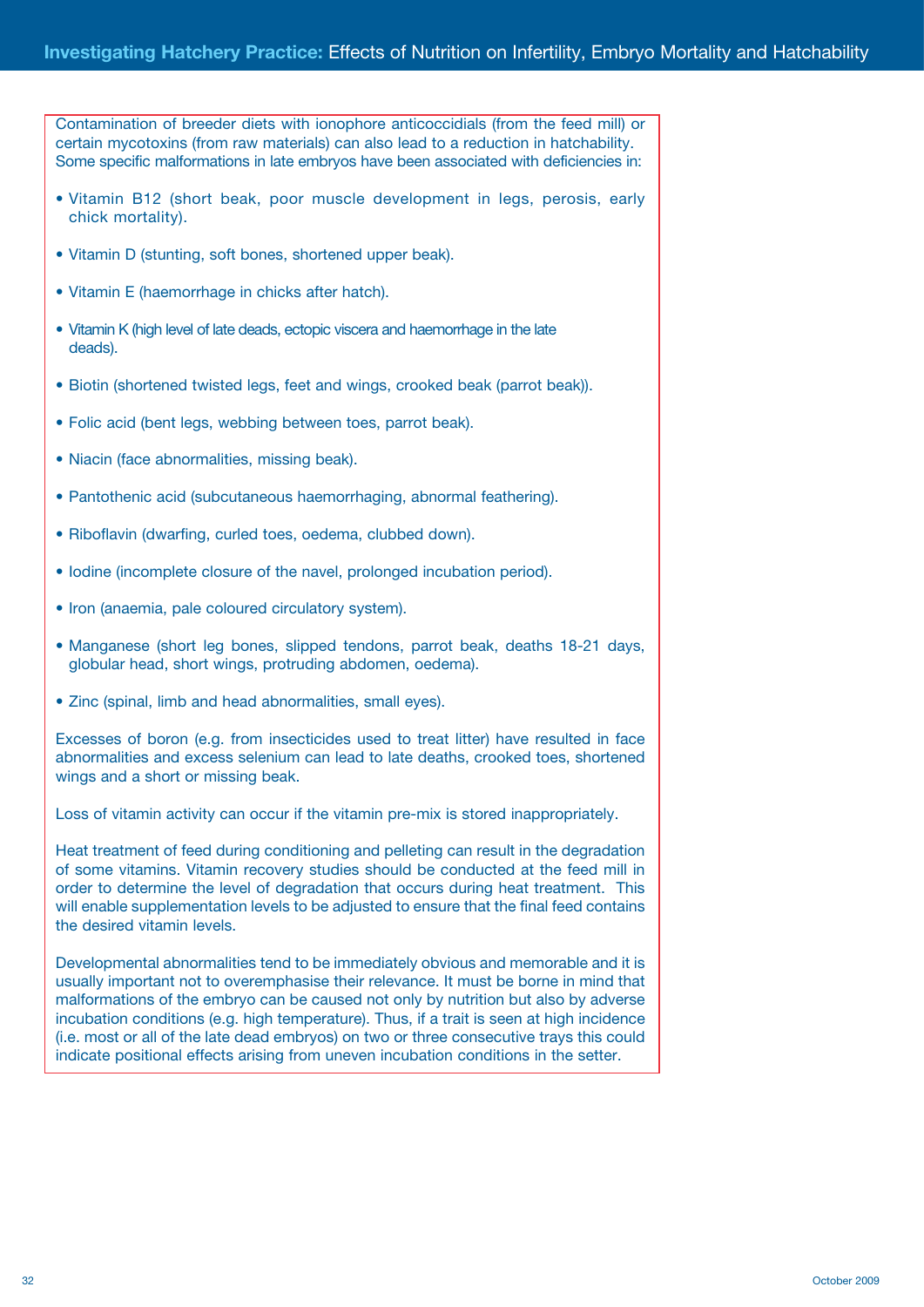#### **Appendix 1. Some Rules of Egg Collection**

- Wash hands before collecting eggs.
- Collect eggs at least three times a day the more frequently eggs are collected the better the hatchability.
- Collect clean nest eggs first, without touching any dirty, cracked or floor eggs.
- Collect the dirty nest eggs, cracked eggs and floor eggs separately.
- Do not put floor eggs into nests to make them easier to collect later, you will only contaminate the nests.
- Remove any dirt and faecal material from the nest and dispose of it onto the floor litter.
- Top up the nest material regularly or, if using nest pads, remove clean and disinfect the pads regularly.
- Clearly identify the naturally clean nest eggs for the hatchery.
- If dirty eggs and floor eggs are sent to the hatchery they should be clearly identified and segregated from the clean eggs so the hatchery can set them in a separate setter or in the bottom trays on a trolley or rack - so if they do explode they cannot contaminate clean eggs below them.
- Cool eggs to below 24°C (75.2°F) within four hours of collection and continue cooling until the optimum storage temperature for the expected egg age at set is achieved.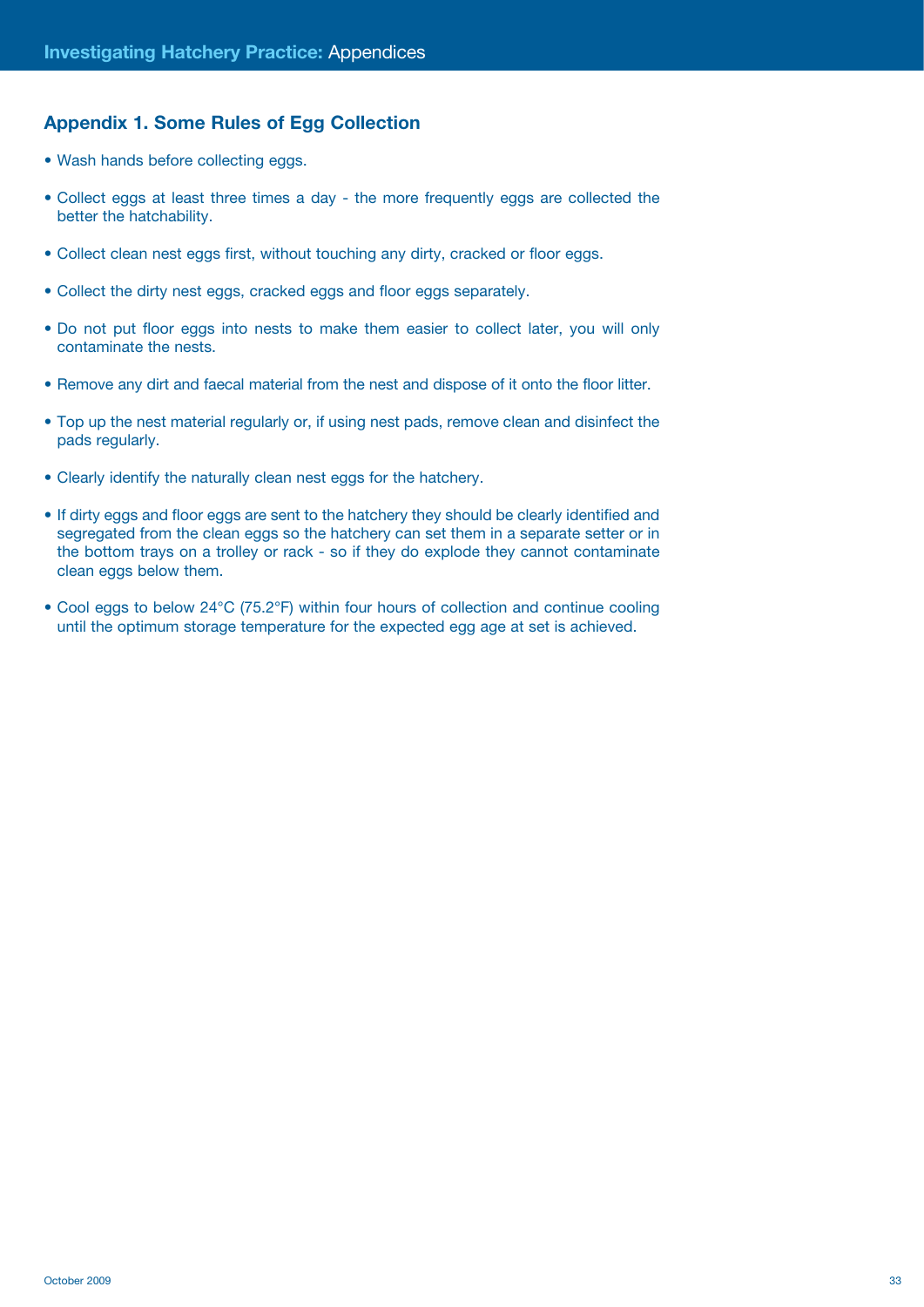## **Appendix 2. Some Rules of Egg Selection**

The best eggs for the hatchery are those that are naturally clean, a good oval egg shape and collected from clean nests. When the breeder farm and hatchery are short of eggs then anything which is roughly egg-shaped may be considered worthy of setting.

However, be aware that:

- Small and large eggs do not hatch as well as medium-sized eggs.
- Round eggs tend to hatch less well than oval shaped eggs.
- Dirty eggs and floor eggs will hatch less well than naturally clean nest eggs and may spread contamination in the hatchery.

Pictured below are some eggs that may cause problems and should be considered for rejection:

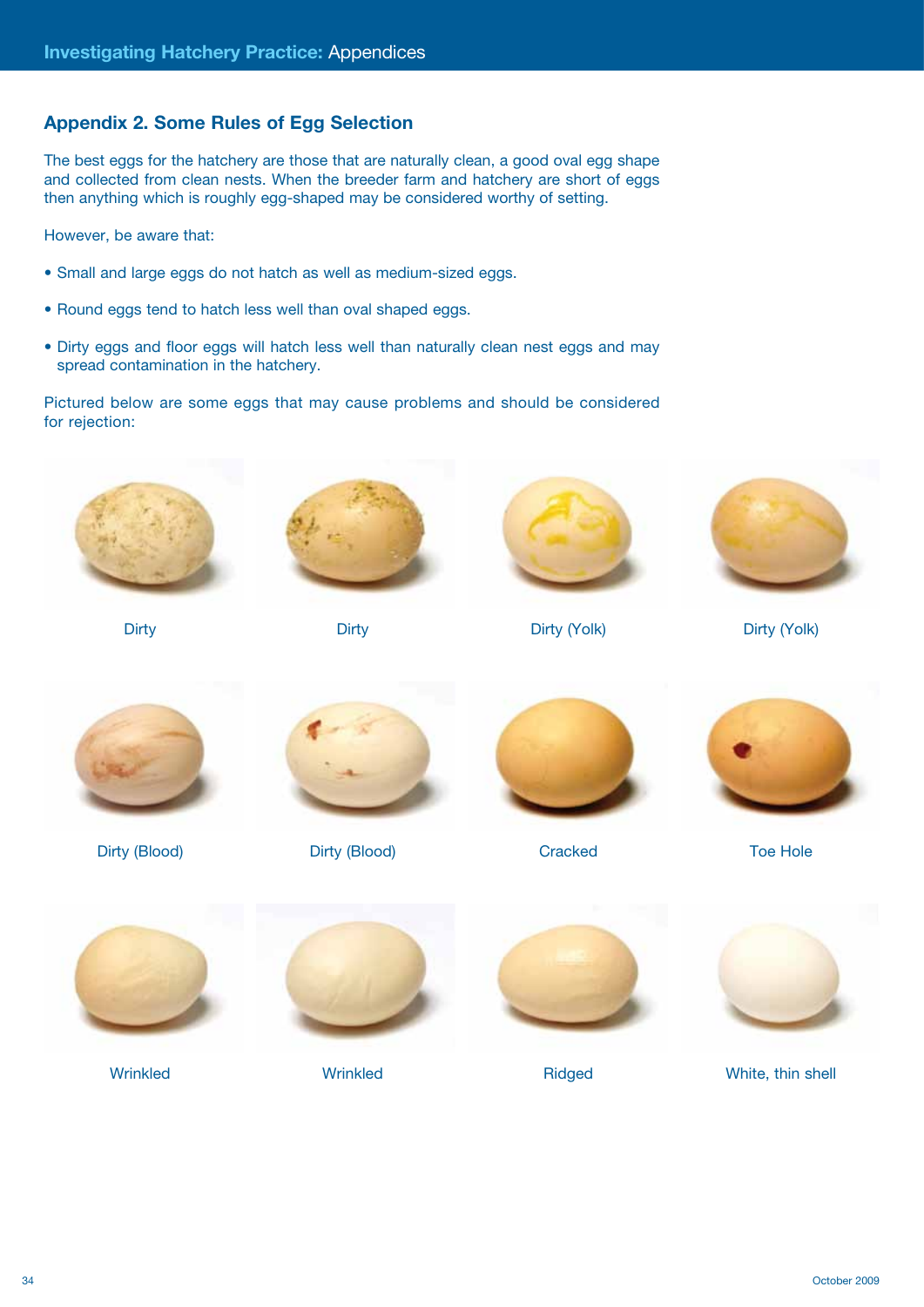## **Appendix 3. Some Rules of Egg Disinfection**

- Disinfect egg shells as soon as possible after collection.
- Dry methods are preferable (e.g. fumigation, UV light or ozone).
- Fumigation using formaldehyde gas is the preferred and proven method, but may not be allowed in some regions.
- If wetting eggs by spraying or fogging make sure:
	- The products are designed for use with hatching eggs (i.e. they will not react with the cuticle or be left as a deposit on the eggshell that may interfere with gas or water exchange across the eggshell).
	- The solution is warmer than the eggs (otherwise the contraction of the egg contents may pull the solution and microbes across the shell and cause the eggs to rot and explode).
	- The concentration of disinfectant is appropriate (follow manufacturer's recommendations).
- If washing or dipping eggs follow the advice above and keep checking the disinfectant concentration is being maintained. Replenish the solution frequently. Only soiled eggs should be washed.
- Wet eggs should be allowed to dry before they are placed in the egg store.
- Avoid scraping or sanding of the eggshell surface you can compact the cuticle into the pores and reduce embryo metabolism and growth.
- Avoid using cloths to clean eggs because they quickly become contaminated and will only serve to spread the contamination to other eggs.
- Monitor eggs when moving them from a cold egg store into a warmer environment to make sure condensation does not form on the shell surface. If eggs are sweating do not fumigate them and do not put them into a cold egg store until they are dry.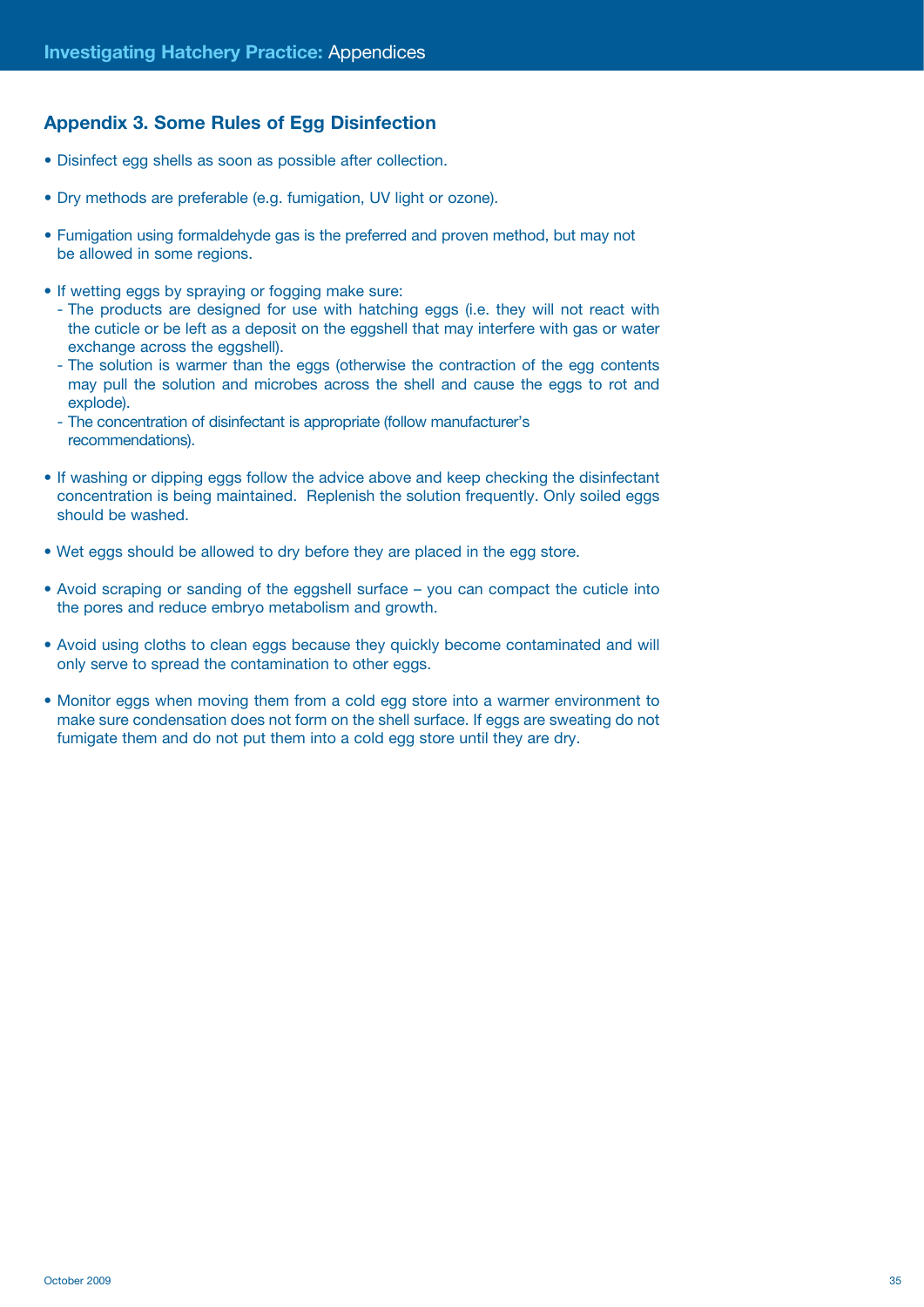## **Appendix 4. Some Rules of Fumigation**

- Observe local legislation concerning operator safety.
- Use 43ml formalin (37.5%) and 21g (0.7 oz) potassium permanganate OR heat 10g (0.4  $oz$ ) paraformaldehyde prills per  $m<sup>3</sup>$  of fumigation room.
- Ensure temperature is ≥24°C (75.2°F) and humidity is ≥60% RH.
- Ensure room is well sealed during fumigation and allow at least 20 minutes for the gas to circulate after it has been generated.
- Make sure eggs are well separated on plastic trays and that the fumigant gas can easily penetrate between them.
- Run a circulating fan during fumigation to help circulate the fumigant gas between the eggs.

If any of these conditions are not met then the efficiency of the fumigation will be reduced.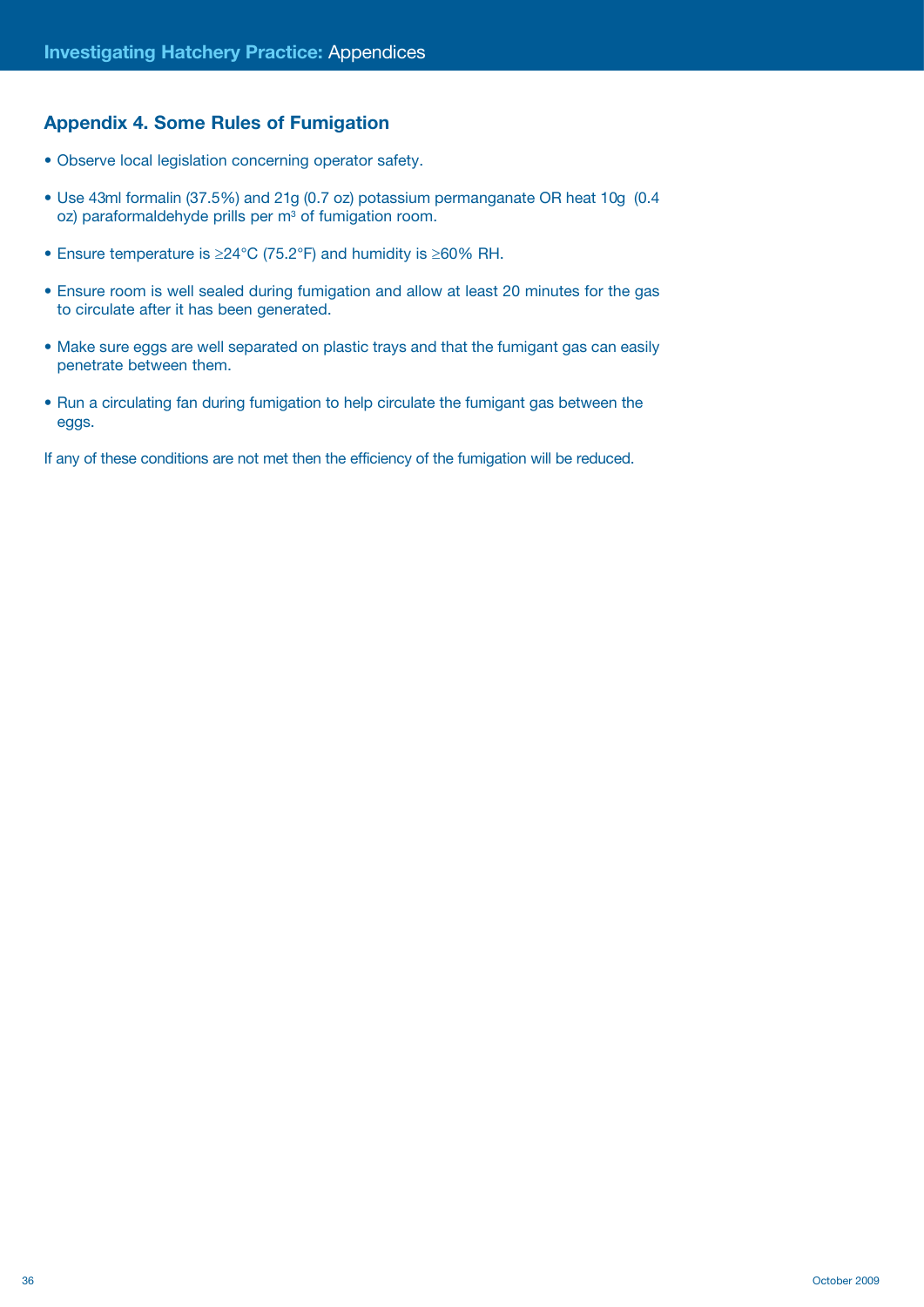## **Appendix 5. Some Rules of Egg Storage**

- Never put wet eggs (from spraying, washing or dipping) into the egg store. Allow them to dry thoroughly first.
- Eggs benefit from a period of rest after transportation.
- Do not set eggs on arrival at the hatchery, allow them to settle in the egg store for 24 hours.
- Egg store should be well insulated and the door should be kept closed as much as possible.
- Direct the air from inlets and air coolers away from the eggs.
- Take care that the humidification system does not wet the eggs.
- Ceiling fans help provide a gentle air movement through the eggs and will reduce spatial variation in temperature in large egg stores.
- Use the appropriate temperature, humidity and pre-warming depending on the period the eggs are predicted to remain in store before setting:

| <b>Storage Period</b><br>(Days) | <b>Temperature of Store</b><br>$^{\circ}$ C ( $^{\circ}$ F) | <b>Humidity</b><br>(%RH) | Pre-warming at 23°C (73°F)<br>(Hours) |  |  |  |
|---------------------------------|-------------------------------------------------------------|--------------------------|---------------------------------------|--|--|--|
| $1 - 3$                         | 20-23 (68-73)                                               | 75                       | n/a                                   |  |  |  |
| $4 - 7$                         | $15-18(59-64)$                                              | 75                       | 8                                     |  |  |  |
| >7                              | $12 - 15(54 - 59)$                                          | 80                       | $12 \overline{ }$                     |  |  |  |
| > 13                            | 12(54)                                                      | 80                       | 18                                    |  |  |  |

- Eggs which have been stored at 12°C (54°F) are liable to sweat (moisture on eggshell from condensation) if not given a short time at an intermediate temperature before pre-warming. See Dew Point or Condensation Table (**Appendix 6**).
- Stored eggs take longer to hatch (about one hour per day of storage) and hatchability will be reduced.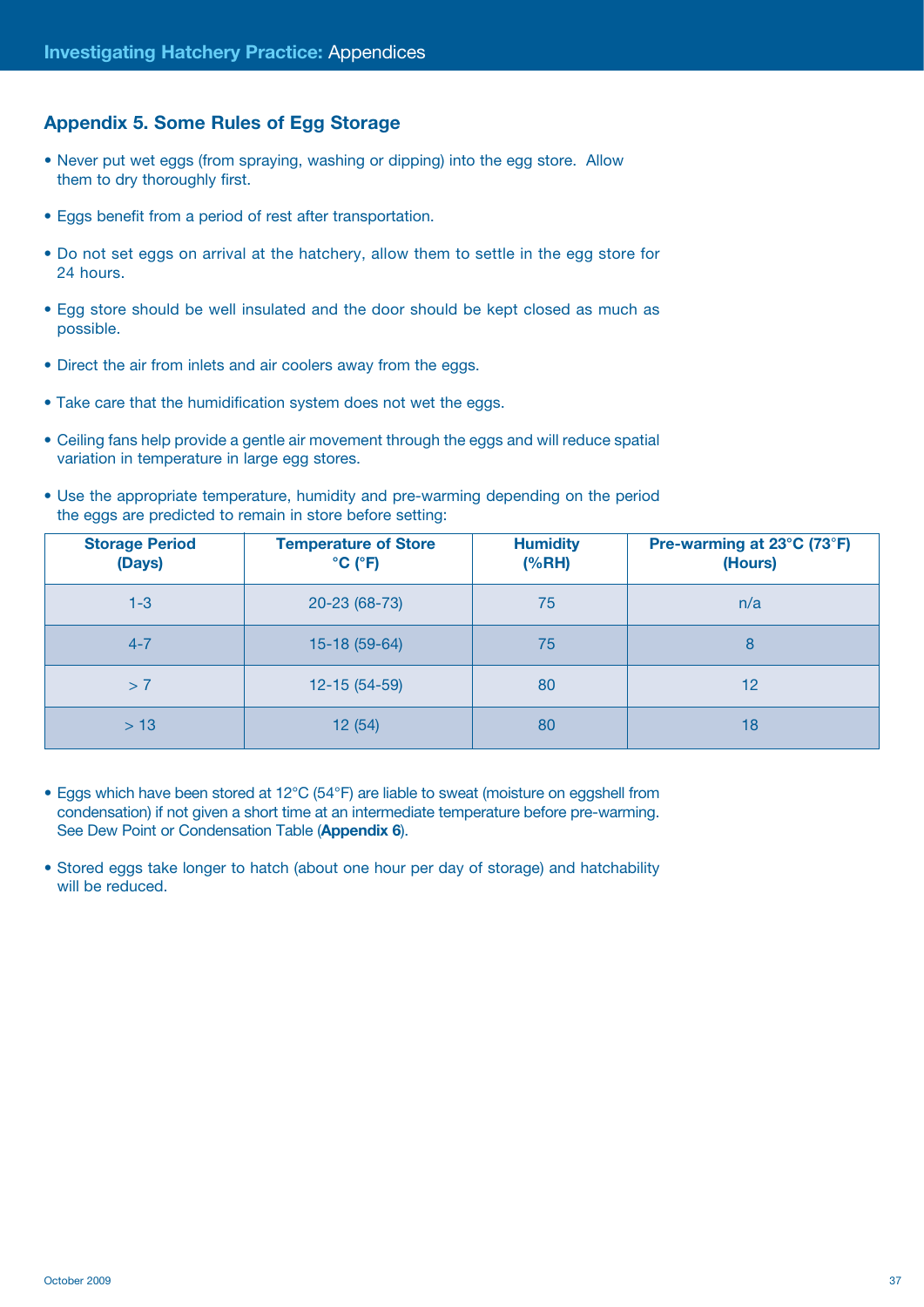## **Appendix 6. Dew Point or Condensation Table**

When eggs are moved from a cold environment into warmer, more humid conditions, they may sweat. The following table gives the shell temperature that will result in condensation when moving eggs into a wide variety of temperatures and humidities.

Eggs may sweat when they are transported from a cold egg store on the farm to a warm hatchery or from a cold egg store in the hatchery for pre-warming or incubation.

If eggs are sweating do not fumigate them and do not put them into a cold egg store until they are dry.

| <b>Temperature</b>                  | <b>Relative Humidity (%RH)</b> |    |    |          |    |    |  |  |  |  |  |  |  |
|-------------------------------------|--------------------------------|----|----|----------|----|----|--|--|--|--|--|--|--|
| $\rm ^{\circ}C$ ( $\rm ^{\circ}F$ ) | 40                             | 50 |    | 60<br>70 |    | 90 |  |  |  |  |  |  |  |
| 15 (59)                             |                                |    |    |          | 11 | 13 |  |  |  |  |  |  |  |
| 20(68)                              |                                |    | 12 | 14       | 16 | 18 |  |  |  |  |  |  |  |
| Pre-warming<br>23(74)               |                                | 12 | 15 | 17       | 19 | 21 |  |  |  |  |  |  |  |
| 25(77)                              | 10                             | 13 | 16 | 19       | 21 | 23 |  |  |  |  |  |  |  |
| 30 (86)                             | 14                             | 18 | 21 | 24       | 26 | 28 |  |  |  |  |  |  |  |
| 35 (95)                             | 18                             | 21 | 25 | 28       | 31 | 33 |  |  |  |  |  |  |  |
| Incubator                           | 21                             | 25 | 28 | 31       | 34 | 36 |  |  |  |  |  |  |  |
| 40 (104)                            | 23                             | 27 | 30 | 33       | 36 | 38 |  |  |  |  |  |  |  |

To avoid condensation the egg shell temperature needs to be higher than given in the table.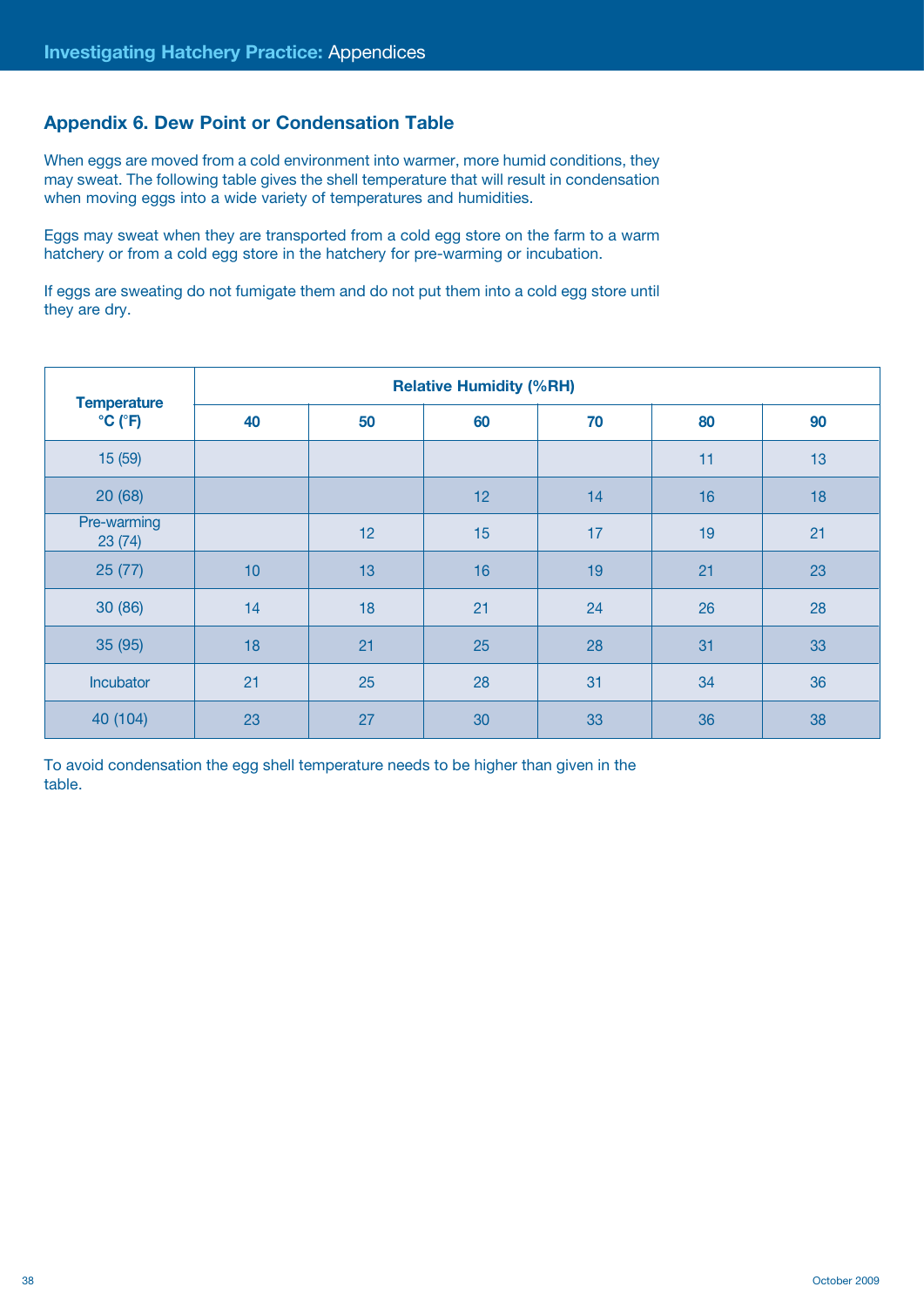## **Appendix 7. Some Suggestions for Hatchery Recording Forms**

### **Form 1. Breakout of Unincubated Eggs**

| Company             |  |  |  |  |
|---------------------|--|--|--|--|
| Date                |  |  |  |  |
|                     |  |  |  |  |
| Farm                |  |  |  |  |
|                     |  |  |  |  |
| No. of Eggs Sampled |  |  |  |  |
| Fertile             |  |  |  |  |
| Infertile           |  |  |  |  |
| - Mottled Yolk      |  |  |  |  |
| - Watery Albumen    |  |  |  |  |
| - Sticky Yolk       |  |  |  |  |

#### **Form 2. Breakout of Partially Incubated Eggs**

**Company** 

Date

| Farm                                   |  |  |  |  |
|----------------------------------------|--|--|--|--|
| No. of Eggs Sampled                    |  |  |  |  |
| No. of Days Incubated                  |  |  |  |  |
| <b>Live Embryos</b>                    |  |  |  |  |
| Dead Embryos - 24 h "Early Dead"       |  |  |  |  |
| Dead Embryos - 48 h "Early Dead"       |  |  |  |  |
| Dead Embryos - "Blood Ring" (3 days)   |  |  |  |  |
| Dead Embryos - "Black Eye" (5-12 days) |  |  |  |  |
| Infertile                              |  |  |  |  |

*See Tables 1 and 2 (pages 22-23) for classification systems for time of embryo death.*

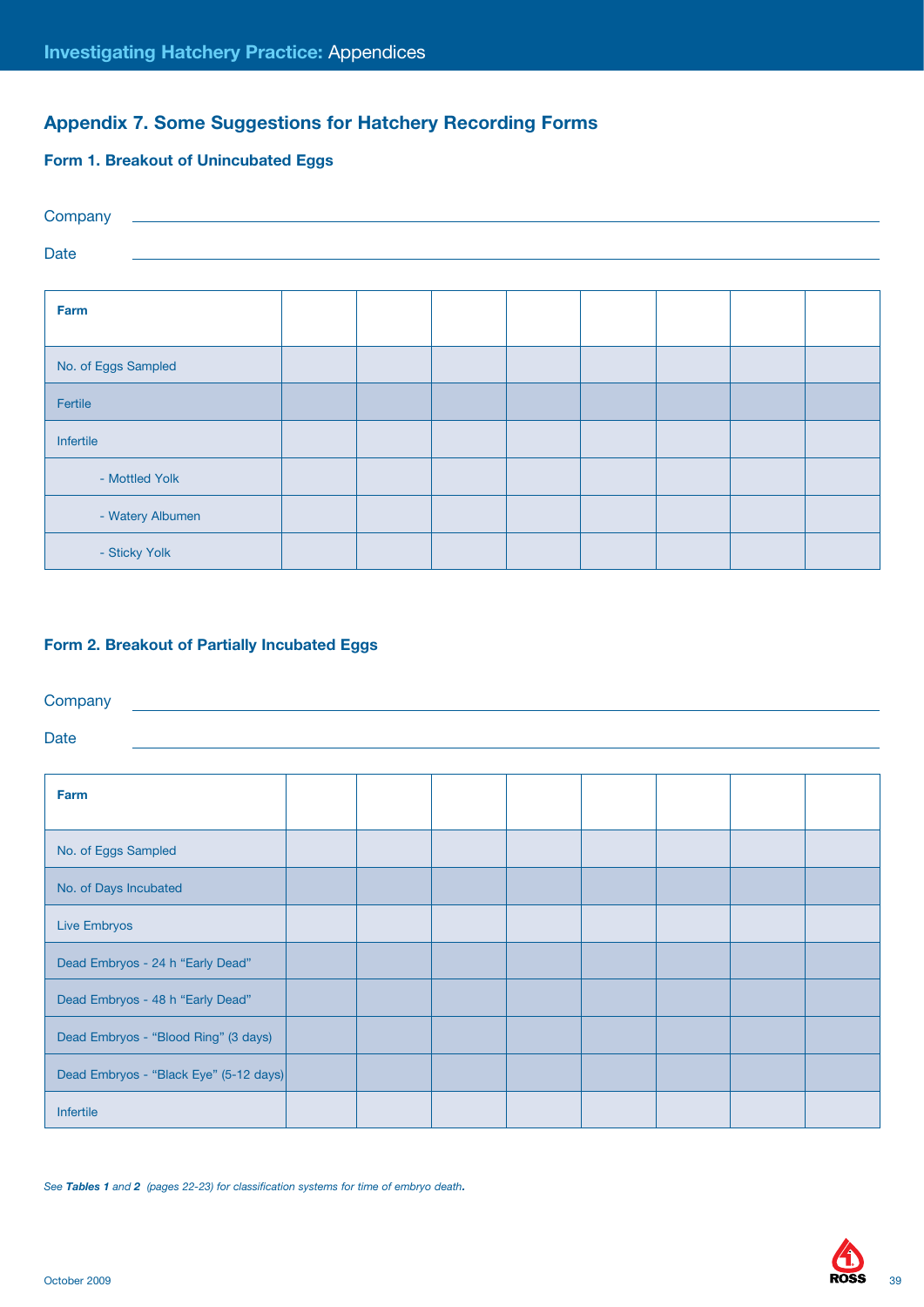## **Form 3. Transfer Candling Analysis**

| Company<br>the control of the control of the control of the control of the control of the control of | Date Set                                                                                                                                                                                                                       |
|------------------------------------------------------------------------------------------------------|--------------------------------------------------------------------------------------------------------------------------------------------------------------------------------------------------------------------------------|
| Farm                                                                                                 | Date Candled                                                                                                                                                                                                                   |
| Age                                                                                                  | Date Broken Out and the contract of the contract of the contract of the contract of the contract of the contract of the contract of the contract of the contract of the contract of the contract of the contract of the contra |
| Setter Tray Size                                                                                     | Setter No.                                                                                                                                                                                                                     |

| Tray No.                  | 1. | $\overline{2}$ | $\mathbf{3}$ | $\overline{\mathbf{4}}$ | 5 | 6 | $\overline{7}$ | 8 | $\boldsymbol{9}$ | 10 | <b>Total</b> | $%$ of eggs set |
|---------------------------|----|----------------|--------------|-------------------------|---|---|----------------|---|------------------|----|--------------|-----------------|
| No. of eggs removed       |    |                |              |                         |   |   |                |   |                  |    |              |                 |
| Infertile                 |    |                |              |                         |   |   |                |   |                  |    |              |                 |
| 24 h Early Dead           |    |                |              |                         |   |   |                |   |                  |    |              |                 |
| 48 h Early Dead           |    |                |              |                         |   |   |                |   |                  |    |              |                 |
| "Blood Ring" (2.5-4 days) |    |                |              |                         |   |   |                |   |                  |    |              |                 |
| "Black Eye" (5-12 days)   |    |                |              |                         |   |   |                |   |                  |    |              |                 |
| "Feathers" (13-17 days)   |    |                |              |                         |   |   |                |   |                  |    |              |                 |
| Live Embryos              |    |                |              |                         |   |   |                |   |                  |    |              |                 |
| Early Rot                 |    |                |              |                         |   |   |                |   |                  |    |              |                 |
| Late Rot                  |    |                |              |                         |   |   |                |   |                  |    |              |                 |
| Poor Shell Quality        |    |                |              |                         |   |   |                |   |                  |    |              |                 |
| <b>Cracked Shell</b>      |    |                |              |                         |   |   |                |   |                  |    |              |                 |
| Notes:                    |    |                |              |                         |   |   |                |   |                  |    |              |                 |
|                           |    |                |              |                         |   |   |                |   |                  |    |              |                 |

 *See Tables 1 and <sup>2</sup> (pages 22 - 23) for classification systems for time of embryo death.*

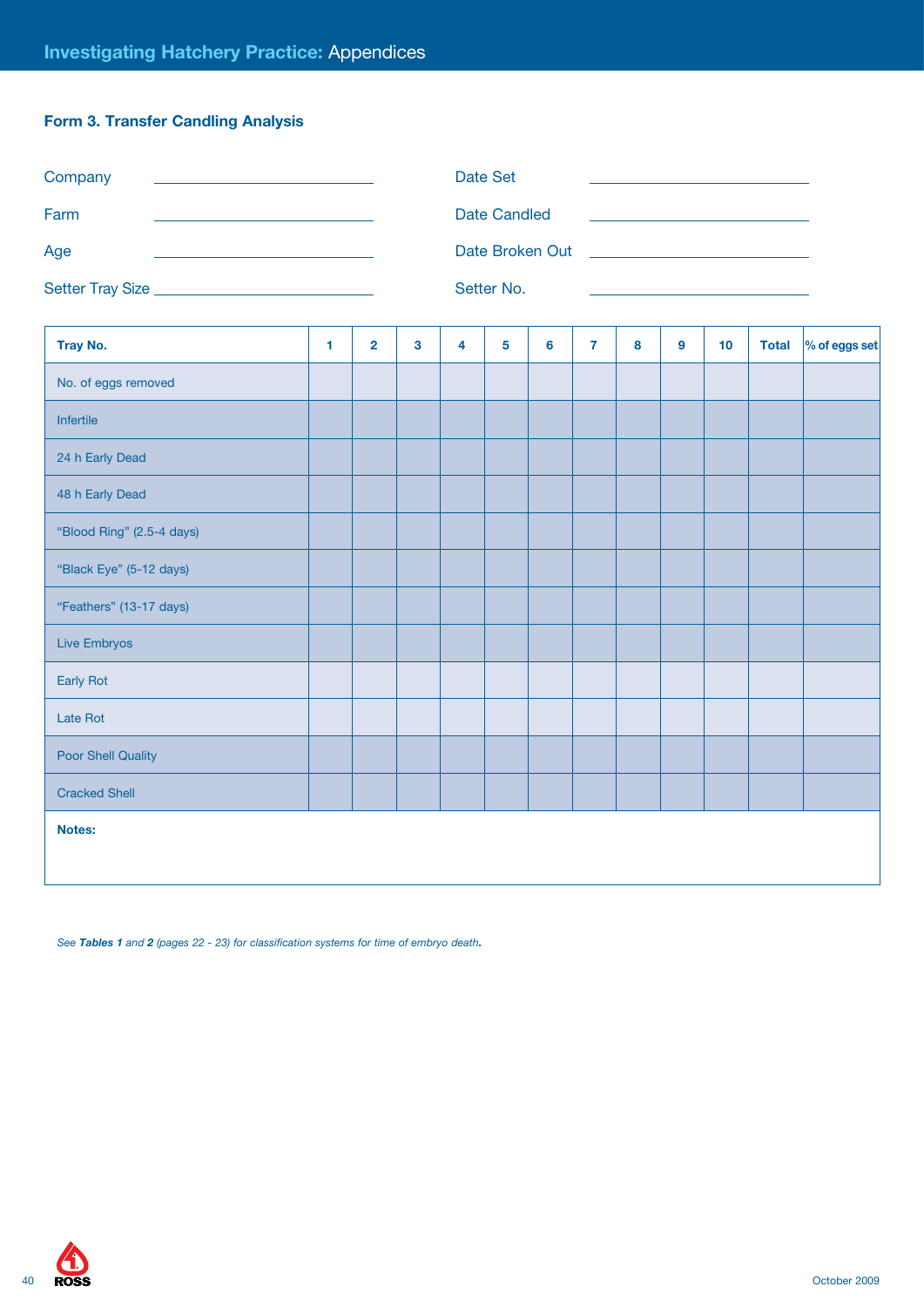## **Form 4. Transfer Candling Analysis – Simplified Version**

| Company<br><u> 1990 - Johann Barbara, martin amerikan basal da</u>                                                                                                                                                                          |                |                                                                                                |                     |   | Date Set |                |   |   |    |              |                                                                                                                      |
|---------------------------------------------------------------------------------------------------------------------------------------------------------------------------------------------------------------------------------------------|----------------|------------------------------------------------------------------------------------------------|---------------------|---|----------|----------------|---|---|----|--------------|----------------------------------------------------------------------------------------------------------------------|
|                                                                                                                                                                                                                                             |                |                                                                                                | <b>Date Candled</b> |   |          |                |   |   |    |              |                                                                                                                      |
| Age<br><u> 2008 - An Dùbhlachd ann an Dùbhlachd ann an Dùbhlachd ann an Dùbhlachd ann an Dùbhlachd ann an Dùbhlachd ann an Dùbhlachd ann an Dùbhlachd ann an Dùbhlachd ann an Dùbhlachd ann an Dùbhlachd ann an Dùbhlachd ann an Dùbhla</u> |                |                                                                                                |                     |   |          |                |   |   |    |              |                                                                                                                      |
|                                                                                                                                                                                                                                             |                |                                                                                                |                     |   |          |                |   |   |    |              |                                                                                                                      |
| 1                                                                                                                                                                                                                                           | $\overline{2}$ | 3                                                                                              | 4                   | 5 | 6        | $\overline{7}$ | 8 | 9 | 10 | <b>Total</b> | % of eggs set                                                                                                        |
|                                                                                                                                                                                                                                             |                |                                                                                                |                     |   |          |                |   |   |    |              |                                                                                                                      |
|                                                                                                                                                                                                                                             |                |                                                                                                |                     |   |          |                |   |   |    |              |                                                                                                                      |
|                                                                                                                                                                                                                                             |                |                                                                                                |                     |   |          |                |   |   |    |              |                                                                                                                      |
|                                                                                                                                                                                                                                             |                |                                                                                                |                     |   |          |                |   |   |    |              |                                                                                                                      |
|                                                                                                                                                                                                                                             |                |                                                                                                |                     |   |          |                |   |   |    |              |                                                                                                                      |
|                                                                                                                                                                                                                                             |                |                                                                                                |                     |   |          |                |   |   |    |              |                                                                                                                      |
|                                                                                                                                                                                                                                             |                |                                                                                                |                     |   |          |                |   |   |    |              |                                                                                                                      |
|                                                                                                                                                                                                                                             |                |                                                                                                |                     |   |          |                |   |   |    |              |                                                                                                                      |
|                                                                                                                                                                                                                                             |                |                                                                                                |                     |   |          |                |   |   |    |              |                                                                                                                      |
|                                                                                                                                                                                                                                             |                | the control of the control of the control of the control of the control of<br>Setter Tray Size |                     |   |          | Setter No.     |   |   |    |              | <u> Alexandria de la contrada de la contrada de la contrada de la contrada de la contrada de la contrada de la c</u> |

*See Tables 1 and 2 (pages 22-23) for classification systems for time of embryo death.*

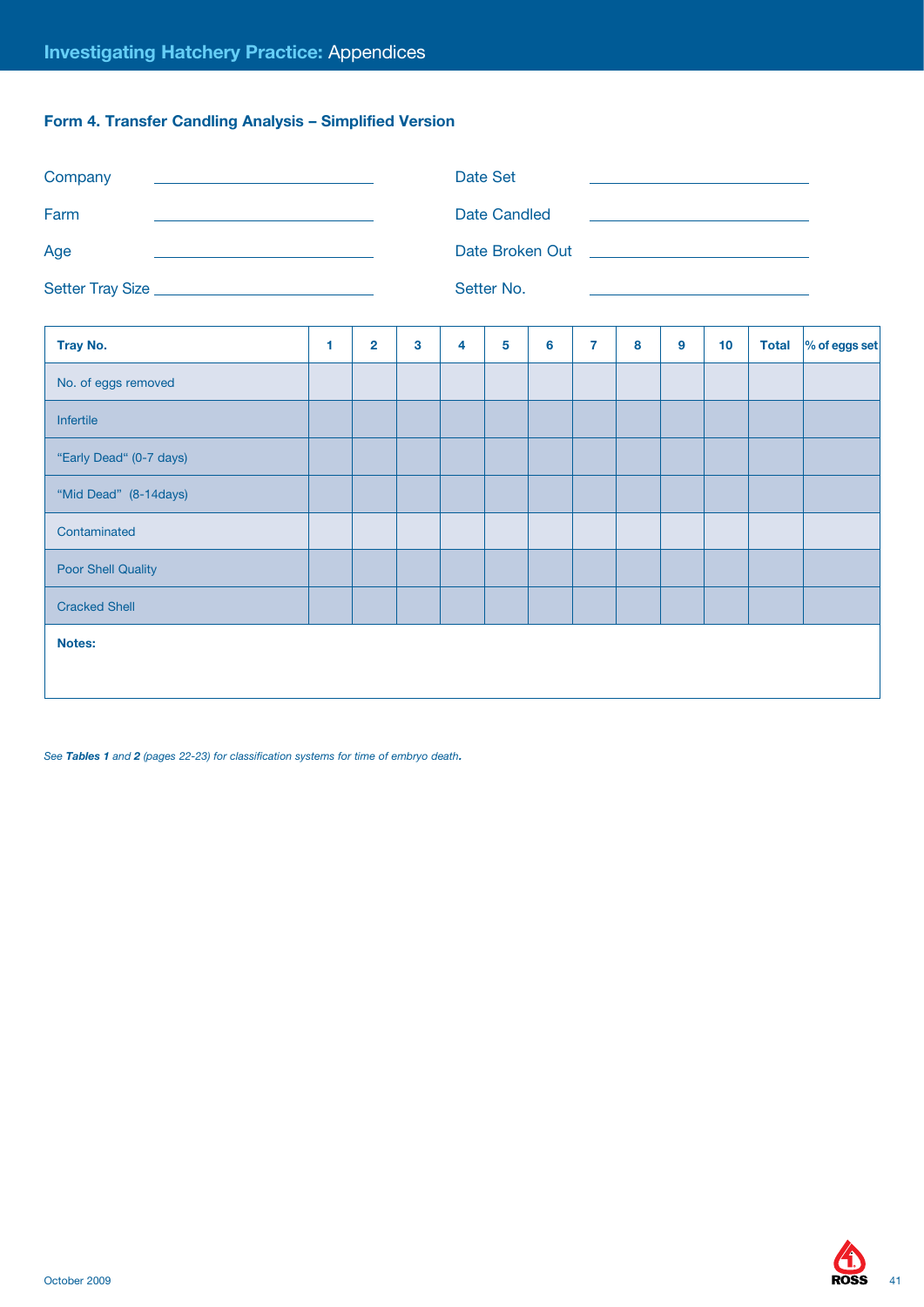## **Form 5. Hatch Debris Analysis**

| Company                                                                                           | Date Set                                                                                                                                  |
|---------------------------------------------------------------------------------------------------|-------------------------------------------------------------------------------------------------------------------------------------------|
| Farm<br>the control of the control of the control of the control of the control of the control of | Date Candled<br>the contract of the contract of the contract of the contract of the contract of                                           |
| Age                                                                                               | Date Broken Out<br><u> Alexandria (Carlo Carlo Carlo Carlo Carlo Carlo Carlo Carlo Carlo Carlo Carlo Carlo Carlo Carlo Carlo Carlo Ca</u> |
| Hatch Tray Size                                                                                   | Setter No.                                                                                                                                |
|                                                                                                   | Hatcher No                                                                                                                                |

|  | natcher No. |
|--|-------------|
|  |             |
|  |             |

| <b>Tray No.</b>                          | 1 | $\mathbf{2}$ | 3 | 4 | 5 | 6 | 7 | 8 | 9 | 10 | <b>Total</b> | % of eggs set |
|------------------------------------------|---|--------------|---|---|---|---|---|---|---|----|--------------|---------------|
| No. of eggs removed                      |   |              |   |   |   |   |   |   |   |    |              |               |
| Infertile                                |   |              |   |   |   |   |   |   |   |    |              |               |
| 24 h "Early Dead"                        |   |              |   |   |   |   |   |   |   |    |              |               |
| 48 h "Early Dead"                        |   |              |   |   |   |   |   |   |   |    |              |               |
| "Blood Ring" (2.5-4 days)                |   |              |   |   |   |   |   |   |   |    |              |               |
| "Black Eye" (5-12 days)                  |   |              |   |   |   |   |   |   |   |    |              |               |
| "Feathers " (13-17 days)                 |   |              |   |   |   |   |   |   |   |    |              |               |
| Turned (18-19 days)                      |   |              |   |   |   |   |   |   |   |    |              |               |
| <b>Internal Pip</b>                      |   |              |   |   |   |   |   |   |   |    |              |               |
| <b>External Pip</b>                      |   |              |   |   |   |   |   |   |   |    |              |               |
| Dead and Cull Chicks                     |   |              |   |   |   |   |   |   |   |    |              |               |
| Early Rot                                |   |              |   |   |   |   |   |   |   |    |              |               |
| Late Rot                                 |   |              |   |   |   |   |   |   |   |    |              |               |
| <b>Poor Shell Quality</b>                |   |              |   |   |   |   |   |   |   |    |              |               |
| <b>Cracked Shell</b>                     |   |              |   |   |   |   |   |   |   |    |              |               |
| Malpositions - Head in small end of egg  |   |              |   |   |   |   |   |   |   |    |              |               |
| - Head to left                           |   |              |   |   |   |   |   |   |   |    |              |               |
| - Feet over head                         |   |              |   |   |   |   |   |   |   |    |              |               |
| - Beak above right wing                  |   |              |   |   |   |   |   |   |   |    |              |               |
| Malformations - Exposed brain/Eye defect |   |              |   |   |   |   |   |   |   |    |              |               |
| - Extra limbs                            |   |              |   |   |   |   |   |   |   |    |              |               |
| - Ectopic Viscera                        |   |              |   |   |   |   |   |   |   |    |              |               |
| Embryo - Wet                             |   |              |   |   |   |   |   |   |   |    |              |               |
| - Dehydrated                             |   |              |   |   |   |   |   |   |   |    |              |               |
| Notes:                                   |   |              |   |   |   |   |   |   |   |    |              |               |

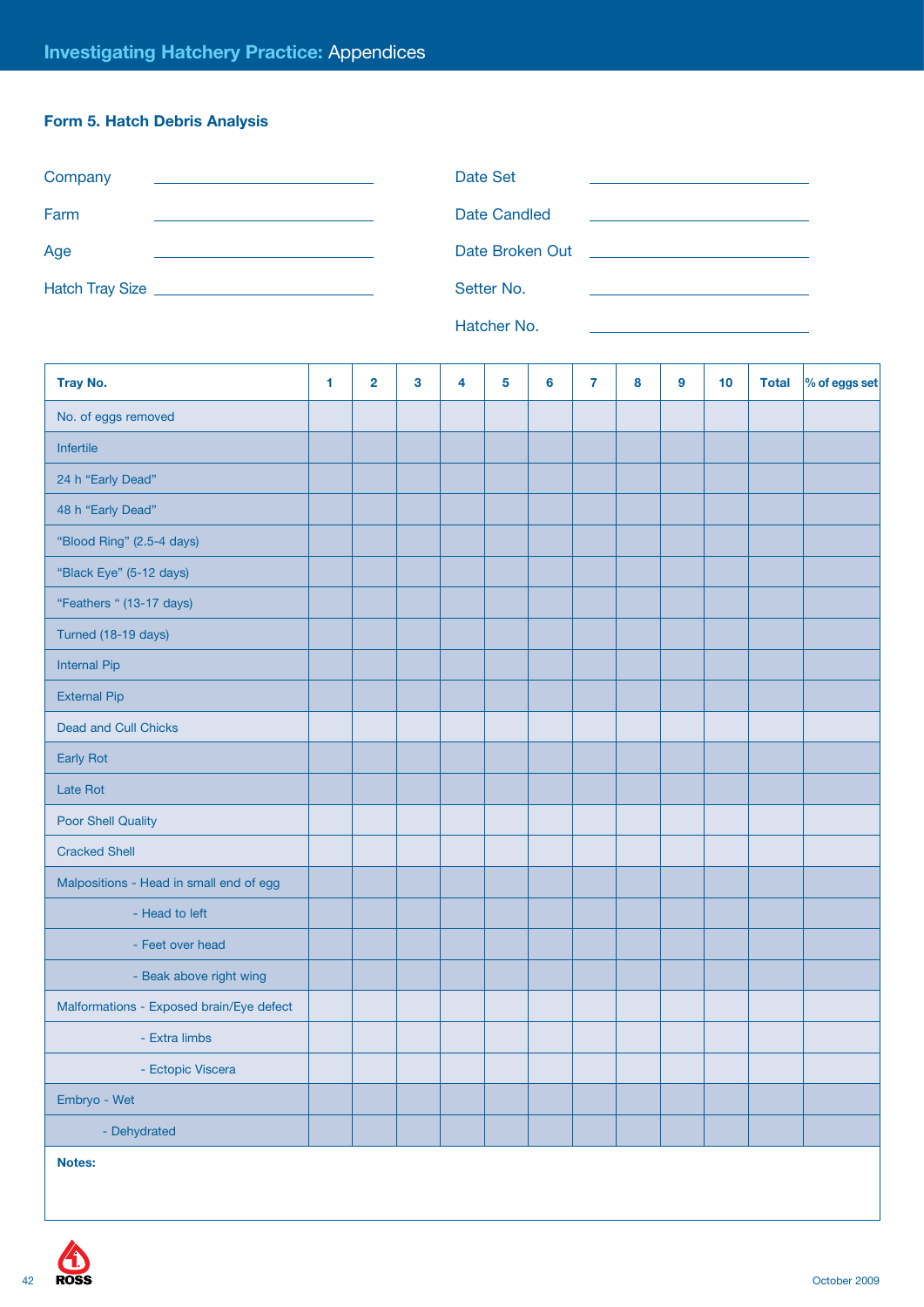## **Form 6. Hatch Debris Analysis - Simplified Version**

| Company                                                                         | Date Set                                                                        |
|---------------------------------------------------------------------------------|---------------------------------------------------------------------------------|
| Farm                                                                            | Date Candled                                                                    |
| the contract of the contract of the contract of the contract of the contract of | the contract of the contract of the contract of the contract of the contract of |
| Age                                                                             | Date Broken Out                                                                 |
|                                                                                 |                                                                                 |
|                                                                                 | Setter No.                                                                      |

Hatcher No.

| Tray No.                                 | 1 | $\overline{\mathbf{2}}$ | $\mathbf{3}$ | 4 | 5 | 6 | $\overline{7}$ | 8 | 9 | 10 | <b>Total</b> | % of eggs set |
|------------------------------------------|---|-------------------------|--------------|---|---|---|----------------|---|---|----|--------------|---------------|
| No. of eggs removed                      |   |                         |              |   |   |   |                |   |   |    |              |               |
| Infertile                                |   |                         |              |   |   |   |                |   |   |    |              |               |
| "Early Dead" (0-7 days)                  |   |                         |              |   |   |   |                |   |   |    |              |               |
| "Mid Dead" (8-14 days)                   |   |                         |              |   |   |   |                |   |   |    |              |               |
| "Late Dead" (15-21 days)                 |   |                         |              |   |   |   |                |   |   |    |              |               |
| <b>External Pip</b>                      |   |                         |              |   |   |   |                |   |   |    |              |               |
| Dead and Cull Chicks                     |   |                         |              |   |   |   |                |   |   |    |              |               |
| Contaminated                             |   |                         |              |   |   |   |                |   |   |    |              |               |
| <b>Poor Shell Quality</b>                |   |                         |              |   |   |   |                |   |   |    |              |               |
| <b>Cracked Shell</b>                     |   |                         |              |   |   |   |                |   |   |    |              |               |
| Malpositions - Head in small end of egg  |   |                         |              |   |   |   |                |   |   |    |              |               |
| - Head to left                           |   |                         |              |   |   |   |                |   |   |    |              |               |
| - Feet over head                         |   |                         |              |   |   |   |                |   |   |    |              |               |
| - Beak above right wing                  |   |                         |              |   |   |   |                |   |   |    |              |               |
| Malformations - Exposed brain/Eye defect |   |                         |              |   |   |   |                |   |   |    |              |               |
| - Extra limbs                            |   |                         |              |   |   |   |                |   |   |    |              |               |
| - Ectopic Viscera                        |   |                         |              |   |   |   |                |   |   |    |              |               |
| Embryo - Wet                             |   |                         |              |   |   |   |                |   |   |    |              |               |
| - Dehydrated                             |   |                         |              |   |   |   |                |   |   |    |              |               |
| Notes:                                   |   |                         |              |   |   |   |                |   |   |    |              |               |

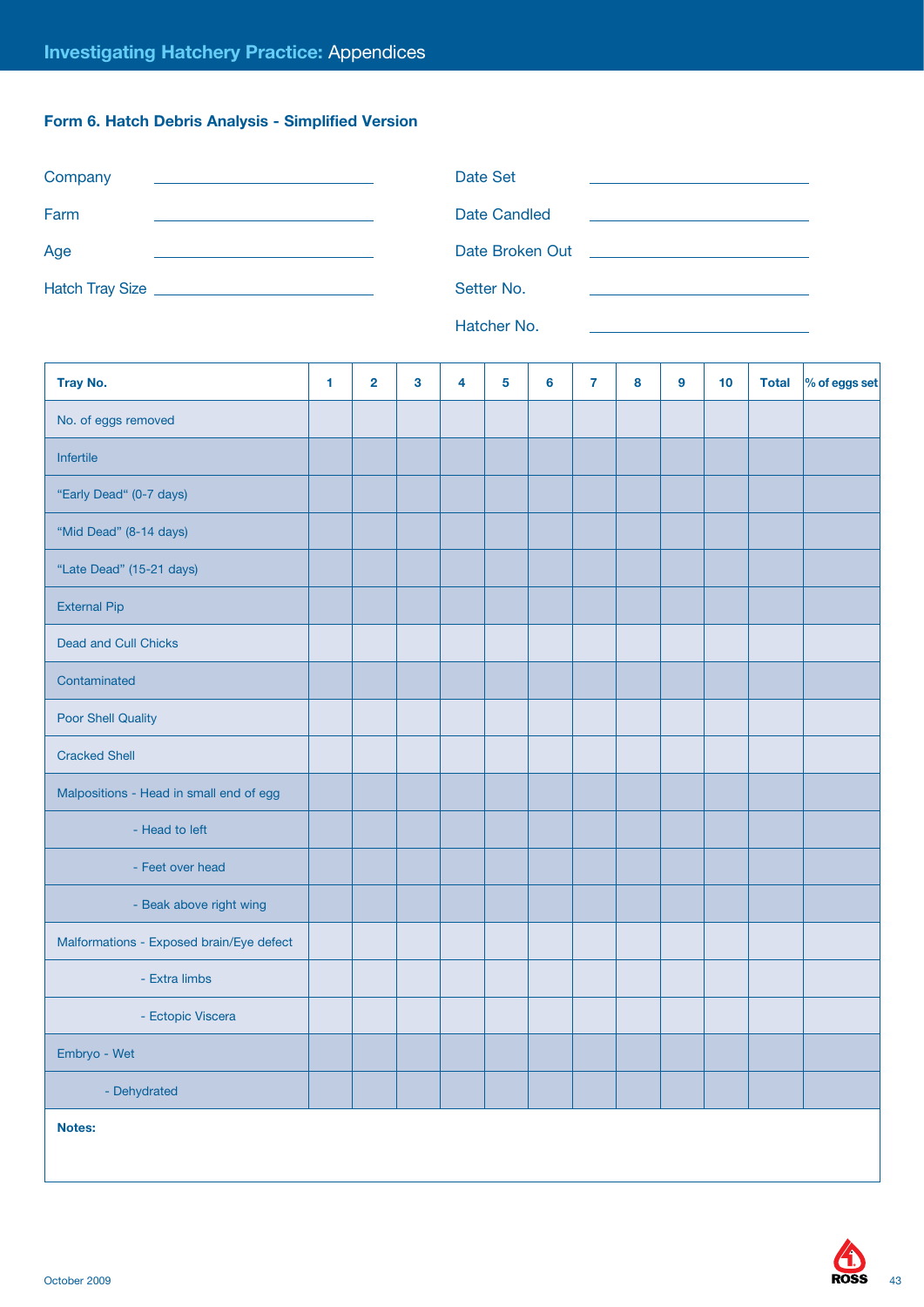## **Form 7. Egg Weights and Chick Weights**

| Company                   |   |                |   | <b>Date Set</b>     |   |                                                       |                |   |   |    |
|---------------------------|---|----------------|---|---------------------|---|-------------------------------------------------------|----------------|---|---|----|
| Farm                      |   |                |   | <b>Date Hatched</b> |   |                                                       |                |   |   |    |
| Age                       |   |                |   | Date Broken Out     |   | <u> 1980 - Jan Stein Berlin, Amerikaansk kanton (</u> |                |   |   |    |
| Setter No.                |   |                |   | Hatcher No.         |   |                                                       |                |   |   |    |
| Tray No.                  | 1 | $\overline{2}$ | 3 | 4                   | 5 | 6                                                     | $\overline{7}$ | 8 | 9 | 10 |
| No. of Eggs               |   |                |   |                     |   |                                                       |                |   |   |    |
| Weight of Empty Tray      |   |                |   |                     |   |                                                       |                |   |   |    |
| Weight of Full Tray       |   |                |   |                     |   |                                                       |                |   |   |    |
| <b>Transfer Weight</b>    |   |                |   |                     |   |                                                       |                |   |   |    |
| No. of Chicks Hatched     |   |                |   |                     |   |                                                       |                |   |   |    |
| <b>Total Chick Weight</b> |   |                |   |                     |   |                                                       |                |   |   |    |
| <b>Culls and Deads</b>    |   |                |   |                     |   |                                                       |                |   |   |    |
| <b>Unhatched Eggs</b>     |   |                |   |                     |   |                                                       |                |   |   |    |
| Egg Weight Loss (%)       |   |                |   |                     |   |                                                       |                |   |   |    |
| Mean Egg Weight (g)       |   |                |   |                     |   |                                                       |                |   |   |    |
| Mean Chick Weight (g)     |   |                |   |                     |   |                                                       |                |   |   |    |
| Chick Yield (%)           |   |                |   |                     |   |                                                       |                |   |   |    |

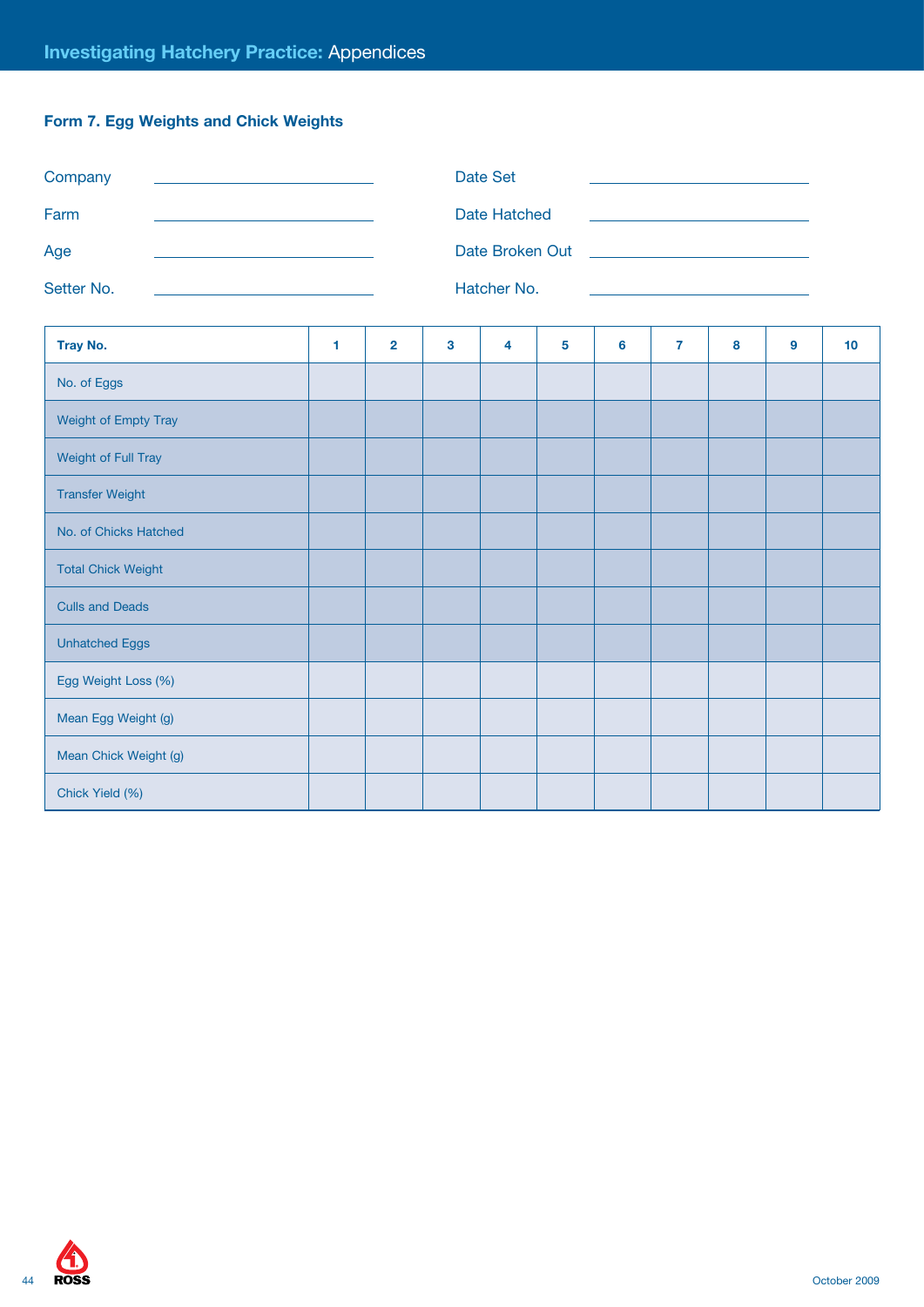## **Notes**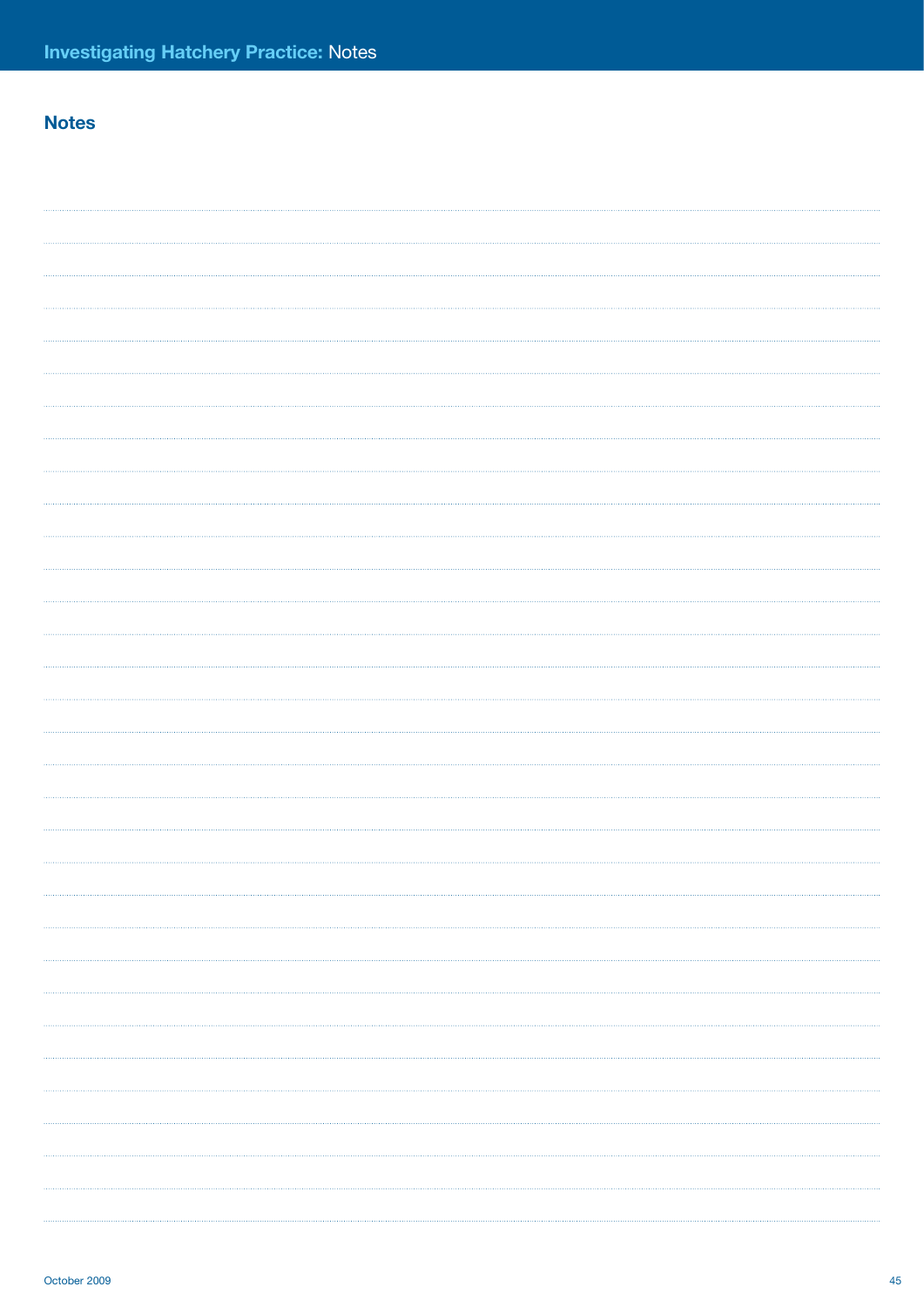## **Notes**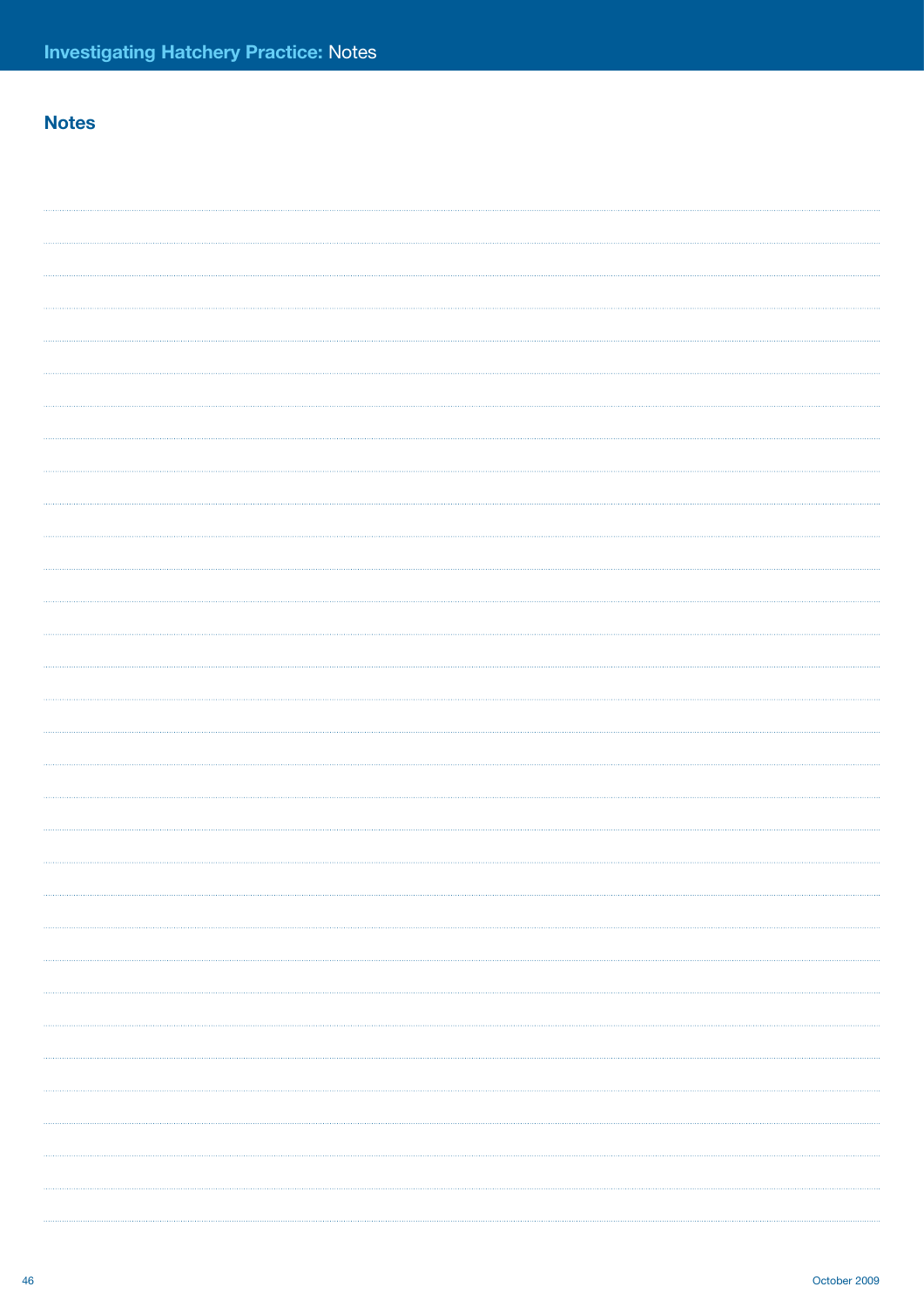## **Notes**